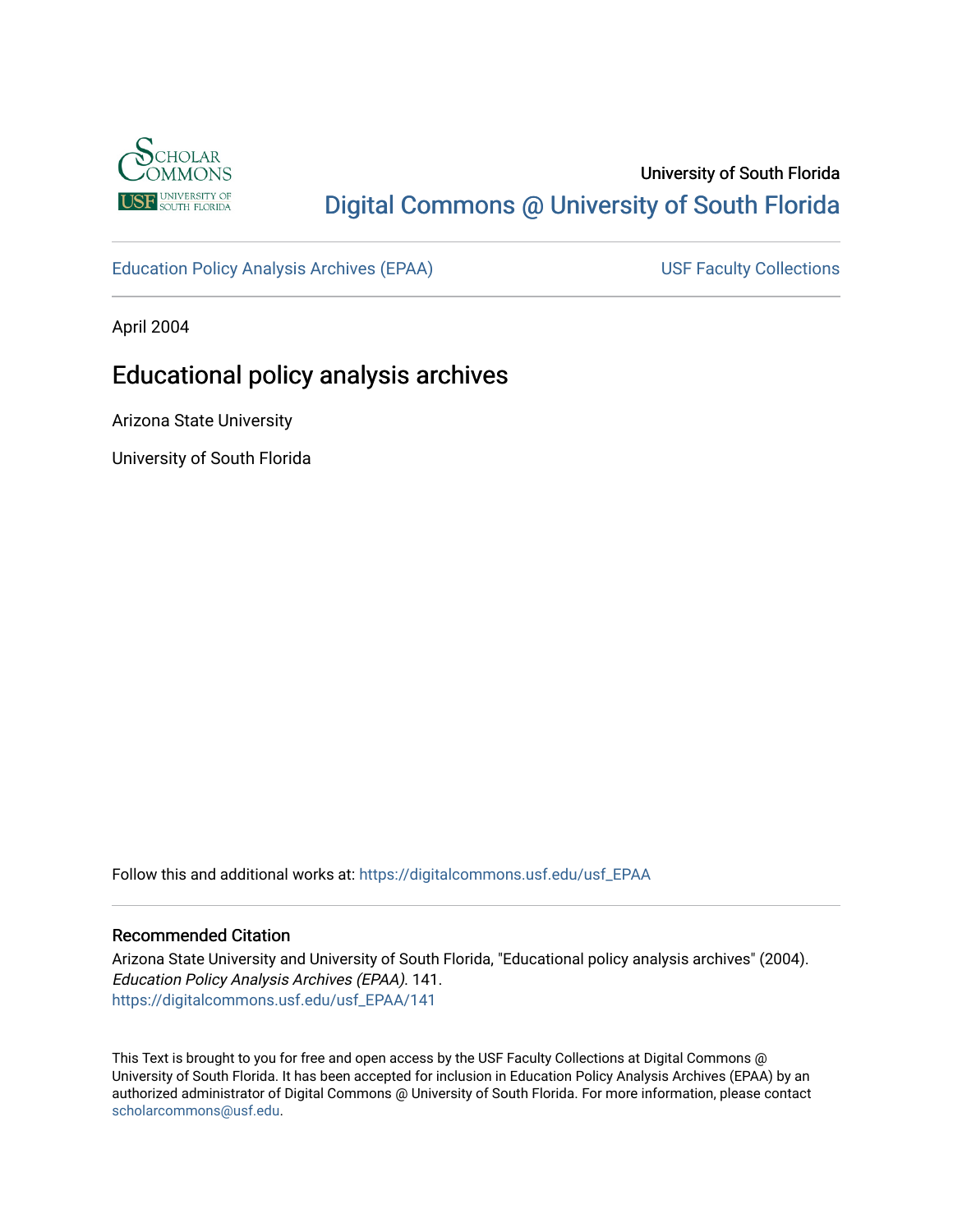# **EDUCATION POLICY ANALYSIS ARCHIVES**

A peer-reviewed scholarly journal Editor: Gene V Glass College of Education Arizona State University

Copyright is retained by the first or sole author, who grants right of first publication to the **EDUCATION POLICY ANALYSIS ARCHIVES**. **EPAA** is a project of the Education Policy Studies Laboratory.

Articles appearing in **EPAA** are abstracted in the Current Index to Journals in Education by the ERIC Clearinghouse on Assessment and Evaluation and are permanently archived in Resources in Education.

**Volume 12 Number 13 April 7, 2004 ISSN 1068-2341**

# **Reform Ideals and Teachers' Practical Intentions**

# **Mary M. Kennedy Michigan State University**

Citation: Kennedy, M. M. (2004, April 7). Reform ideals and teachers' practical intentions. Education Policy Analysis Archives, 12(13). Retrieved [Date] from http://epaa.asu.edu/epaa/v12n13/.

#### **Abstract**

Reformers have been trying for decades to alter the fundamental character of classroom instruction in the United States, but have repeatedly been unsuccessful in fostering significant change in teaching practice. Several hypotheses have been put forward to account for this problem–that teachers lack sufficient knowledge (hence we need more professional development), that they lack sufficient will (hence we need accountability systems) or that they disagree with reform ideals or find other agendas to be more compelling in their classrooms. This paper addresses the third hypothesis by trying to ascertain what teachers care about when they respond to specific classroom situations. Numerous authors have suggested that teachers' beliefs, values, and perceptions influence their practices, but most papers in this area focus on just one teacher or a small handful of teachers and show how these particular teachers' ideas influence their practice. We still have little idea what kinds of concerns and intentions tend to be pervasive in teachers' thinking, and how these ideas differ from those embodied in reform ideals. The paper begins by reviewing reform literature and outlining its main themes. It then describes a study of teachers' interpretations of classroom situations and their intentions for specific things they did in those situations. From teachers' discussions of their practices, the author identifies the primary areas of concern that dominated teachers' thinking as they constructed their practices and shows where these concerns are similar to, and different from, reform ideals.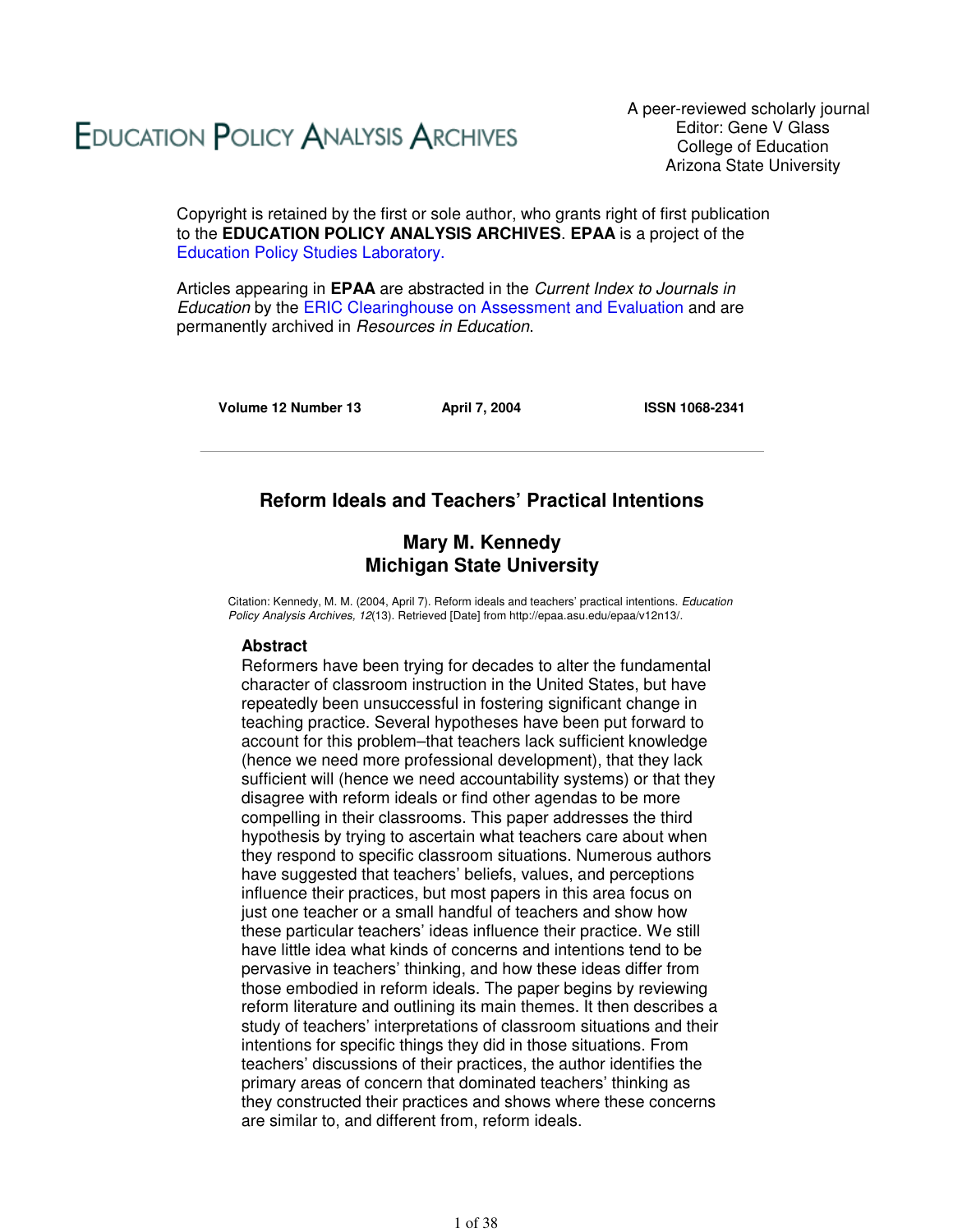One of the most persistent themes in American education literature is a dissatisfaction with the quality of teaching. Associated with this dissatisfaction has been a continuing stream of reform proposals, each intended to rectify these perceived problems. Urgent demand for curricular or pedagogical reform, and proposals for what sort of reforms are needed, have been so pervasive that historians have begun writing histories of reform movements (Cuban, 1984; 1990; Gold, 1999; Hunt, 2003; Tyack, 1995). Their message is that reforms do sometimes alter particular features of schools, but that they rarely alter the instructional core of education, that is, the character of teaching and learning that most Americans recognize as normal classroom life. Yet, undaunted, demands for reform persist and a new proposal appears every decade or two.

What makes these various reforms important is that they focus specifically on classroom practices, and turn our attention to teachers. Several hypotheses have been put forward to account for why teachers seem to unresponsive to reform: that teachers lack sufficient *knowledge* (hence we need more professional development), that they lack sufficient will (hence we need accountability systems) or that they *disagree* with reform ideals or find other agendas to be more compelling in their classrooms. This paper addresses the third hypothesis. Perhaps teachers interpret classroom situations differently than reformers would, and consequently pursue different outcomes than reformers value. Teachers' values have been shown in numerous studies to be important determiners of practice (Aguirre & Speer, 1999; Artiles, Mostert, & Tankersley, 1994; Brickhouse, 1990; Bussis, Chittenden, & Amarel, 1976; Lumpe, Haney, & Czerniak, 1998; Pearson, 1985; Porter, Floden, Freeman, Schmidt, & Schwille, 1989; Pressley, Rankin, & Yokoi, 1996). From studies such as these, we know that teachers tend to implement policies when they agree with them, to eliminate curriculum content they believe is relatively less valuable, to represent subject matter in ways that are consistent with their own beliefs and values, and to interpret policies and guidelines in ways that are consistent with their own beliefs and values.

One reason disparities may occur between teachers and reformers is that everyone, including teachers and reformers, holds multiple and sometimes conflicting ideals for our schools. As a society, we want our youngsters to learn particular content, but we also want them to be nurtured, to be developed into good citizens, and to be motivated to participate productively in society. We want teachers to be role models for moral and ethical behavior and to create positive climates for learning in their classrooms, but we also want them to be efficient and goal-oriented. We believe all students deserve equal treatment and resources, but sometimes we think particular students should receive more. We are divided on whether children should be controlled by external rules with consequences or whether, instead, they should be taught to regulate themselves. We want to socialize students to accommodate the prevailing cultural norms, yet we want them to be critical thinkers; we want to cultivate cooperation, yet enable them to compete in later life, and so forth. These different ideas wax and wane in their social popularity, and strain the education system. Several writers have struggled to understand and to explicate the various dimensions of these tensions (e.g., Cremin, 1990; Egan, 2001; Egan, 1997; Berlak and Berlak, 1981; Tyack, 1995).

Another reason we might expect to see disparities is that, both individually and as a society, we all espouse ideas that are more idealistic and pure than are the ideas that actually guide our everyday practice. Argyris and Schön (1996) refer to these two sets of ideas as our *espoused theories* and our *theories in use*. We may espouse, say a principle of honesty, but in particular situations we routinely violate our own espoused ideal. We do so for good reasons, of course, and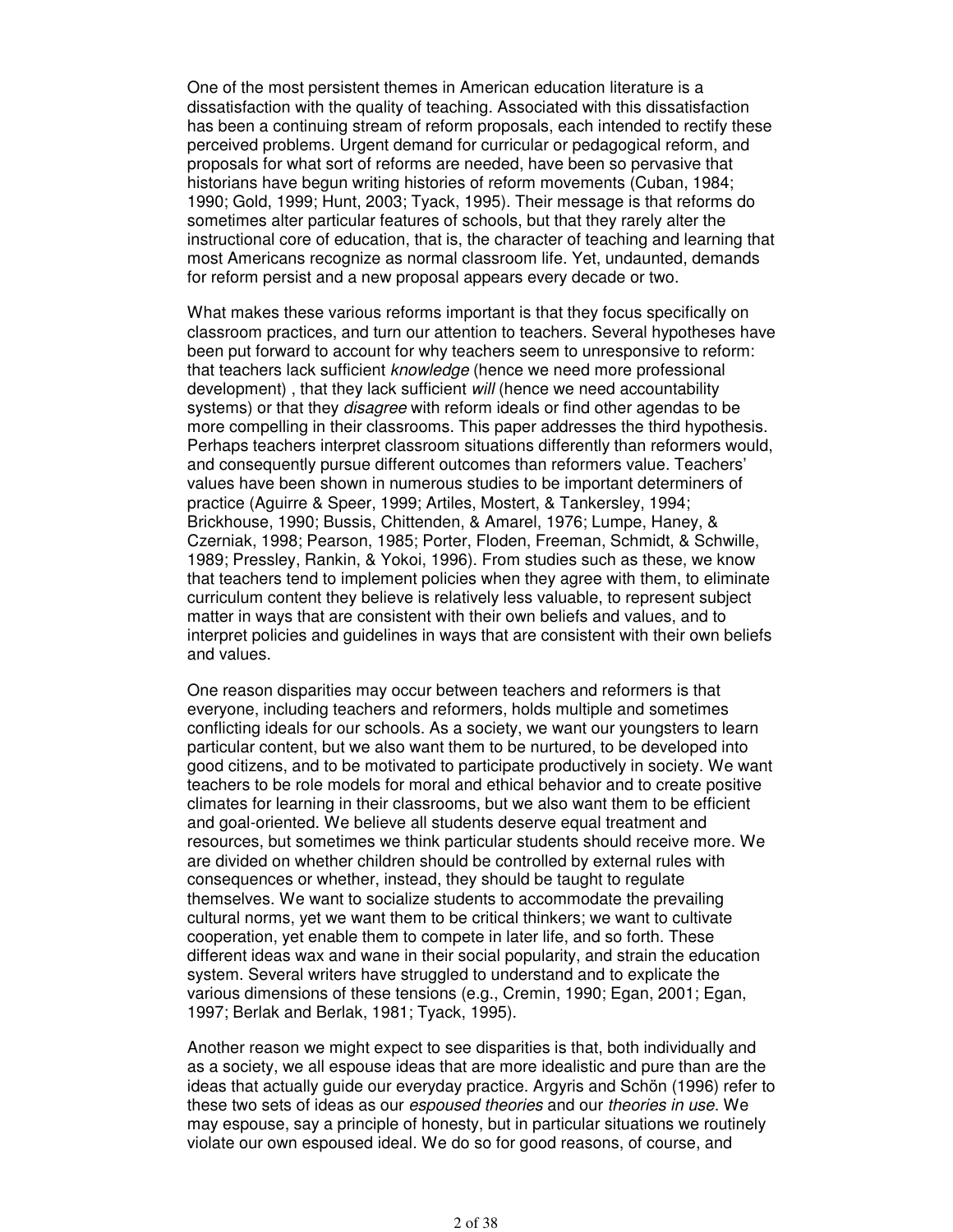these reasons constitute our theory-in-use. This distinction is important in education because we know that teachers' practices often differ from the kinds of practices they espouse, and that they frequently describe their own practices as more consistent with reform ideals than outside observers believe to be the case (see, e.g., Applebee, 1991; Cohen, 1990 ; Oliver, 1953). It is not clear, when such disparities appear, whether teachers misunderstand the reform concepts, and really believe they are doing the things reformers advocate or whether they subscribe to the same ideals as reformers but their practices consist of so many exceptions to the rule that observers can't see the rule itself. In either case, the practices teachers actually engage in differ from those reformers espouse and often also differ from those the teachers themselves espouse.

Many contemporary authors (e.g., Brophy, 1989; Richardson, 1996; Stigler & Hiebert, 1999) now suggest that teachers' beliefs about such things as the nature of the subject matter, how students learn, and the role of the teacher in promoting learning, are of central importance in explaining teaching practices. Others suggest that teaching practices may follow more from the inherent conditions of teaching itself. For example, Labaree (2000) has listed several problems inherent in teaching that most people do not see or are not aware of: the fact that teaching cannot occur without cooperation of students, the fact that students are themselves captive audiences, the fact that emotions are necessarily part of the work, and that, consequently, part of teaching consists of emotion management; the fact that teachers are virtually isolated from other adults as they carry out their work, and the fact that most teaching situations are inherently ambiguous and subject to numerous interpretations.

These two hypotheses–that practices are influenced by beliefs and that they are influenced by the conditions of teaching– are not entirely distinct, for beliefs themselves could derive from the conditions of practice and could, in turn, influence them. The combination leads to questions about how teachers interpret their situations and how they use these interpretations to construct their practice. van den Berg (2002) refers to these interpretations as teachers' meanings–that is, the meanings that teachers ascribe to the events they see in their classrooms. These meanings, or interpretations, are important, for the practices teachers construct will depend heavily on their understanding of their situations. Of interest in this paper, then, is the nature of these interpretations and the kinds of intentions teachers adopt in response to them.

This paper aims to learn more, then, about how teachers interpret classroom situations and decide how to respond to them. It has two main parts. In the first, it reviews reform literature from several decades and outlines some of the themes that have dominated this literature. My aim in this section is to demonstrate that, even though there are many conflicting voices within this literature, there are also a few main themes that have persisted for some time now. In the second part of the paper, I describe a study of how teachers account for their classroom practices. In this study, my colleagues (Note 1) and I interviewed a sample of 45 teachers about specific classroom episodes in an effort to learn more about how they interpreted these episodes, what beliefs and values influenced their thinking, and what actions followed from their thinking. The intent of this paper is to contrast these rationales with reform rhetoric to see whether, and in what ways, the values embodied in teaching practices were similar to or different from the values embodied in reform ideals.

# **Reform Ideals**

Though there are many differences in goals among pedagogical reformers, they tend to agree on a single premise that motivates their interest in reform: Something needs to be fixed. Some reformers perceive the process of learning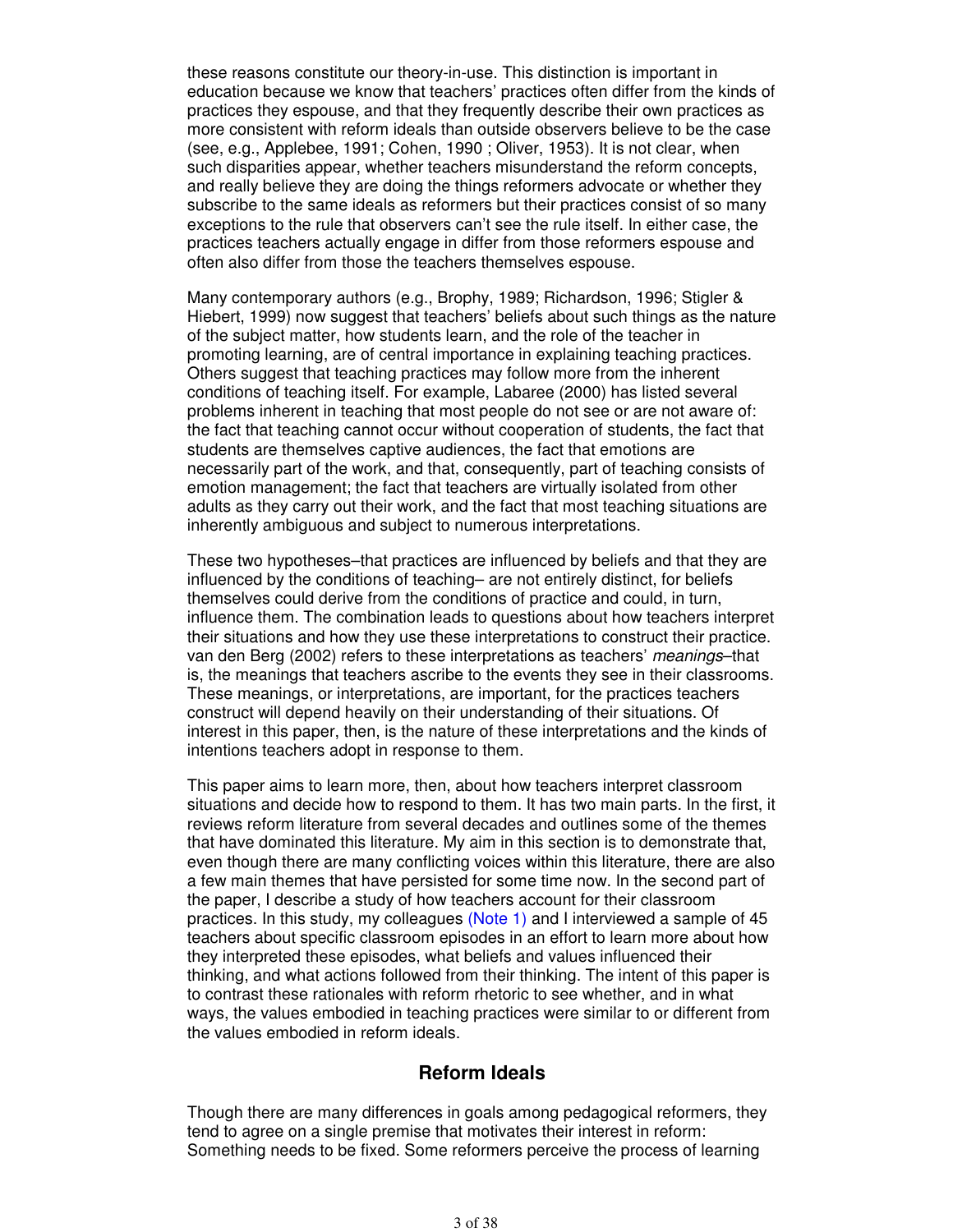to be dull and dreary, some perceive classroom life to be stultifying or oppressive, some perceive school knowledge to be uninteresting, unimportant, or thin. One recent source characterized the American curriculum as "a mile wide and an inch deep" (Schmidt et al, 1997) These general perception have been reinforced by researchers numerous times throughout the 20th century. For instance, in his 1932 Sociology of Education, Willard Waller noted that school subject matter was boring and irrelevant to life outside of schools. Later on, Hoetker (1969) reviewed a series of studies stretching back almost to the beginning of the 20th century, in which researchers observed that teachers relied heavily on recitations in their instruction and that these recitations consisted of rapid-fire questions requiring rapid-fire responses, focusing on trivial facts and denying students the opportunity to think much about the content. Another literature review (Gall, 1970), done around the same time, also noted that teachers focused primarily on factual recall.

In the 1980's a spate of studies yielded evidence that the school content tended toward banality. Like earlier studies, these studies tended to attribute the problem to teachers rather than to, say, curriculum materials or administrative structures. For instance, in his study of elementary classrooms, Walter Doyle (1986) found that teachers transformed academic content into academic tasks, and that this transformation frequently destroyed the original significance of the content. Similarly, Linda McNeal (1986), in her examination of secondary classrooms, found that teachers reduced complex ideas to labels and lists, sacrificed depth for breadth, obscured difficult topics and omitted controversial ones. Moreover, the lessons she observed had been constructed by the teachers themselves and were not designed to meet school objectives. Both Doyle and McNeal attributed these practices to teachers' need to maintain control over their students. Doyle argued that routine tasks were easier to manage, and McNeal argued that, as teachers increased their concerns about control, they were more likely to trivialize knowledge and their students were less likely to be engaged.

But reformers don't necessarily take their cue from research. Many reformers have offered similar observations as they justified their goals. For instance, Mary Campbell Gallagher describes the origins of the 1960's curriculum reform by saying, "Disgusted with the dull and inaccurate lessons in commercial school textbooks in science and mathematics, a handful of scientists, mathematicians and educators . . ." (Gallagher, 2001, pp 283). And when The National Commission on Excellence in Education released its 1983 report, A Nation at Risk, it opened with this dramatic statement:

We report to the American people that while we can take justifiable pride in what our schools and colleges have historically accomplished and contributed to the United States and the well-being of its people, the educational foundations of our society are presently being eroded by a rising tide of mediocrity that threatens our very future as a Nation and a people. What was unimaginable a generation ago has begun to occur--others are matching and surpassing our educational attainments. (National Commission on Excellence in Education, 1983)

So the perception that school content is trivial, or even downright wrong, and that instruction is been lifeless or uninspired, has been here a long time. And these perceptions, whether correct or not, have motivated numerous reform movements over the past half century. Though reformers disagree on what is needed, and how to go about doing it, they all believe it is possible to improve the content and quality of classroom instruction. Their proposals can be grouped into three broad ideas: the need for more rigorous and important knowledge, the need for more intellectual engagement with content, and the need to make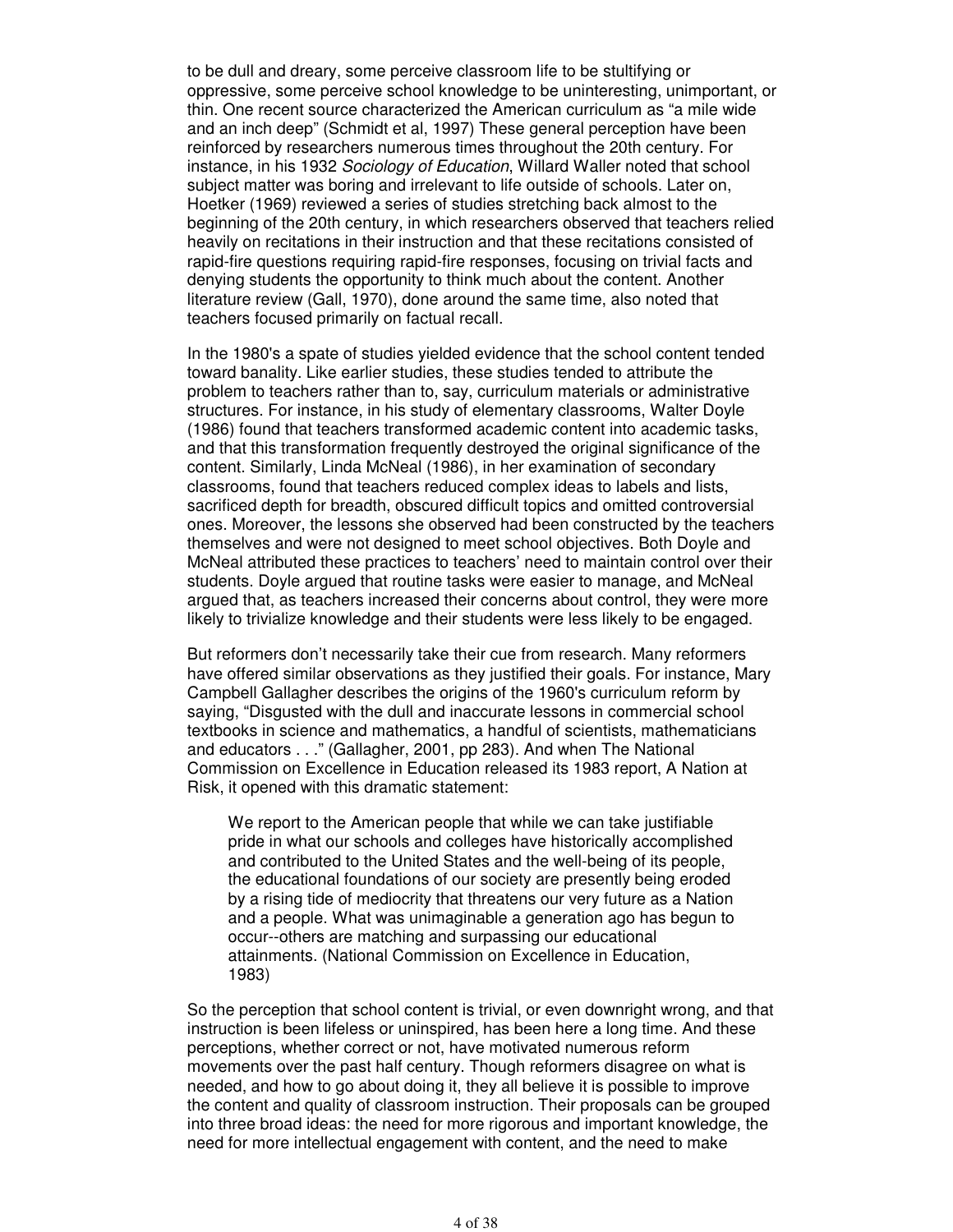knowledge accessible to all students (Note 2) .

# **1. We need more Rigorous and Important Content**

The first persistent reform ideal is to increase the importance of school subject matter and the rigorousness of the curriculum as a whole. Sometimes this idea is captured with phrases such as "more demanding" or "more challenging" curriculum, and sometimes with phrases such as "central ideas." But there are many different views about what makes knowledge important. One group of reformers wants students to learn important disciplinary ideas rather than lists of facts and figures. For instance, in addition to knowing the relevant names and dates of the civil war, these reformers want students to understand the causes and consequences of that war. In addition to reading or reciting passages from Shakespeare, they want students to understand the significance of these passages. In addition to learning computational procedures, they want students to understand how those procedures work. In addition to learning the accumulated body of scientific findings, these reformers want students to understand how science works. Most of these reformers want students to gain not only disciplinary knowledge but also the intellectual habits and values of these fields.

But another group of reformers wants to give students the knowledge and skills they will need to function in our society. They want students to acquire the ideas and values that define our culture and to be prepared for constantly changing technology and for an increasingly complex economy. And they fear that too much attention to the liberal arts will interfere with their goals. For these reformers, the most important ideas are those that are most culturally and technologically relevant.

When the American Academy for the Advancement of Science (1989) developed its reform proposal, it emphasized the first set of ideas. It wanted students to learn not just specific scientific knowledge but a number of ideas that had to do with the essential nature of science– that science assumes the world is understandable, that science demands evidence, and so forth. This organization also emphasized the importance of large organizing ideas such as equilibrium, systems and so forth. Similarly, the National Council of Teachers of Mathematics focuses on central mathematical ideas in this passage:

School mathematics curricula should focus on mathematics content and processes that are worth the time and attention of students. Mathematics topics can be considered important for different reasons, such as their utility in developing other mathematical ideas, in linking different areas of mathematics, or in deepening students' appreciation of mathematics as a discipline and as a human creation. Ideas may also merit curricular focus because they are useful in representing and solving problems within or outside mathematics. (National Council of Teachers of Mathematics, 2000, p. 12)

On the other side, this passage from the National Commission on Excellence in Education illustrates the importance of practical knowledge:

The people of the United States need to know that individuals in our society who do not possess the levels of skill, literacy, and training essential to this new era will be effectively disenfranchised, not simply from the material rewards that accompany competent performance, but also from the chance to participate fully in our national life. A high level of shared education is essential to a free, democratic society and to the fostering of a common culture, especially in a country that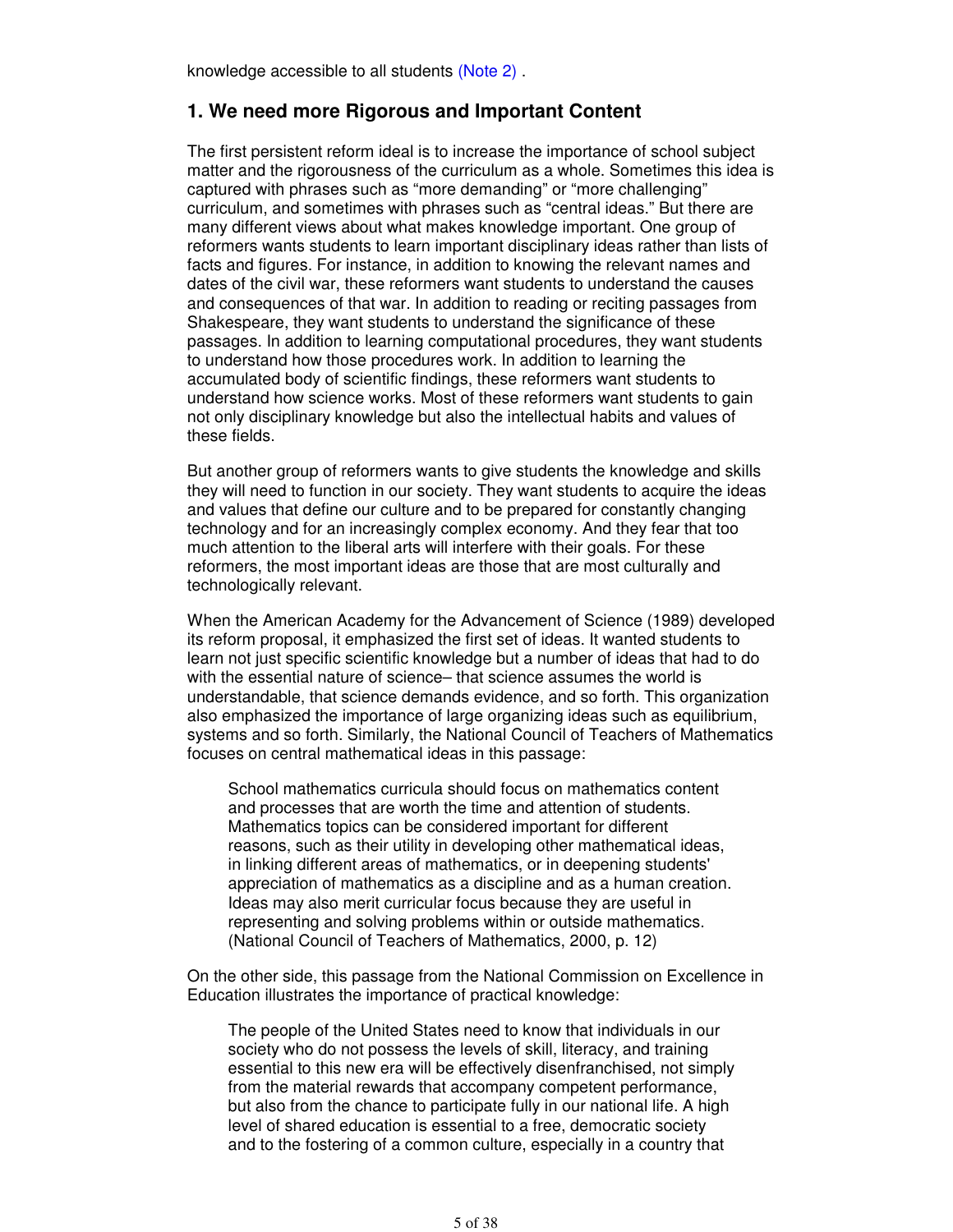Although they differ from one another, all of these groups share a perception that the knowledge currently offered in our classrooms is either not very important or not very demanding, and that the task of reform is to correct that situation.

# **2. We need more Intellectual Engagement**

The second persistent reform ideal focuses on how students interact with school subject matter. Reformers want teachers to increase students' interest, capture their imagination, or pique their curiosity. They want students to be intellectually engaged with important ideas and to be thinking hard about them. The notion of intellectual engagement is often associated with progressive education, where the emphasis is on physical activity as well as mental activity. One of the earliest examples of the progressive version of this reform idea is William Heard Kilpatrick's (1918) proposal for projects. Kilpatrick argued that the *purposeful act* was the central feature of life itself, and that it should also be the central feature of school life. He wanted classroom lessons to be organized around projects that students wanted to do, regardless of whether that meant building a boat, putting on a play, or trying to solve a problem of some sort. All of these would be more meaningful and engaging to students than would be the sort of learning activities that teachers normally assigned.

These twin ideas of meaningfulness and engagement appeared again in the 1960's reform movement, which relied heavily on a pedagogy called *discovery* learning. Discovery learning was intended to ensure that students acquired the most important ideas, that they thought hard about these ideas, and that they found these ideas more meaningful and engaging because of the way they interacted with them. Numerous curricula were developed during this period, most in mathematics and the sciences, and nearly all relied on complicated classroom activities that were designed to promote students' intellectual engagement with the content. Jerome Bruner, a central figure in the discovery learning movement, defended the proposal for discovery learning again in 1997, when he summarized his original reasoning as follows:

Acquired knowledge is most useful to a learner when it is "discovered" through the learner's own cognitive efforts, for it is then related to and used in reference to what one has known before. Such acts of discovery are enormously facilitated by the structure of knowledge itself, for however complicated any domain of knowledge may be, it can be represented in ways that make it accessible through less complex elaborated processes. (Bruner, 1996, p. xii).

The importance of meaningfulness and intellectual engagement appeared again in the 1990's standards-based reform. Here is how the National Council of Teachers of Mathematics laid out the meaning-and-engagement theme:

In effective teaching, worthwhile mathematical tasks are used to introduce important mathematical ideas and to engage and challenge students intellectually. Well-chosen tasks can pique students' curiosity and draw them into mathematics. The tasks may be connected to the real-world experiences of students, or they may arise in contexts that are purely mathematical. Regardless of the context, worthwhile tasks should be intriguing, with a level of challenge that invites speculation and hard work. Such tasks often can be approached in more than one way, such as using an arithmetic counting approach, drawing a geometric diagram and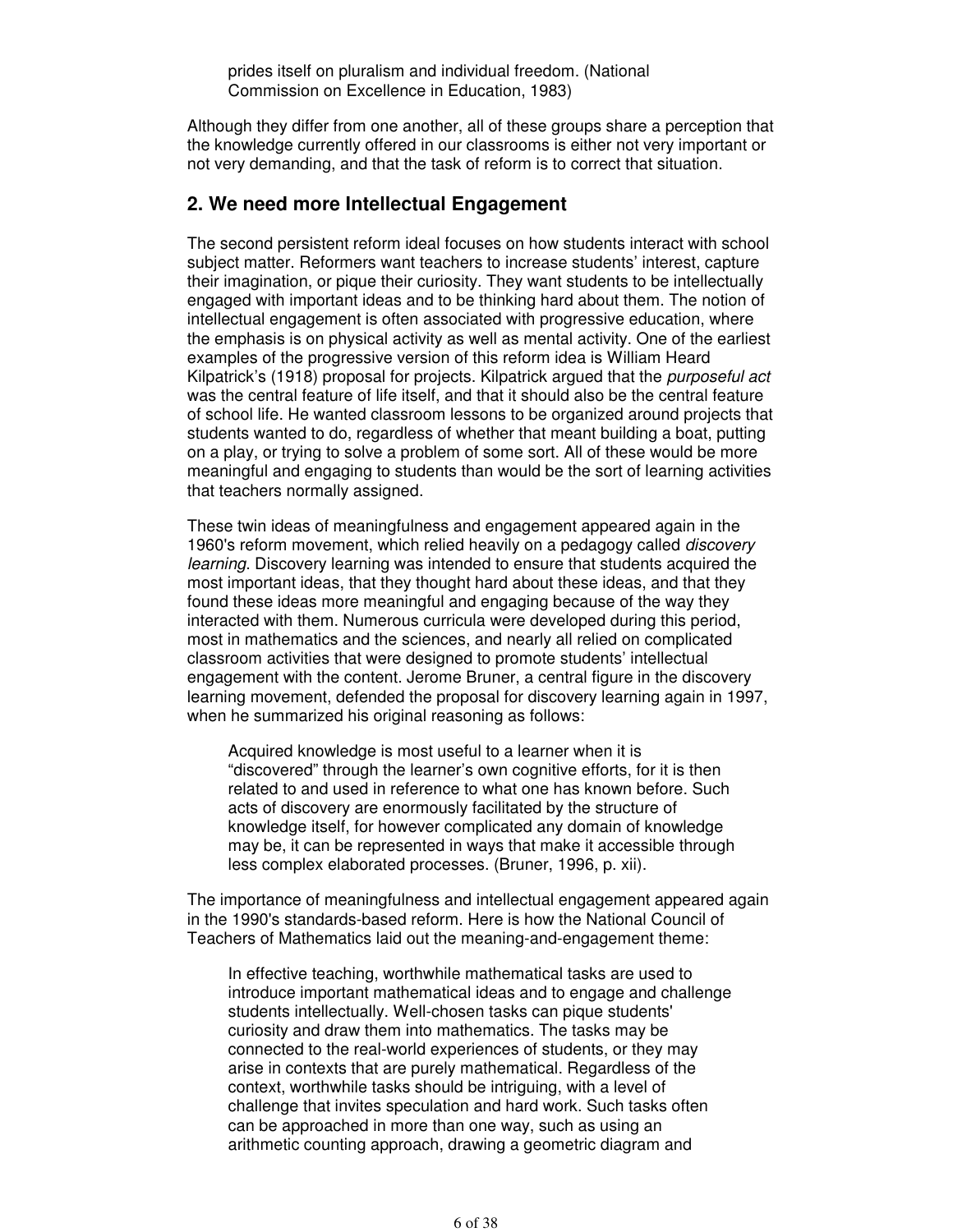enumerating possibilities, or using algebraic equations, which makes the tasks accessible to students with varied prior knowledge and experience. (p. 18)

This interest in real-world activities is not held by all reformers, but instead belongs to sub-set of reformers, referred to broadly as "progressives," who assume that the inherent interest of the instructional task is an essential tool for motivating students and engaging them in learning. Other reformers criticize progressives on the ground that an over-emphasis on engaging activities can lead to watering down the curriculum and to spending too much time on activities that do not have sufficient intellectual merit. They worry that activities lead to hands-on learning but not to minds-on learning.

Still, even non-progressive reformers acknowledge the importance of intellectual engagement, for learning cannot occur without intellectual engagement. Whether learning requires the kind of activities that progressive reformers tend to seek is a separate question. There may be other ways to intellectually engage students that do not involve complicated activities. Because of these disputes about the strategy for achieving intellectual engagement, I retain the idea of intellectual engagement in this analysis, but not the idea that this engagement must be achieved through either progressive learning activities or through direct instruction.

# **3. We need to make knowledge accessible to all students**

The third persistent reform ideal reflects a commitment to making school knowledge accessible to the full range of students attending American schools, not just those who are gifted or who are college bound. When Cronbach and Suppes wrote their tome on disciplined inquiry in education, in 1969, they put the issue this way:

The older form of education--transmitting facts and rules of thumb, and issuing a lifetime certificate of professional competence--has no validity in a world where social goals, communication patterns, and even scientific theories are changing constantly. At the other end of the spectrum, the school is asked to instruct the children from homes where there is no educational tradition and no preparation for responsible intellectual effort. The nation, speaking through its local and national leadership, is calling for the invention of new educational methods that will wipe out the cultural depression of the inner city. . . . Yet the reforms have not truly succeeded. An International Study that compared the mathematical achievements of adolescents in various countries showed that American students have a proper understanding of mathematics as a growing field of knowledge, but find mathematics more alien and uninteresting than students in several other nations. (Cronbach and Suppes, 1969, pp. 2-3)

In her reminiscence of the 1960's curriculum reform movement, Gallagher (2001) also stressed the importance of universal access:

I must emphasize that while the Curriculum Reform movement benefited [sic] from national interest in keeping up with Russia's scientists, the Reformers themselves believed so passionately in their subjects that they wanted to teach all students, not just aspiring scientists and mathematicians. Phyllis Morrison told me, "A thing that we saw again and again, . . . is that if you treat science as an open-ended exploration, all the students" learn science. (p. 286)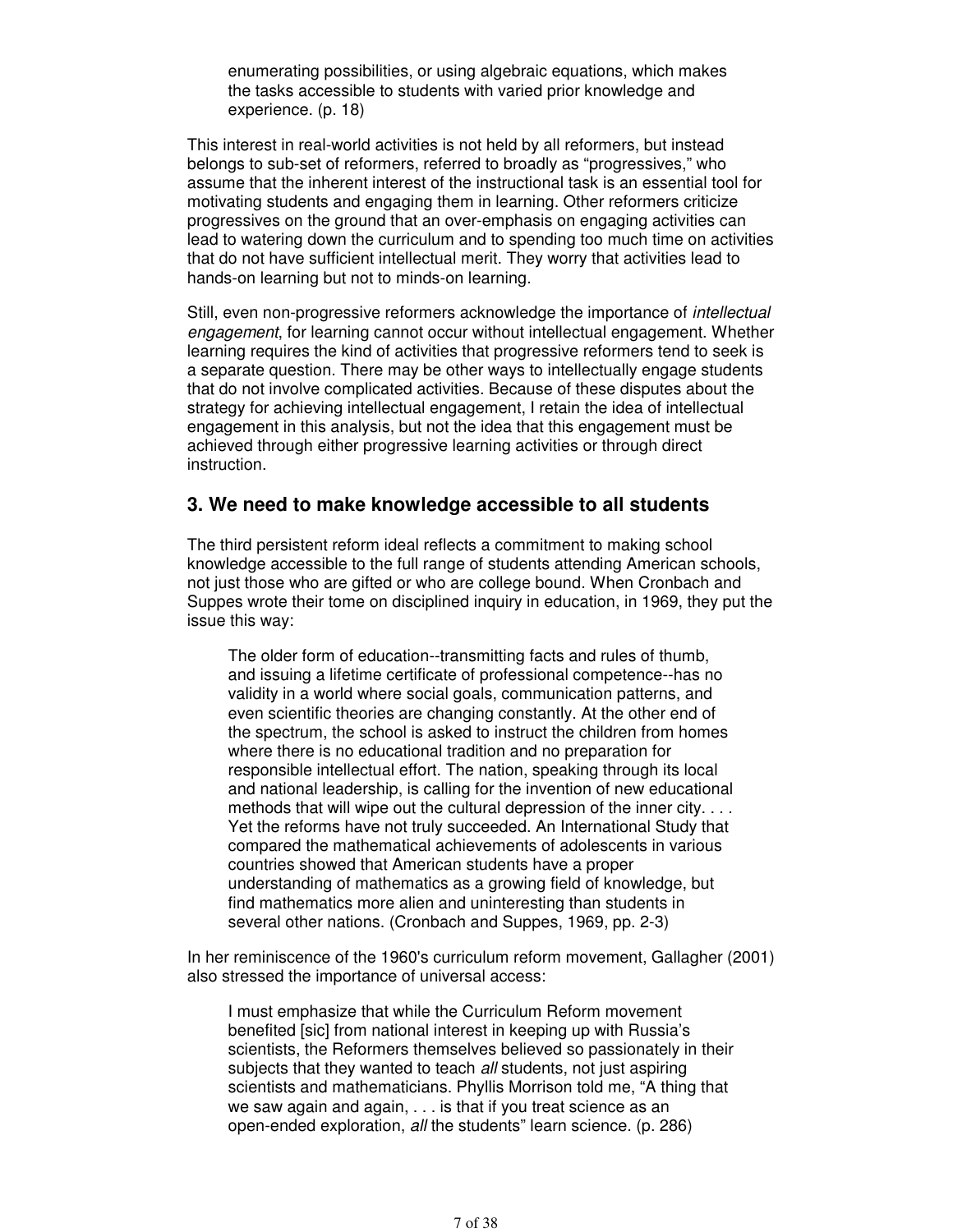Following the curriculum reform of the 1960's, the nation went through a spate of federal legislation designed to increase educational opportunities to students who had historically been underserved. Congress enacted legislation creating the Head Start program and the Elementary and Secondary Education Act, which included a large entitlement for disadvantaged students. These programs were followed later by programs for students with limited English and for special education students. In each case, a central purpose of the legislation was to provide greater access to education for a broader range of students.

In 1983, when the National Commission on Excellence in Education (1983) wrote its now famous A Nation at Risk, it opened with this statement:

All, regardless of race or class or economic status, are entitled to a fair chance and to the tools for developing their individual powers of mind and spirit to the utmost. This promise means that all children by virtue of their own efforts, competently guided, can hope to attain the mature and informed judgement needed to secure gainful employment, and to manage their own lives, thereby serving not only their own interests but also the progress of society itself. (National Commission on Excellence in Education, 1983)

This third reform ideal is probably less contentious today than it has ever been. Nearly all reformers, nearly all citizens, and nearly all teachers, agree on the importance of giving all students access to school knowledge. However, there are still vigorous debates about how to achieve that goal, with one side wanting to maintain a focus on important ideas and a rigorous curriculum and the other wanting to focus on meaningful and engaging activities. In his history of efforts to "popularize" education, Cremin (1990) says this debate goes back at least to the 1830's, with one side pushing to expand educational opportunities and the other worrying that expansion would mean diluting the curriculum.

For many advocates, the issue hinges on how much we should focus on important content versus intellectual engagement. It is not clear that these two ideals must necessarily be mutually exclusive, but advocates frequently pit them against one another, forcing a complicated issue into a simple dichotomy. Chall (2000), for instance, pitches "teacher-centered" instruction against "student-centered." The former is oriented toward important ideas and the latter is oriented toward meaningful activities. For Chall, the former fosters student learning and the latter hinders it. Similarly, Ravitch (2000) pitted "progressive" education against "traditional" education, where progressive approaches emphasize meaningful activities and traditional approaches emphasize important content. For Ravitch, virtually all progressive ideas are anti-intellectual and lead to a less rigorous curriculum. These dichotomies do not address the fundamental nature of instruction, which is that it cannot occur without both important content and intellectually engaged students. Teachers must necessarily think about both things at once.

My goal in this study is not to settle any of these disputes, but instead to use these three broad values as a way benchmark against which to array the ideas that guide teaching practices.

# **Teachers' Rationales for their Practices**

# **Method**

To learn how teachers interpret their situations and justify their practices, we observed and interviewed 45 teachers as they taught a lesson of their choice. All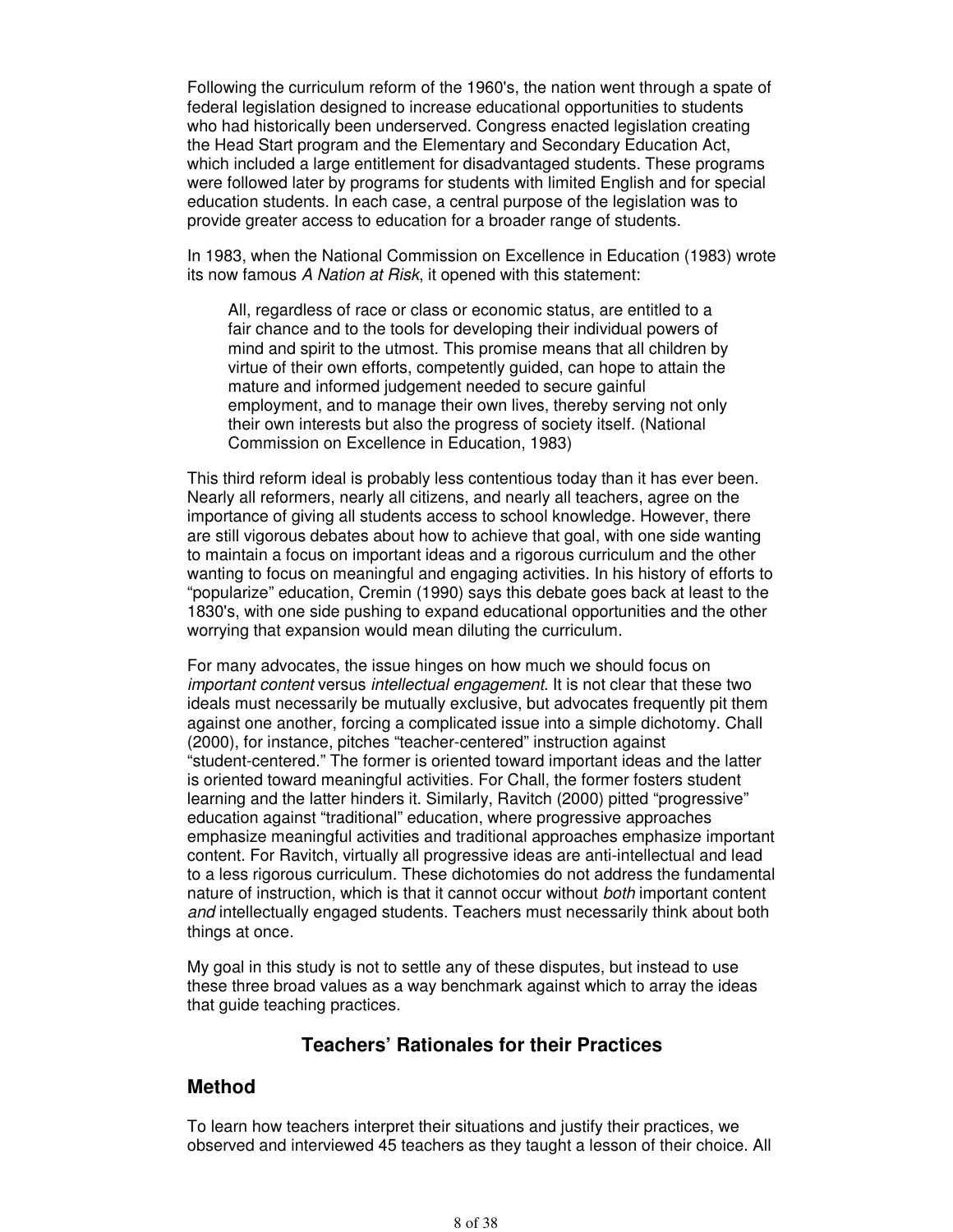teachers taught in upper elementary grades. We sought teachers who taught in a variety of reform contexts, thinking that this sample selection procedure might increase the likelihood that the teachers had been influenced by some type of reform message. For efficiency reasons, we sampled clusters of teachers, that is, teachers residing in whole schools or in clusters of schools rather than visiting dozens of individual teachers scattered about the countryside. The final sample appears in Box 1 (Note 3).

| <b>Orientation</b><br>of regional<br>reform                | <b>Specific Policy</b><br><b>Initiative</b>                             | No.<br><b>Schools</b><br>visited | Demographic<br>context of<br>schools | No. of<br>participating<br>teachers |
|------------------------------------------------------------|-------------------------------------------------------------------------|----------------------------------|--------------------------------------|-------------------------------------|
| More<br>important<br>content                               | Vermont<br>Portfolio<br>assessment                                      | 1                                | Rural<br>low-income<br>white         | 12                                  |
|                                                            | <b>Edison School</b><br>(Charter)                                       | 1                                | Urban low<br>income Black            | 5                                   |
|                                                            | California<br>science project                                           | 6                                | Rural Hispanic,<br>farming           | 11                                  |
| More<br>intellectual<br>engagement;<br>universal<br>access | Professional<br>Development<br>Schools in<br>Michigan                   | 6                                | mixed urban<br>and suburban          | 6                                   |
| All three<br>ideals                                        | State-promoted<br><b>NBPTS</b><br>certification<br>(North Carolina)     | 1                                | Rural<br>low-income<br>white         | 10                                  |
|                                                            | <b>NBPTS</b><br>certification<br>without state<br>support<br>(Michigan) | 1                                | Suburban<br>upper middle<br>white    | 1                                   |

#### **Box 1: Final Sample of Teachers**

In the interview, we asked teachers to address very specific things that they did in their classrooms, rather than to talk about their general strategies or general aims. Following Schoenfeld (1999a; 1999b), we reasoned that the values that are relevant to teaching are those that are *activated by the situation*. Therefore, we wanted to learn how they interpreted each situation, how they responded and why they responded as they did. The interview strategy consisted of videotaping a lesson and then having both the teacher and the researcher observe the tape and select some specific episodes to discuss in the interview. When teachers received the tape of their lesson, they also received a card with instructions, which read as follows:

When viewing the videotape, be sure to have a pencil and paper handy for notes, and be sure to have the tape counter showing so that you can write down the counter times associated with your notes or thoughts. (Press the "display" button in the upper left corner of the control panel).

In preparation for the interview, try to select a couple of episodes that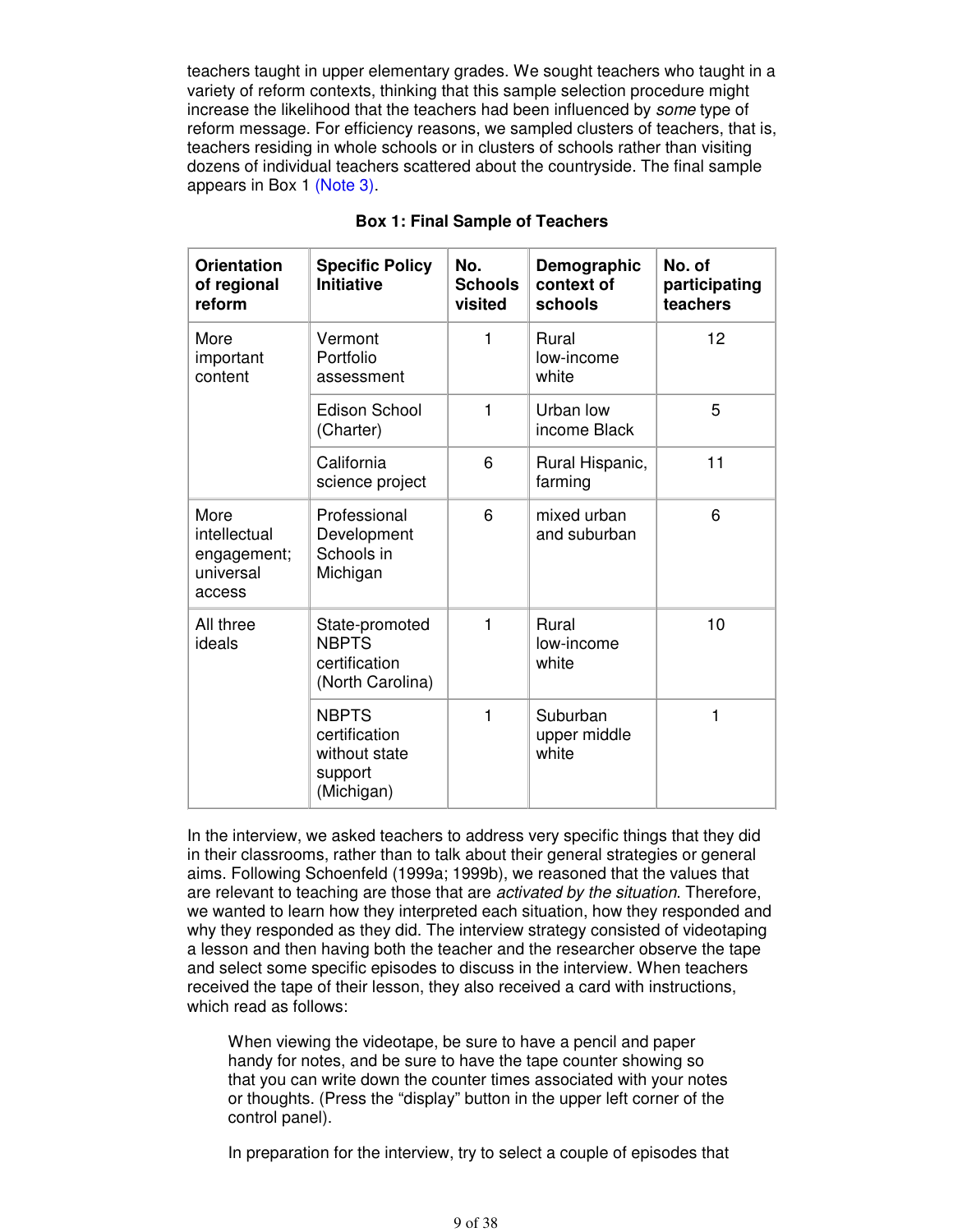were interesting or important to you. These might be times when

- something unexpected happened;
- you suddenly had an insight about what was going on;
- you realize something now, in retrospect, that you didn't think of at the time.

In the meantime, I will also watch the tape and will select some episodes to ask you about. Mine may be harder for you to talk about because they may refer to actions that were more automatic or that seemed obvious to you.

Expect the interview to last up to two hours, so that we have ample time to talk about both of our lists of events.

The interview itself was relatively unstructured but arranged to ensure that the following four issues were addressed for each episode discussed:

- How they understood the situation, or what they saw;
- Why they responded as they did;
- Whether their practice had changed over time;
- If practice changed, what prompted the change.

I address only the second question here, why teachers responded as they did. Readers interested in the questions about change are directed to Kennedy (2002).

# **Findings**

Using this strategy of focusing on specific events, the 45 interviews yielded discussions of 499 specific episodes of practice. For all of these episodes, teachers talked not only about what they wanted to achieve but also about what they saw in the situation, what they valued, and what they had learned from various reform initiatives. The transcripts revealed two important patterns. First, there was a common pattern in how teachers talked about their practices which appeared to reflect their lines of thinking about their practices. These lines of thinking may actually be an artifact of the way the interview was conducted, but they were sufficiently widespread and sufficiently powerful that they warrant attention. The second general pattern was that teachers mentioned hundreds of different intentions, and their intentions spanned a much wider range of issues, or concerns, than reformers tend to think about. Across these 499 episodes, teachers described 937 specific intentions for their actions.

#### **Lines of Thinking**

The first pattern had to do with how teachers laid our their ideas. They generally started discussing an episode by mentioning either (a) what they intended to do, or (b) what they saw in the situation. For instance, when Ms Pass nominated an episode that she wanted to discuss, she did so by telling us what she saw in the situation:

I noted a bunch of different things. One was that I realized at one point in the tape that a child had his hand up, and almost gave up on me coming to him because I didn't see him very quickly. It probably wasn't a great length of time. But for this particular child who isn't down as having an attention deficit, but I feel he does to some degree anyway. And I thought I kept better track of making sure I was in closer contact with him. And found that at one point he had his hand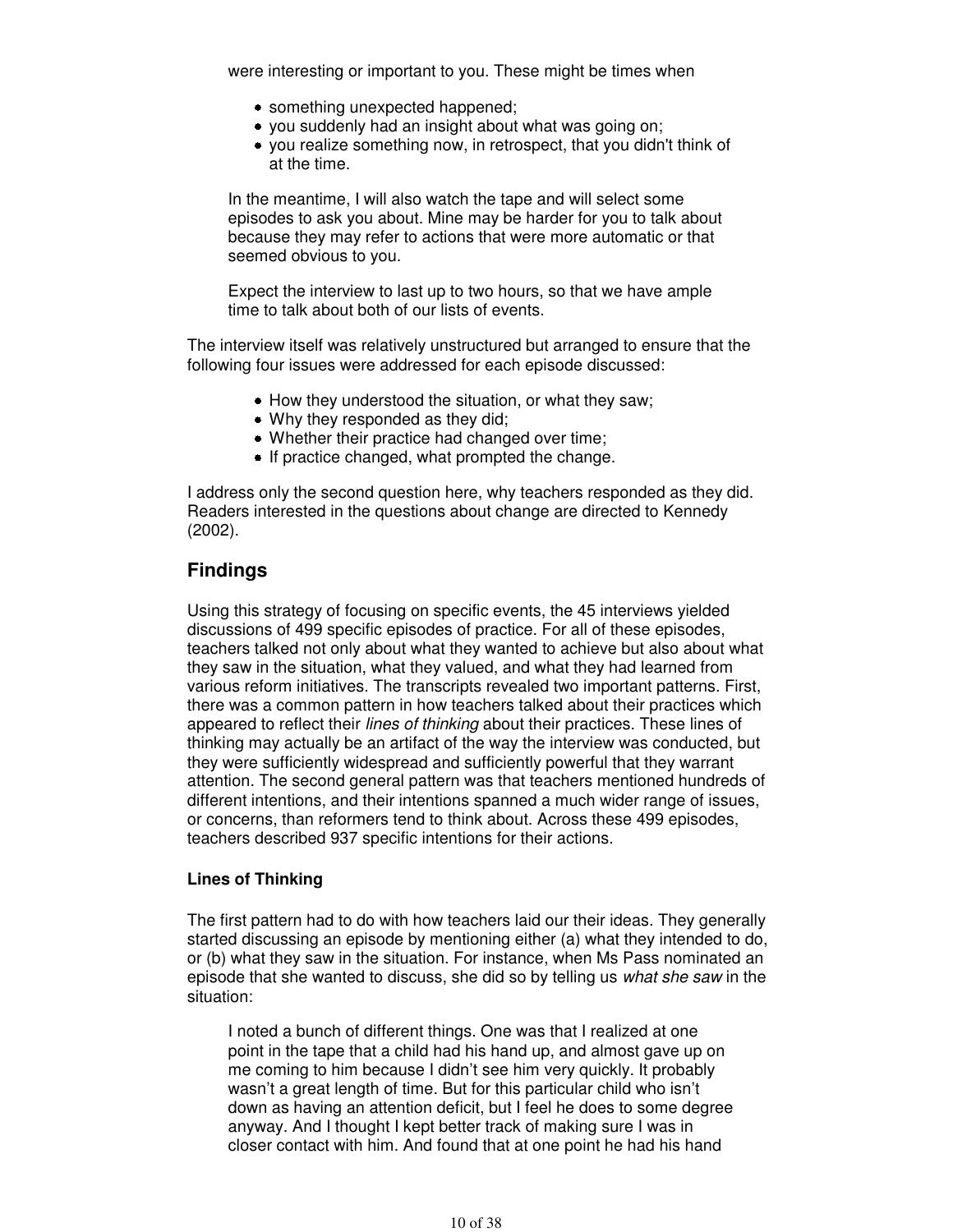up for maybe 30 to 40 seconds, and he was about to give up on me when I happened to --.[Ms Pass, 3rd grade language arts, 25 years experience]

Ms Pass's perception of this situation includes far more than the fact that she failed to see a child's hand raised. She also realized that the child had difficulty learning and that she apparently had failed to make sure she was in close contact with him, even though she had intended to be. So part of what she sees is that she was not achieving one of her intentions.

This approach to beginning a discussion was very common. Teachers nearly always began by telling us either what they saw in the situation or what they were intending to do in it. So how teachers "read," or interpret, their situations is an important part of their lines of thinking about what to do.

Once teachers had offered these immediate impressions, we often asked for further elaboration (e.g., with a question such as, "Why was that important," or "What is the significance of that to you," etc) and these questions revealed another layer of thought. The next layer of thought that teachers revealed was a set of accumulated **principles of practice**--specific rules of thumb about how to achieve certain goals, how to respond to certain situations, what to expect from students in particular situations, typical patterns of student behavior, and typical patterns of relationships between what teachers do and how students respond. For instance, after Ms Pass noticed that she had not responded to the student whose hand was raised, the conversation proceeded as follows:

[Do you feel it's important to address all students with their hands raised right away or is it mostly just this child?] No. I feel pretty much for all children. Their question needs to be answered. And that's another reason why I have them not sit with their hand up while they're waiting for me, because lots of time they even lose the question by the time I get to them. But if they take their hand back down, because I'm engaged with another student, sometimes they work out whatever the question was anyway. So I don't know that I feel that it's absolutely vital that I get to every child. And if a child puts their hand back down, then it's probably one of two things. The question didn't really pertain to what we were doing, or they really weren't stuck, and maybe they just wanted me to see something. Or, you know, these kids who tend to be stuck, and definitely need my help will put it back up again when I go back up, so. [Ms Pass, 3rd grade language arts, 25 years experience]

Here, Ms Pass has laid out a rather detailed explication of what happens when students raise their hands while the teacher is occupied with another student. Her general intention is to ensure that the question gets answered, but the question need not be answered immediately nor necessarily by Ms Pass. Her principle of practice for situations like this is that students do not keep their hand up while waiting for Ms Pass, but instead should put it down. Her reasoning is that, if they do this, they may work out the answers for themselves, or the question may become moot anyway.

So standing behind teachers' interpretations of their situations is a set of principles of practice that teachers have accumulated over time and that codify patterns of student behavior, patterns of teacher behavior, the myriad relationships between what teachers do and what students do, and some rules of thumb about how to respond to particular types of situations. These principles of practice represent teachers' understanding of how the system of teaching and learning works within their classroom settings.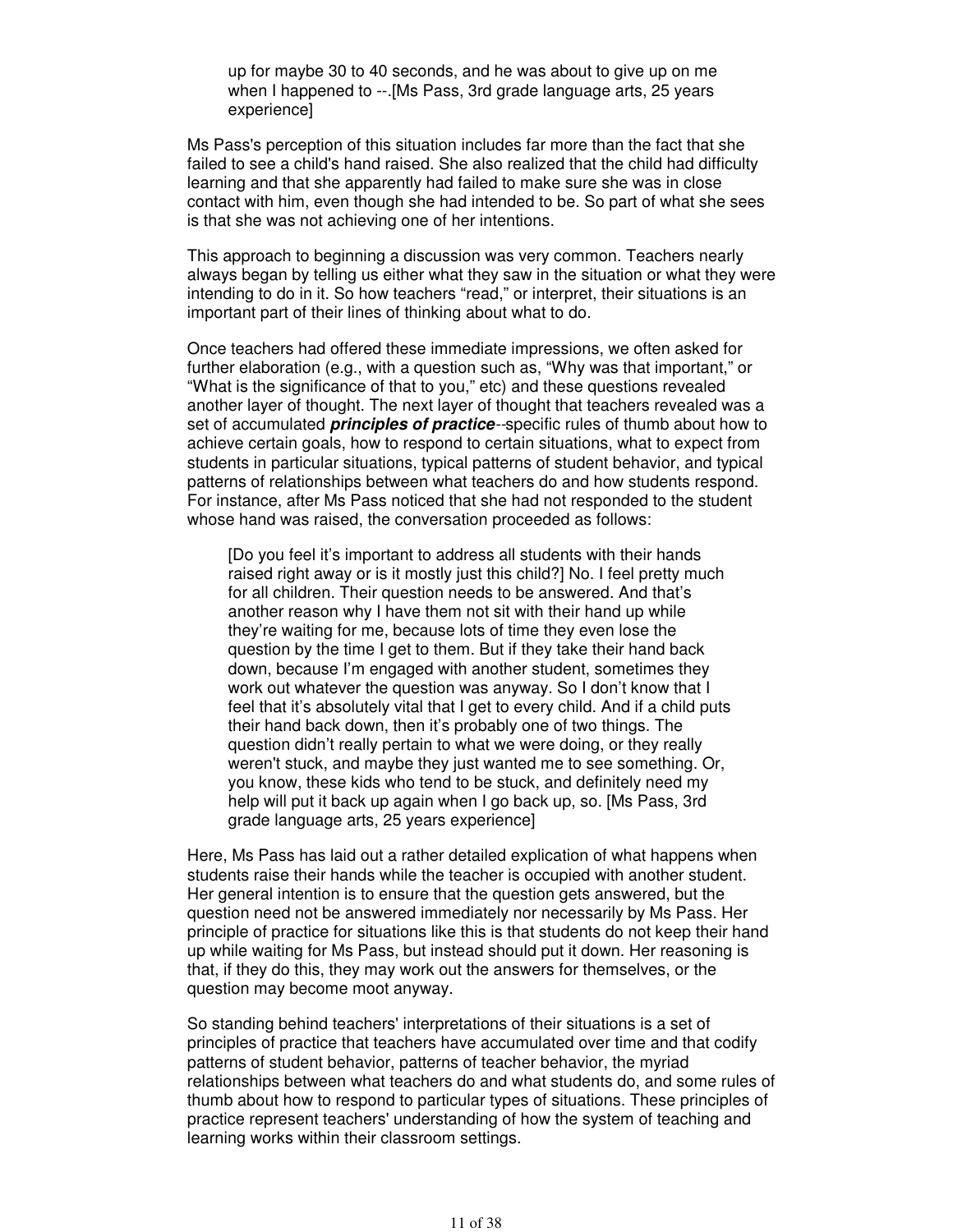Sometimes, but not always, teachers also referred to principles that they had acquired elsewhere, as from a professional development program or from a state policy. For instance, a teacher might refer to a principle of practice having to do with student motivation, and say that she (Note 4) acquired this idea at a workshop, or she might refer to a policy having to do with grading practices. So principles of practice can derive both from experience and from institutional policies and guidelines.

There is an another layer of ideas that extends even deeper still, for teachers often justified their principles of practice by referring to a set of standing beliefs and values that they may have held since childhood, or at least have held for many years, about such fundamental things as how students learn, what motivates them, and what the teachers' role should be in the classroom.

The line of thinking that generally comes out from a discussion of an episode, then, suggests that the most immediate thing in the teachers' awareness is her interpretation of the situation and her intentions for doing something about it. But behind these ideas are a set of accumulated principles of practice that codify the teachers' understandings of how classroom life works, and standing behind those principles of practice are a set of standing beliefs and values about the fundamental nature of teaching, learning, motivation, subject matter and so forth. In our interviews, teachers generally started by describing their intentions or by describing what they saw in the particular situation, then they moved back to their principles of practice, and then even further back to their standing beliefs and values. Teachers repeatedly used this general form when they laid out their accounts of their practices. The general form of their lines of reasoning is shown in Box 2.



# **Box 2: General Form of Teachers' Lines of Thinking**

Though teachers laid out their ideas by starting on the right side and moving to the left, the sense of the conversation was that the ideas themselves developed sequentially moving from the left to the right. That is, ideas in boxes on the left were always brought up to justify the ideas to their immediate right. If a teacher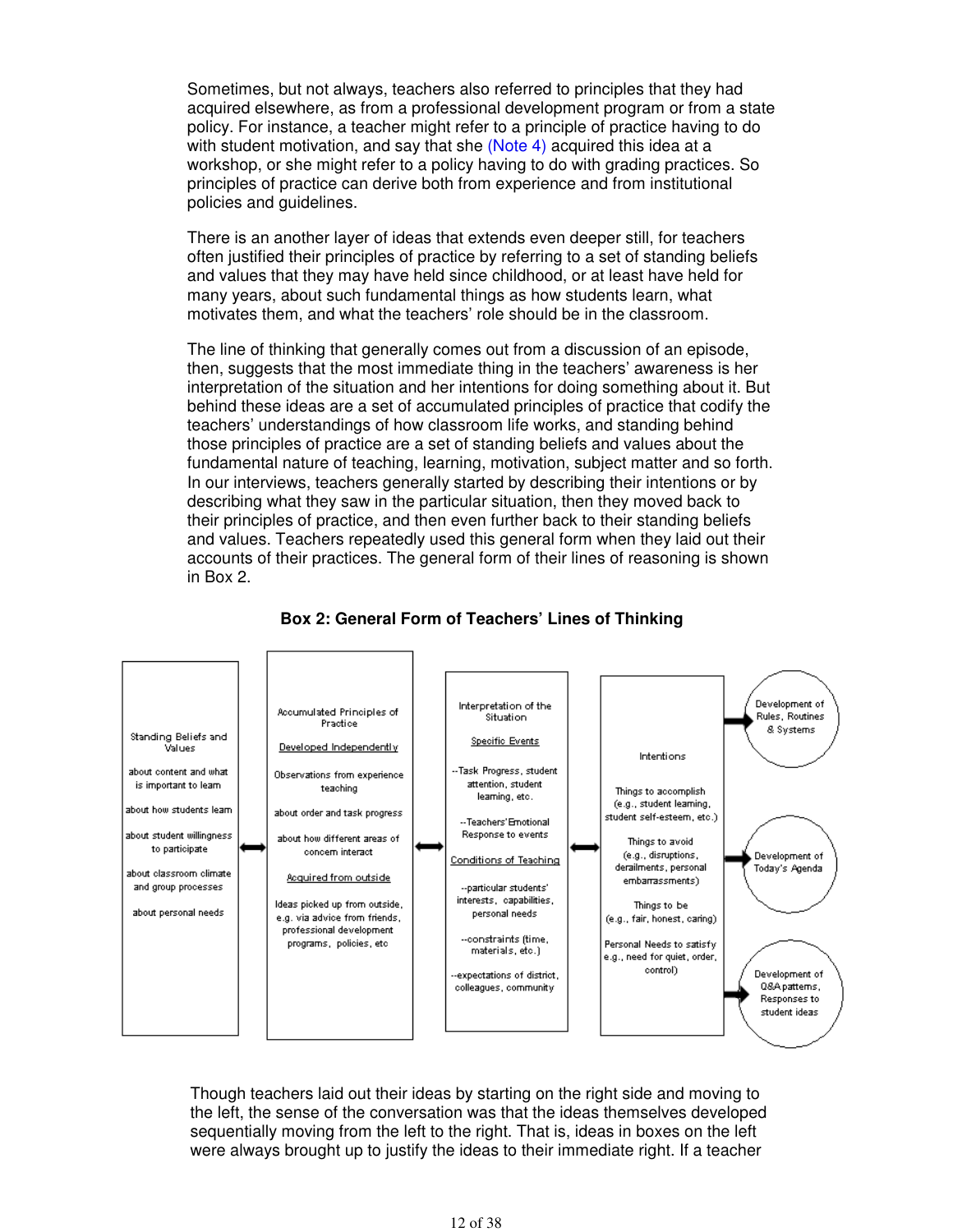first announced an intention, and we asked for more information, she would typically move to her interpretation of the situation. If we asked for further elaboration, she would move to her principles of practice. The sequence suggests that each newly-revealed level of thinking is somewhat deeper and more long-standing than the one that preceded it in the conversation. The way these ideas were introduced suggests that, within the teachers' own thinking, the line of thinking actually begins on the left side, with teachers' most deeply held, most long-standing, and most general ideas about teaching and learning, and it ends on the right side with specific situations and specific actions.

The first box on the left, Standing Beliefs and Values, includes ideas that tend to be deeply held and relatively less malleable: general theories of student learning, theories of student motivation, beliefs about the teachers' role and responsibilities, and beliefs about the nature of subject matter and what is important to know about it. Often teachers articulated these ideas by referring to their own experiences as students, or simply as human beings. The second box, Accumulated Principles of Practice consists of observations about classroom patterns and rules and strategies for interacting with students. These principles appear to be have been built up in a manner that is consistent with the teachers' standing beliefs. If a teacher believes it is important to maintain control at all times, she tends to accumulate rules of thumb that help her do that. Accumulated Principles of Practice can include little tips and techniques that teachers read about in a magazine or pick up in the lounge, or general observations about how students tend to behave or how they tend to respond to different types of situations. The particular principles that are mentioned in a particular conversation are those that are relevant to the specific situation. Thus, a single teacher may mention different principles when discussing different episodes of practice, but is less likely to mention different standing beliefs and values.

Following these two left-most sets of ideas are two other important sets of ideas: their Interpretations of the Situation and their Intentions. These two sets of ideas are formed in the context of specific teaching situations, based in part on what teachers see and in part on their standing beliefs and values and their accumulated principles of practice. Finally, following the entire line of thinking is an action or a set of actions that is justified by this line of thinking.

Two important points need to be made about these lines of thinking. First, with only a few exceptions, these lines of thinking are internally consistent both within an episode and between episodes. That is, we usually didn't find conflicting ideas within a given line of thinking or even within a given interview. For instance, in one of her lines of thinking, Ms Defoe mentioned a standing belief that the teacher's role in the classroom was to *always remain calm and in* control, and every episode she nominated for discussion was an instance in which she perceived a situation that could get out of control, but that she was able to stop before it did. And in every case, she nominated the episode because she was happy with her own performance. In each of the episodes she nominated, then, she was congratulating herself for remaining calm and in control, and for preventing minor student infractions from escalating into major lesson distractions.

Second, the fact that these ideas are laid out in Box 2 in a linear fashion should not be taken to mean that influences cannot run in both directions. For instance, it is likely that teachers accumulate principles of practice that are consistent with their standing beliefs, but it is equally likely that, once teachers accumulate a set of principles of practice, these principles serve to reinforce, through instantiation, their standing beliefs and values. And it is also possible that new experiences can alter teachers' principles of practice and even their standing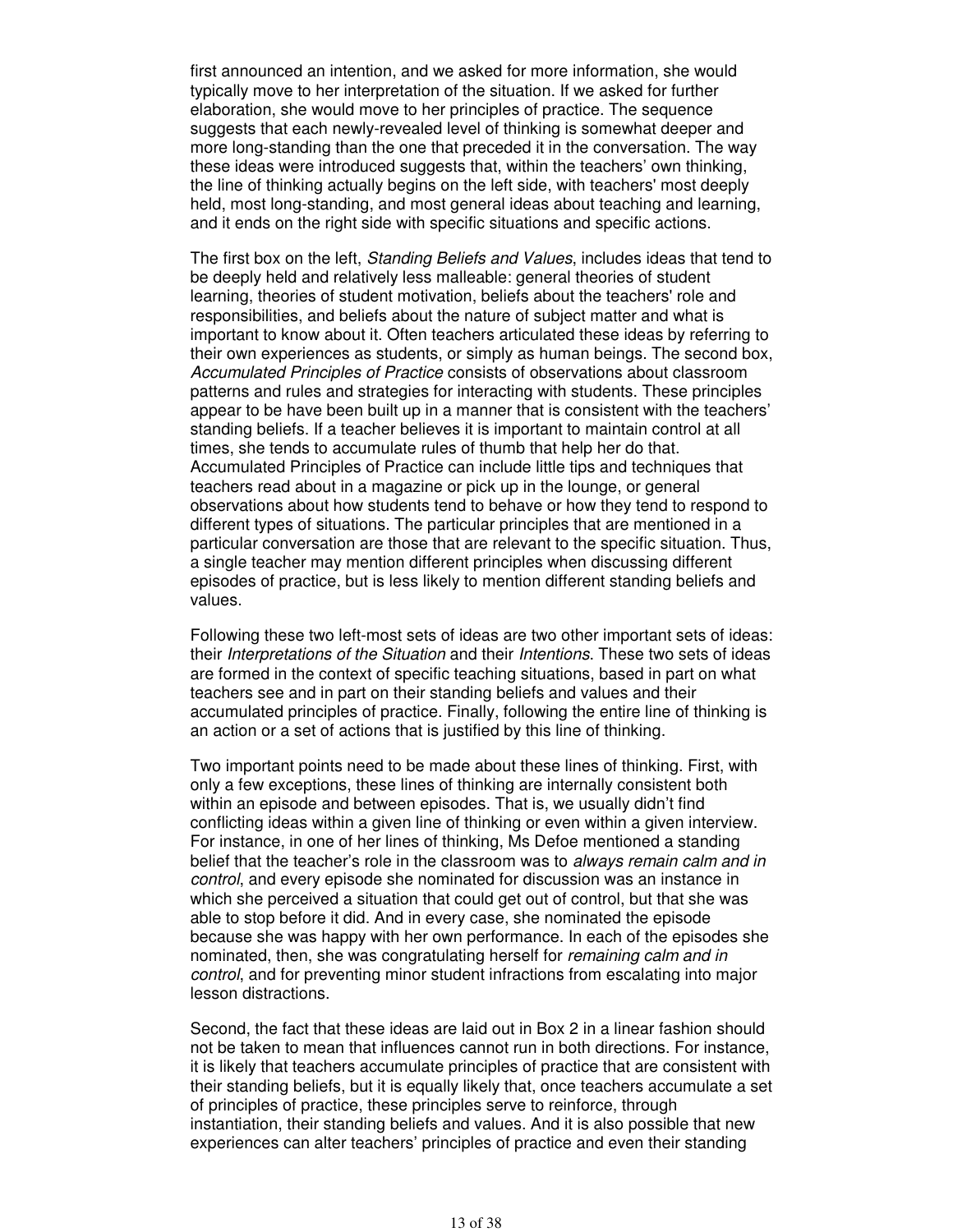beliefs. For example, Ms Toklisch described herself as a teacher whose practice had radically changed about 6 years earlier. She described the beliefs she had now but could also tell us what she used to believe. All of her principles of practice were consistent with her new belief system but she could also describe her former principles. Even teachers who had not undergone such big changes could easily say things like, "I used to think that students needed more flexibility and freedom, but I now see that they work much better with more structure." So standing beliefs and accumulated principles can influence teachers' interpretations of events, but interpretations of events can also alter standing beliefs and accumulated principles of practice.

A handful of lines of thinking do include inconsistencies. Here is an example of one. Ms Buford (Note 5) is a fifth grade teacher who has a difficult class this year. In particular, it includes a boy, Juan, who is highly volatile and prone to violence. Juan acts out a lot, has temper tantrums, and gets into fights with other children. Buford wants to keep him in class as much as possible, because she does not want to deny him the opportunity to learn (one of the three reform ideals) and because she wants him to learn how to behave in social settings. But in fact she expels him frequently because he causes so many disturbances and disrupts learning for other children. In addition, she perceives the other children in her class as easily distracted and excited, thus complicating the problem of Juan.

One thing Buford has decided to do this year is to maintain a very calm demeanor and a very calm classroom, with no joking or extraneous comments at all, in the hope that she can prevent both Juan and other children from getting overly excited and rambunctious. That means that she herself needs to be very calm and that she needs to avoid any actions that might incite Juan or the class as a whole. The "action" in this case, then, is a calm, deliberate, even boring, persona. Box 3 shows Buford's Line of thinking.

#### **Box 3: Ms Buford's Line of Thinking about her Calm Persona**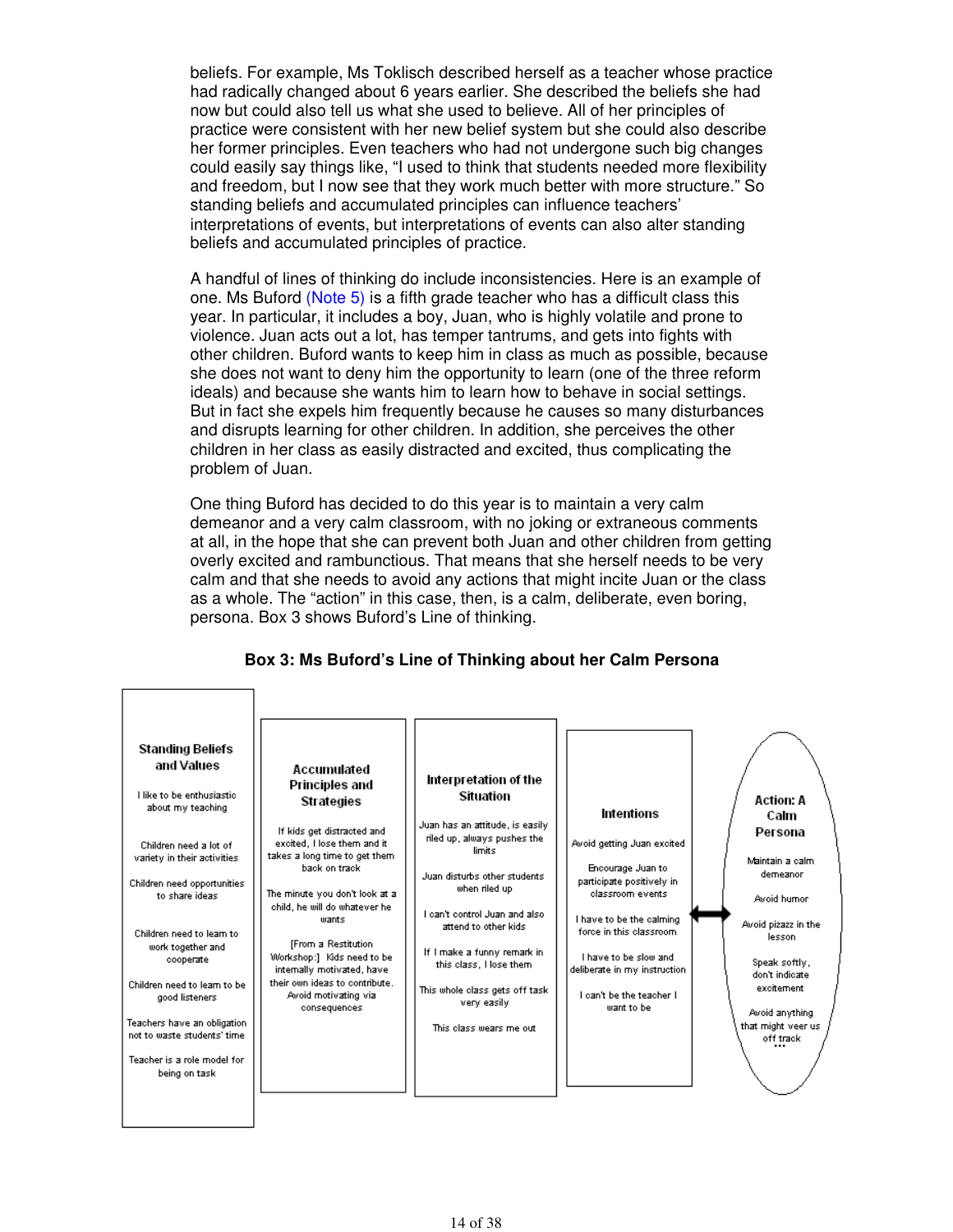A close look at Buford's line of thinking reveals conflicting ideas. Some of Buford's standing beliefs are consistent with reform: She wants to be enthusiastic about her teaching, believes students should participate in a variety of activities, and that they should share ideas. These ideas suggest that she wants high intellectual engagement, a reform ideal. She also notes that, for all of this to happen, students also need to learn to cooperate and to listen. Also consistent with this theme is a principle of practice that she acquired from a recent workshop that encouraged teachers to promote children's internal motivations and to reduce their dependence on external consequences as a way to motivate students. All of these beliefs and values suggest that her ideal classroom is one that is exciting and filled with discussion about mathematical ideas.

But there is a second theme in her thinking as well, one that has to do with being on task. Among her principles of practice, for instance, is the observation that students get easily distracted and that it is very difficult to bring them back once this happens. Associated with that observation is a belief that teachers should serve as role models for being on task. When she talked about the episodes we had observed, she indicated that she sometimes curtailed discussions and particularly discouraged any comments that might lead a discussion off task. This strategy contrasts with the ostensible value she places on children sharing ideas, but is still consistent with a standing beliefs about the importance of the teacher serving as a role model for how to behave in class, and how to remain on task. So there is a tension here between the notion of encouraging enthusiastic participation, on one side, and keeping everyone focused and on task, on the other side.

Now move to her current situation, where these conflicting ideas must be translated into specific practices, in the context of this particular class. Buford perceives this group of children as constituting a particularly difficult class. She has many students who fall quickly off task, get silly and lose the thread of the lesson. And in particular, she has Juan, who is especially volatile, often violent, and who has repeatedly incited other students. She wants to increase Juan's internal motivations for participating, but at the same time, managing Juan while also keeping everyone else thinking about mathematics is extremely difficult. She notes that this class "wears her out. (Note 6)" Given her prior ideas, and her interpretation of this situation, she decides that she needs to maintain a very calm, deliberate persona while teaching this class, one that soothes the group and keeps the entire class on an emotionally even keel. She concludes that she cannot be the enthusiastic teacher she wants to be. On the contrary, she gives herself a number of specific prescriptions for her own behavior. No joking, no informal asides, no "pizzazz." This is not a pleasant outcome for Buford, who noted with disappointment, when observing the videotape, that the class is slow and even boring, but who also argued that this was a necessary climate for this particular group of students. In effect, Buford trades one reform ideal – intellectual engagement -- for another reform ideal: providing all of her children, including Juan, access to knowledge.

Buford's line of thinking illustrates the number and variety of things that can influence teachers' intentions and actions, but it also shows that these ideas can contradict one another. In Buford's case, she has a conflict between her standing value of having children share ideas with an enthusiastic teacher and her perception of this particular class as being too volatile to respond appropriately to such a climate. She decides, reluctantly, to adopt a persona that verges on boring. In spite of this, or perhaps because of it, the class wears her out.

The actions she took are consistent with some of her prior ideas but inconsistent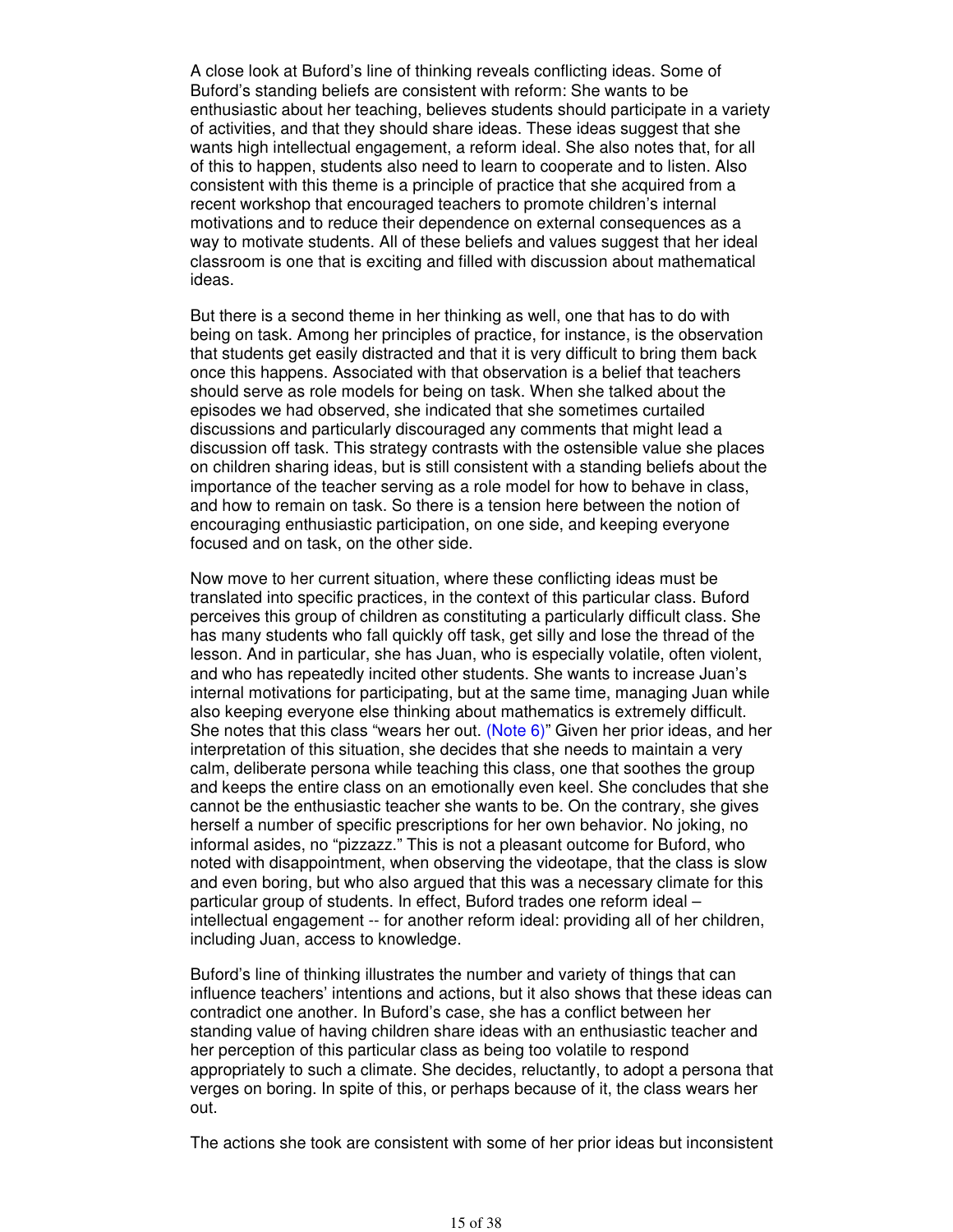with others, and the pattern also helps us understand how Buford responds to outside reform initiatives. For instance, as a reform initiative, the workshop that encouraged her to increase students' internal motivations influenced her line of thinking but failed to influence her practices in this classroom, and Buford's testimony suggests that the reason for the failure had do with the particular circumstances of her teaching situation. In this case, then, the line of thinking helps us see how the interplay of beliefs and values, accumulated principles of practice, and the conditions of practice itself lead to a particular practice.

### **Teachers' Intentions**

The second important pattern that was apparent as teachers talked about their practices was the number and variety of intentions that they mentioned. In fact, on average, teachers had multiple intentions for each action. For instance, here is how Ms Temple responded to a question about one of her practices during a phonics lesson:

[You said something along the lines of, "I see some different ways of doing it." What was going on there? ] When you have an "a-n" together it changes the sound it's "uhn," not "an". So we call that . . . a welded sound. What I'm looking for is for kids to recognize that; I have it up on my board, they have it on their cookie sheets [The children are arranging magnetic letters on cookie sheets. They have separate magnets for "a" and "n", but they also have a magnet with a blended "an" symbol], so I'm hoping that they recognize these welded sounds, because it changes the sound of the actual letter. That they use that so that they are thinking about what they're spelling. [Ms Temple, 5th grade language arts, 15 years experience]

Almost immediately after this, she offered two other intentions:

[What was going through your mind?] I was trying to look at who it was that recognized the *aan* as the welded sound. And I was also making sure that they split the word in the right place, by the syllables.

So when Ms Temple said to her students, "I see some different ways of doing it," a relatively simple move in her lesson, her behavior actually derived from three separate intentions: She wanted to get students to recognize the "an" sound as a welded sound; she wanted to see which particular students had in fact used the welded sound when they spelled the word; and, meantime, she was also looking around to make sure that the students separated their syllables correctly. Such references to multiple intentions were very common in these interviews.

It should not be surprising that teachers hold numerous intentions for their practices. Society as a whole holds multiple and conflicting ideals for teachers, and teachers' ideas no doubt reflect all of society's ideas as well as a set of ideals that derive from their personal experiences. Moreover, it should not be surprising to find contradictions among teachers' intentions. The number and variety of things teachers care about, and the number and variety of intentions they have for their practices, virtually ensures that some of these intentions will conflict with others (e.g., Hammer, 1997; Lampert, 1985; Schwabb, 1978; Fenwick, 1998). Sometimes internal contradictions can create "knots" in teachers' thinking (Wagner, 1987). For instance, a teacher feel that she must stop being such a boring lecturer, yet she can't change her approach without appearing to be a phony, yet she must change, yet she can't . . . Wagner notes that when teachers get such knots in their thinking, they experience tension and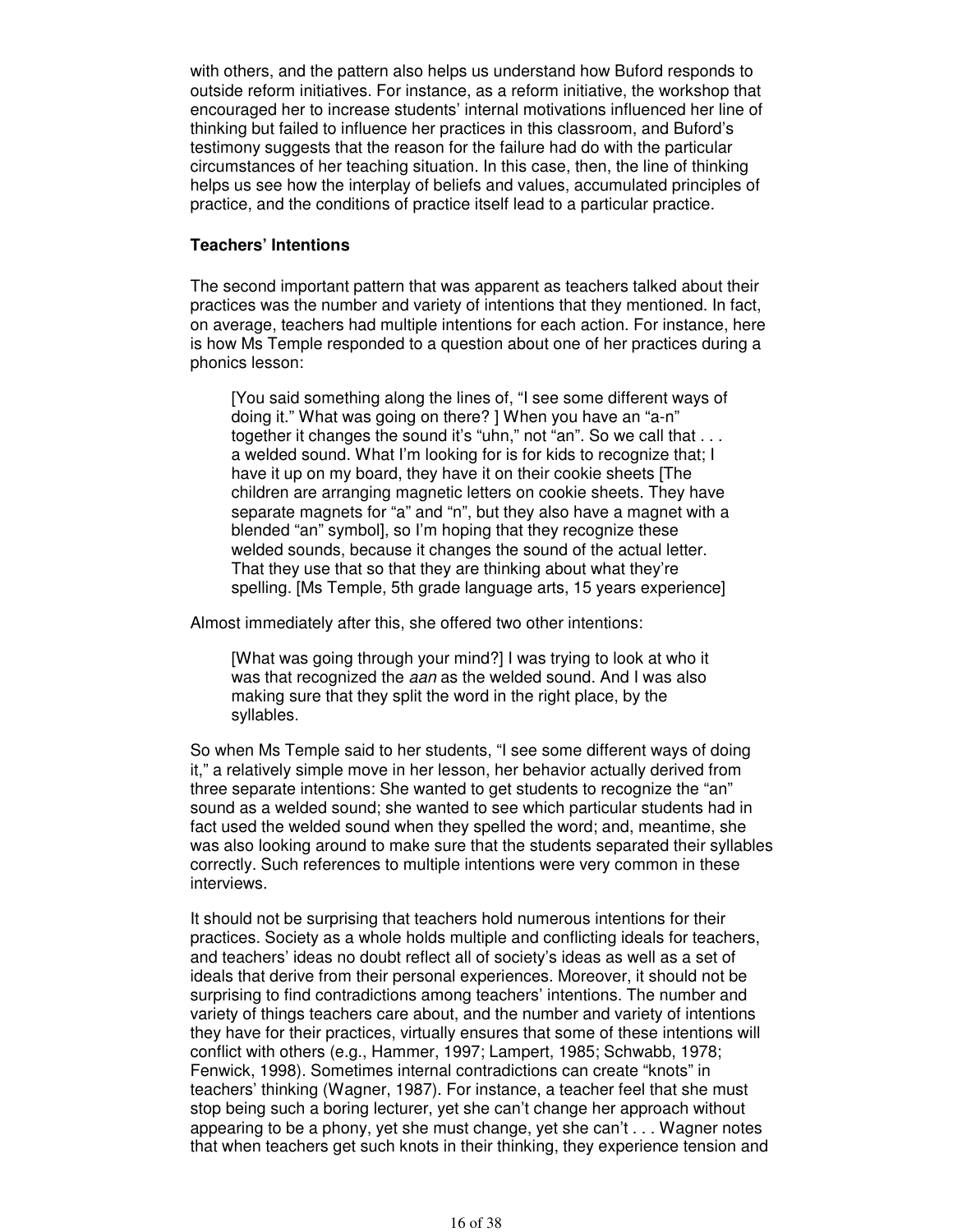the tension in turn can lead them to be more rigid and less spontaneous.

But some understanding of the terrain of these intentions might also help reformers. The apparent resilience of teaching practices in the face of decades of reform initiatives raises the question of where reform ideas fit in the entire landscape of ideas that guide teachers' practices. Perhaps a map of their intentions can help us understand why teachers appear not to heed reform ideals.

In our interviews about specific practices, teachers volunteered numerous intentions for doing the things that they did. From these 45 teachers, and 499 specific episodes of practice, we eventually heard nearly a thousand references to intentions. This is an average of slightly over 20 intentions per person (Note 7). Understanding these intentions, then, is an important step in understanding the origins of teaching practices. Teachers' intentions varied in both their **form** (how they were expressed) and their **content** (what areas of concerns were addressed).

#### **Expressions of Intentions**

Many of the things teachers were interested in were not expressed as goals, or as things that they wanted to accomplish. In fact, many of them referred to things teachers wanted to *avoid*, such as lesson disruptions. If goals represent teachers' hopes, then classroom disruptions and the like represent teachers' fears. The difference is important, for hopes and fears are accompanied by different senses of urgency. Psychologists have been aware for centuries that people are "risk averse." In financial contexts, such as gambling and investing, for instance, people are more motivated to avoid losses than to achieve gains (Kahneman & Tversky, 1986). Teachers, too, may feel a greater sense of urgency to avoid those things they fear than to accomplish the things they hope for. Certainly the language they used when talking about avoidances indicated a strong sense of urgency.

Moreover, teachers' intentions include even more than just hopes and fears. A third set of intentions could be called *aspirations*. These are things teachers want to be, such as kind, sensitive, fair and so forth. Yet another set of intentions were expressed as obligations. Teachers felt obligated, or responsible, to their students, to their colleagues, and to society as a whole. Finally, a fifth set of intentions were expressed in terms of *personal needs* that teachers wanted to satisfy, such as a need to reduce confusion or to reduce emotional strain.

Notice that, even though certain types of intentions were more likely to be expressed with certain types of emotional valences, it is technically possible for any emotional valence to accompany any type of intention. For instance, one teacher may intend to promote intellectual engagement because this is something she believes is important and wants to accomplish, while another may hold the same intention because she feels obligated to students or their parents to do this. The content of the intention remains constant, but its emotional valence varies.

So of all the things teachers wanted to do, only some were expressed as goals, or as things teachers wanted to accomplish. Others were expressed as fears, aspirations, obligations or personal needs. These differences in how intentions were expressed indicate the kind and degree of commitment that teachers have to their various intentions. For example, when we asked teachers what would happen if they failed to meet an *obligation*, they usually indicated that they would feel guilty, whereas if we asked what would happen if they failed to avoid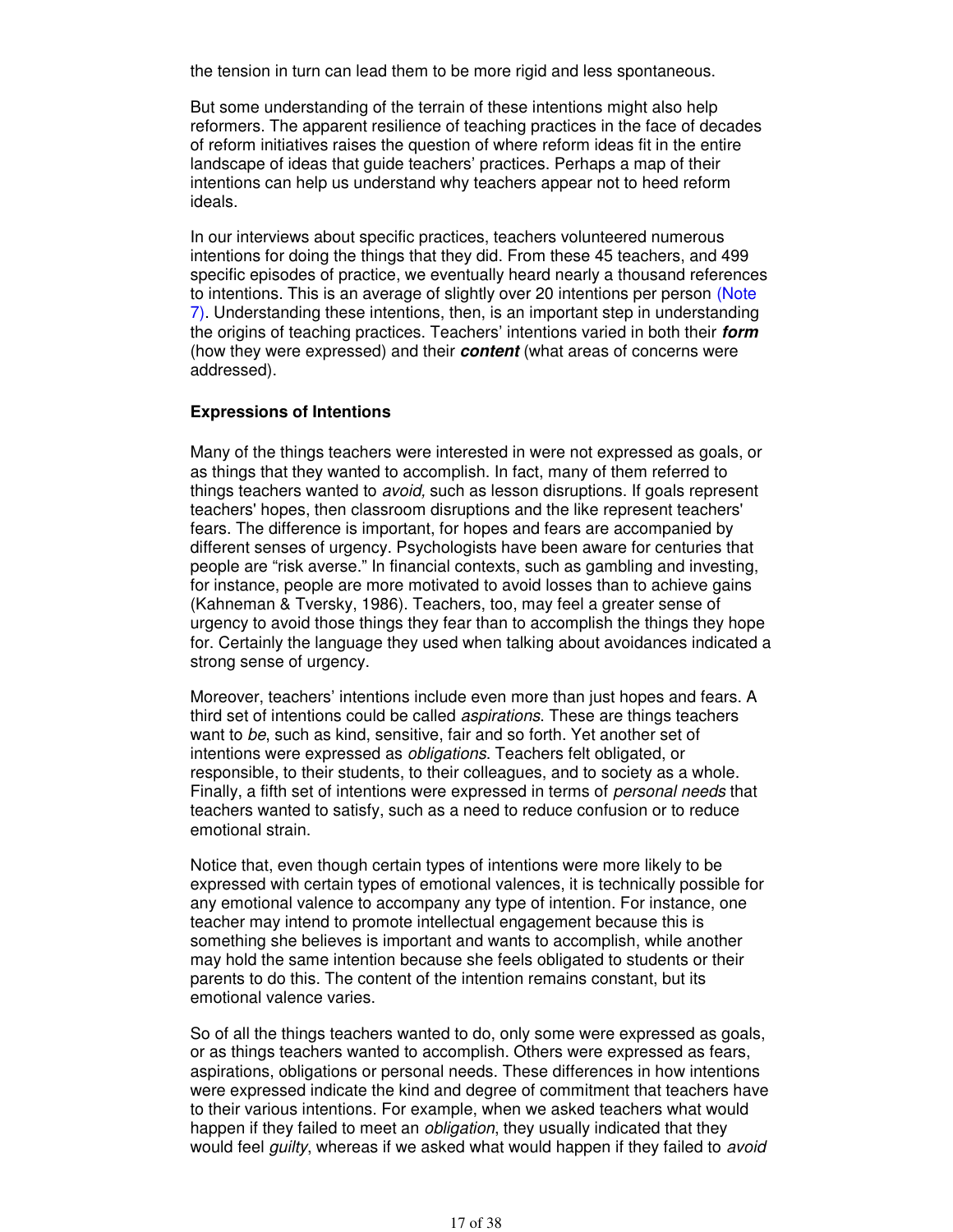something, they usually indicated a strong sense of urgency that they not fail. The phrases that teachers used to describe their intentions, then, reveal what is at stake for teachers if they succeed or fail, including how much of their own ego is invested in the outcomes.

This fact was most apparent when teachers talked about the things they wanted to avoid. When describing things they wanted to avoid, they often described anxieties over real or potential outcomes, and some even described their reaction to classroom episodes with words like "panic." These emotions often came up when teachers feared that they might lose students' full attention or lose control of the classroom, and they often articulated a strong need to avoid these outcomes.

#### **Content of Intentions**

Several writers have attempted to devise taxonomies of the things teachers or other educators need to think about as they are teaching. For instance, Joseph Schwab (1978) argued that curriculum developers must accommodate the four commonplaces of teaching: students, teachers, subject matter, and milieu, and the National Academy of Sciences (Bransford and Brown, 1999), argued that an effective learning environment must attend to four aspects of teaching: learners, knowledge, community and assessment to support learning. Notice that there are differences among these taxonomies. The National Academy did not consider the teachers' needs or interests as relevant to the learning environment, and Schwab did not consider assessment as relevant to curriculum. Neither taxonomy addresses the momentum of lessons themselves, which is of great interest to teachers.

Taxonomies such as these are usually based on idealized conceptions, not on empirical examinations, so it should not be surprising to learn that the intentions described by these 45 teachers did not fit into these ready-made taxonomies. However, they did sort into a few general *areas of concern*. Two of these areas of concern had to do with the problem of acquainting students with new knowledge: (a) Content coverage and learning outcomes, and (b) methods of fostering student learning. Two others had to do with moving students through the work: ©) maintaining momentum and (d) fostering student willingness to participate. The last two had to do with the personal and social issues: (e) the classroom as a community, and (f) the teacher's own personal needs. Each of these is area of concern is elaborated below.

Content Coverage and Learning Outcomes. When teachers talk about content, their language tends toward a sense of obligation–not to their states, their districts or their administrators, but to other teachers and to students. These teachers seemed very aware that they were part of larger coordinated systems of instruction, and in particular that the teachers who received their students the following year would expect the students to have learned particular content. They did not want to disappoint those future teachers. With respect to their obligations to students, they wanted to ensure that their students would be able to handle state tests or to handle the next year's curriculum. Box 4 provides a sample of comments from teachers that illustrate their intentions regarding content coverage. The sense of obligation is apparent in these excerpts.

#### **Box 4: Examples of teachers' concerns about content coverage and learning outcomes**

[Are you doing it just because it's there? I mean could you just decide "I'm not interested, so I'm not going to do this?] You could do that. You could do that.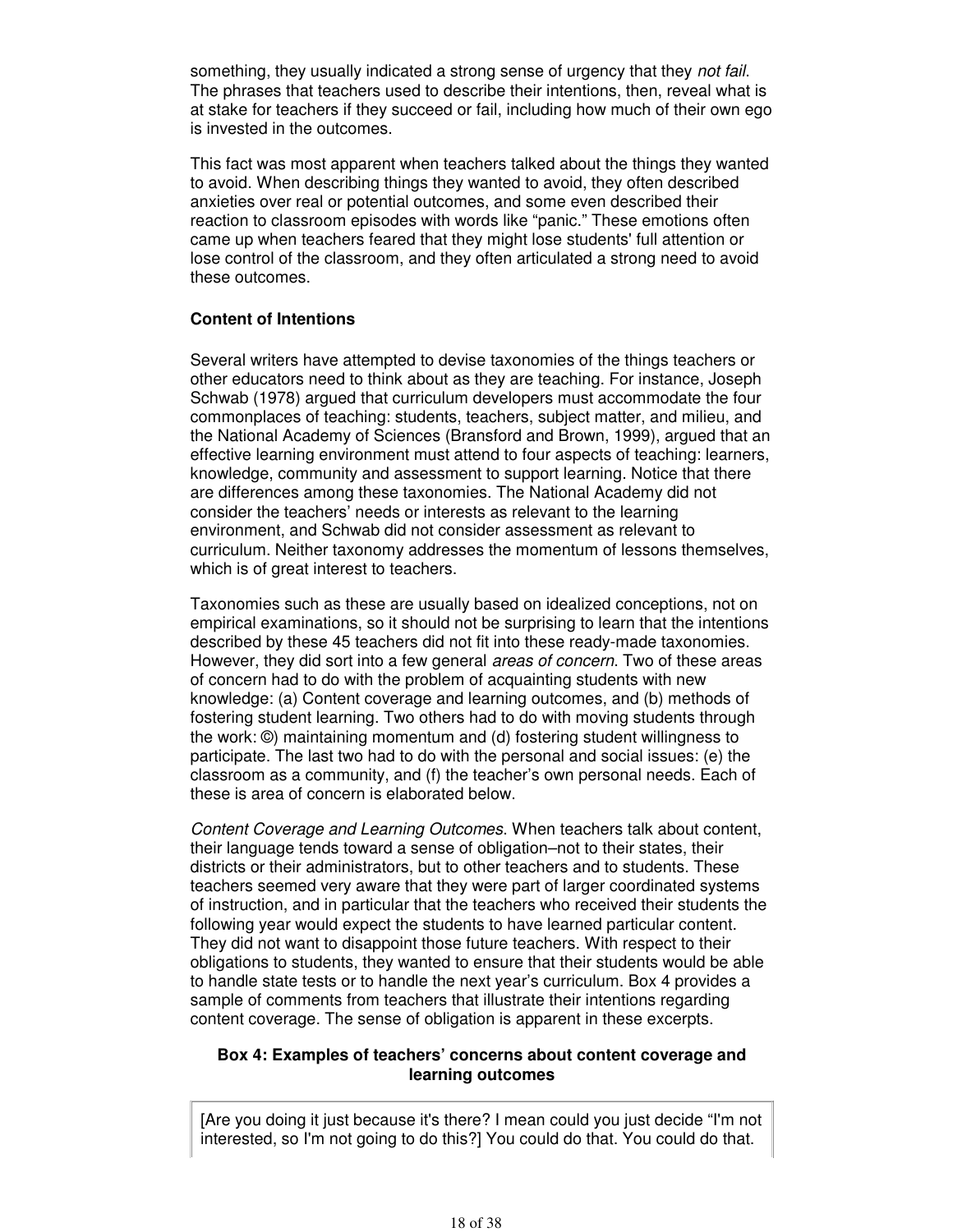It's up to the person I guess. But then that would be in your conscience because if you don't do it, you're making the kids lose out. [Ms Abundo, 3rd grade science, 2 years experience]

[So you could probably teach whatever you wanted.] But then I'd be doing a disservice to the seventh grade teacher who want to do their job too. Then they wouldn't have anything to build on. If everyone below me taught what they were supposed to, heck, it'd be a lot easier to teach them. [Ms Joiner, 6th grade writing, 3 years experience]

As a teacher in North Carolina, we have to stick to the standard course of study, and I follow those guidelines. . . . It's not a structured type of thing as long as we're teaching the standard course of study. . . . So my job is sticking to that standard course of study. And yes, it's going to show up at the end of the year with the assessments that we're doing. Yes, in first and second grade in literacy and in math. So those particular things are the things that I'm looking at from year to year to see how well I'm teaching those concepts and how well my students are getting those concepts. And the results I'm getting at the end of the year show that they're, they're getting what the state expects them to get and to move on to the next grade level. [Ms Fosnot, 2nd grade math, 7 years experience]

So when I look at kids and I'm saying they're coming in and they're not reading where they should be reading, so I'm going to have to work extra hard to get them on grade level and I have two years to do that and there is a urgency. There is a urgency when kids are in 5th and 6th grade and there not reading on level yet. Instructionally, they might not get as much instruction as they move on through the system out of the elementary school, so there is a urgency. So these particular kids for reading, this is really important for them now in there life and I do believe with instruction that they'll be ok. That is where the urgency comes in. [Ms Jaeger, 5th grade reading, 8 years experience]

[ So at the beginning you said you do this, repeating in unison, kind of chanting almost thing that is going on, because. You're trying to accomplish what by doing that?] They want the kids to learn the sounds that these letters make without having to think about it. It becomes automatic. And if they give them a key word, especially with the ---(?) because those change so much. They give them a keyword so that-- for instance in the tape, I think it's the tape is playing, the sound is when I say. At the end we do what is called the quick rule, quick drill in reverse, where I, instead of saying the letter and giving the key word and sound, I say "what says 'ah'?" And I often get the kids on that, because they want to say a, when it's really o. And I gave them the key word there, o octopus ah. And the key word is there so that if they forget they can remember the word and hear the sound o in it. [Ms Temple, 5th grade language arts, 18 years experience)

An important matter within this area of concern is the difference between content itself and teachers' articulation of learning outcomes. Even when content is held constant, teachers can articulate a variety of different learning outcomes for that content. To see this distinction, look at the intentions expressed in Box 5, all of which came from math teachers in grades 5 or 6.

#### **Box 5: Examples of teachers' desired learning outcomes in upper elementary mathematics**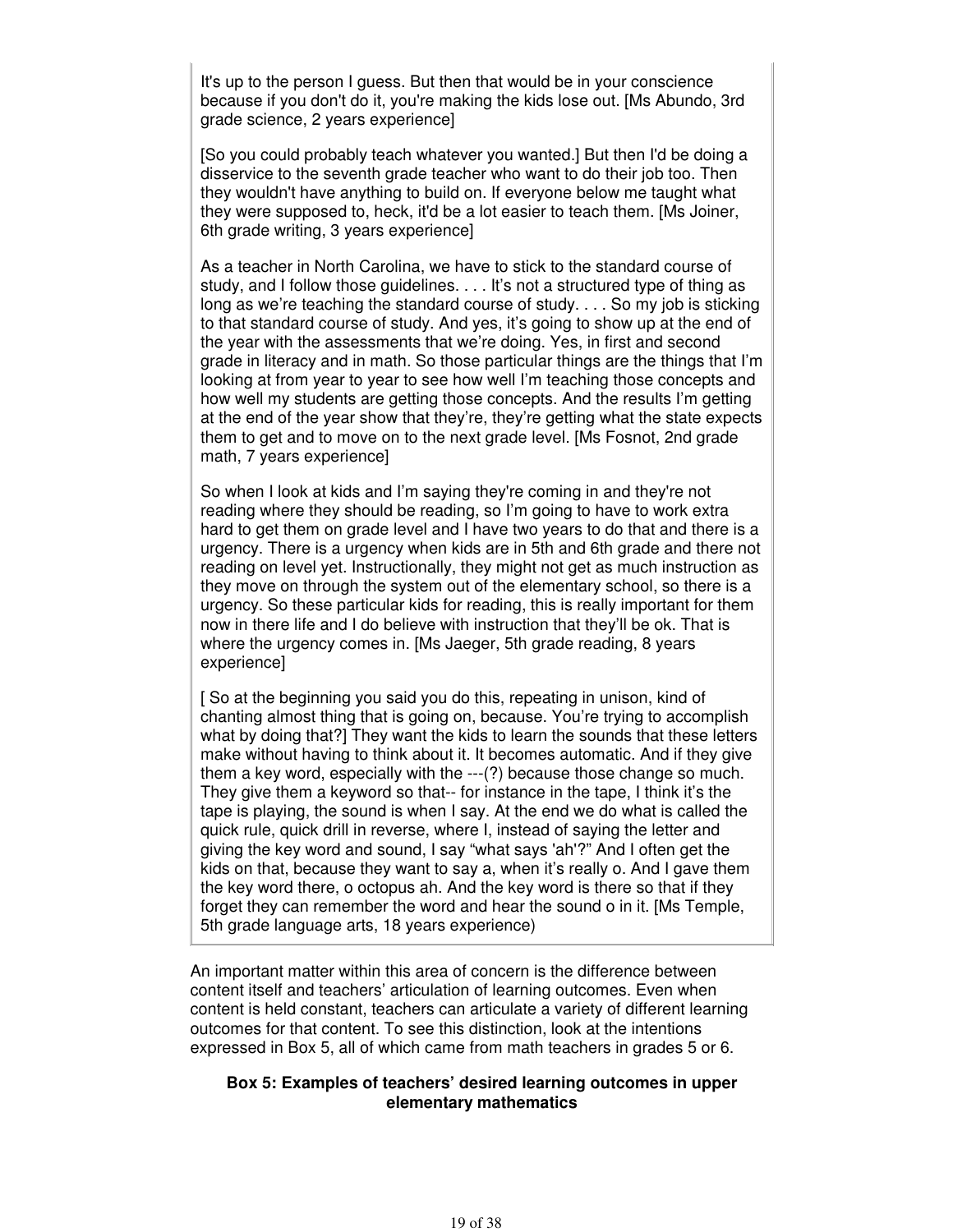[Math] is a whole different language. It's got it's own language, and it's own set of symbols. And sure it's about numbers, but you've got to understand what to do with those numbers. And in Vermont anyway, there's a major emphasis on using math language, and accurately applying math language. And yeah it's about numbers, but you've got to know what to do with them. And I think a lot of kids where they run into a problem is with problem solving. They don't know what to do with those numbers when they're confronted with a problem. What operation do I use. I spend a lot of time at the beginning of school, I spent a lot of time. [Mr James, 6th grade math, 6 years experience]

They really have not completely mastered metrics, as far as I'm concerned, in any year that we've done it. They've gotten it enough to surface-satisfy the requirements and move on. Hopefully they'll master it at some other point. But this is really the first year they get into metrics and I, I really don't go for mastery at this level. [Ms Todd, 5th grade math, 20 years experience]

I wanted them to realize whether what she was saying made mathematical sense or not and if I say "that's a good idea" then everybody is going to think, "Yep, yep, so she's right, and let's just do what she does." Because that happens a lot. If I make a judgment, then they just. - So I try really hard, especially since they're older, for them to be the judge. That's why I asked them, Does that make sense to you, or Does that seem like a reasonable way to think about how we could find area. That's what I always try to do. [Ms Toklisch, 6th grade math, 6 years experience]

OK. On morning math, there came up a problem where we were trying to find common denominators, and then I had called on a student who knew the common denominator, but he couldn't tell me how to find the equivalent fraction. Say the number is 1/3, and he's changing it into 79ths because that's going to be his common denominator. He couldn't tell me what 1/3 would be equal to in 79ths [e.g., 26/79] and what that was called. And really I was wanting him to put a term with it. He really did know the process, but he just couldn't put a term on it. And because of the review, I was trying to remind everyone of the steps in the process, not just the answer. [Ms Taswell, 6th grade math, 14 years experience]

Despite the content similarities, the learning outcomes these teachers sought were remarkably diverse. This phenomenon was not unique to mathematics. Within each school subject, the learning outcomes that teachers defined addressed many different aspects of that subject. In the case of mathematics, some teachers were more interested in mathematical language and symbols, others in mathematical reasoning, others in mathematical procedures and conventions. In other subjects, though, similar variety was apparent.

Teachers' discussions of content, as an area of concern, reveal several important points about their intentions. One is that their thoughts about content are often based on a sense of obligation to their students and colleagues to cover the content that is designated for their grade level. Another is that they had their own ideas about what was important for students to learn about the designated content, and the values they placed on their content were remarkably various. Yet another important point about their intentions regarding content is that they rarely denied the importance of any content or learning outcome. In our interviews, we often inserted devil's advocate questions, asking they why not do something else. In the case of content, we often asked teachers why not teach some other content. The most frequent response was that the other content was also important, or that it would indeed be taught in some other situation, but that in this situation–for these particular students at this particular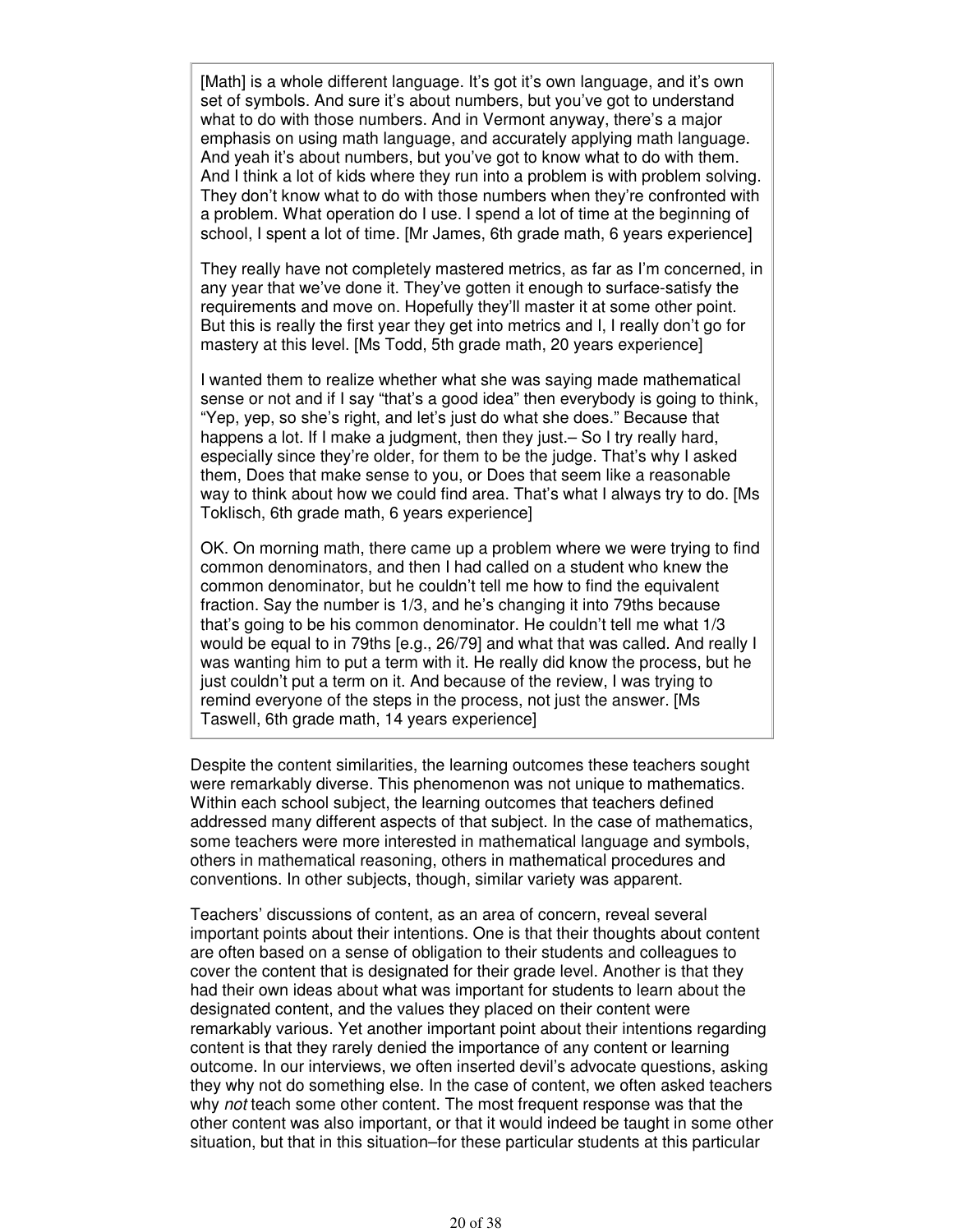time, this content was more important.

Strategies for Fostering Student Learning. The second main area of concern reflected in teachers intentions was fostering student learning. This is a concern distinct from concerns about the content itself, and has to do not with what to teach, but rather with *how* to teach. Intentions that reflected this area of concern tended to take a strategic tone that included intentions such as these:

- How or when to monitor student progress;
- Modeling problem-solving processes or thought processes;
- Defining learning goals that are appropriate for these students, or adapting the content to their needs;
- Helping students learn to monitor their time, stay focused, attend, etc.

Teachers' intentions regarding fostering student learning are probably closest to what most outsiders assume teachers think about. They indicate an interest in keeping track of what students are learning and thinking, and making sure students are responding in the way teachers had hoped for. Box 6 provides some illustrative expressions of intentions in this area of concern.

# **Box 6: Examples of intentions regarding fostering student learning**

[ Why do you ask students to give thumbs up or thumbs down?] Well, one thing about the thumbs up and down is that you don't really know if they know or if they're just following what their friend is doing. A lot of times I do have them writing things down and I walk around. That's another thing I like to do. I think maybe with the questioning it's just because it's some of the coursework that I've done lately, um, and its so much, there's so much emphasis on problem solving and thinking skills and so the questioning, I'm hoping, helps them to think, to get into different modes of thinking. So I guess that's why I was with that, more. [Ms Majordom, 3 rd grade math, 26 years experience]

Now, I purposely went to one of my harder words on my list because I did not want to lead this group of good spellers with the impression that we are going to work on easy words because that has been a general cry that I have heard of teachers who are working with more capable spellers that the kids think the words are really easy. The words are too easy. [Ms Lafayette, 5th -6th grade spelling, 28 years experience]

[Why did you pick that moment out in the tape, you said go to this moment?] This is the first time that this group of kids has worked together and I'm going to ask them right after this to share with their group. It's going to be really important to me as their teacher to know what they have written on that paper. If you taught for any number of years, you know that anything could be on those papers. So you really want to be aware of what's there so before you turn them loose in a group situation where they're sharing and commenting and asking questions or whatever might happen in that situation, so I thought it was important, I think instructionally to me, it's important to recognize that we need to keep track of where kids are along the process, not to just instruct and move on, that you need to know where each kid is individually. [Ms Jaeger, 5th grade literature, 8 years experience]

As an area of concern, fostering student learning is particularly important for teachers. Intentions in this area justify many of the strategies, techniques, and devices that teachers might draw upon to move students toward a learning goal. Reforms that concentrate on the content itself, rather than on how to help students learn content, are leaving this important problem entirely in the hands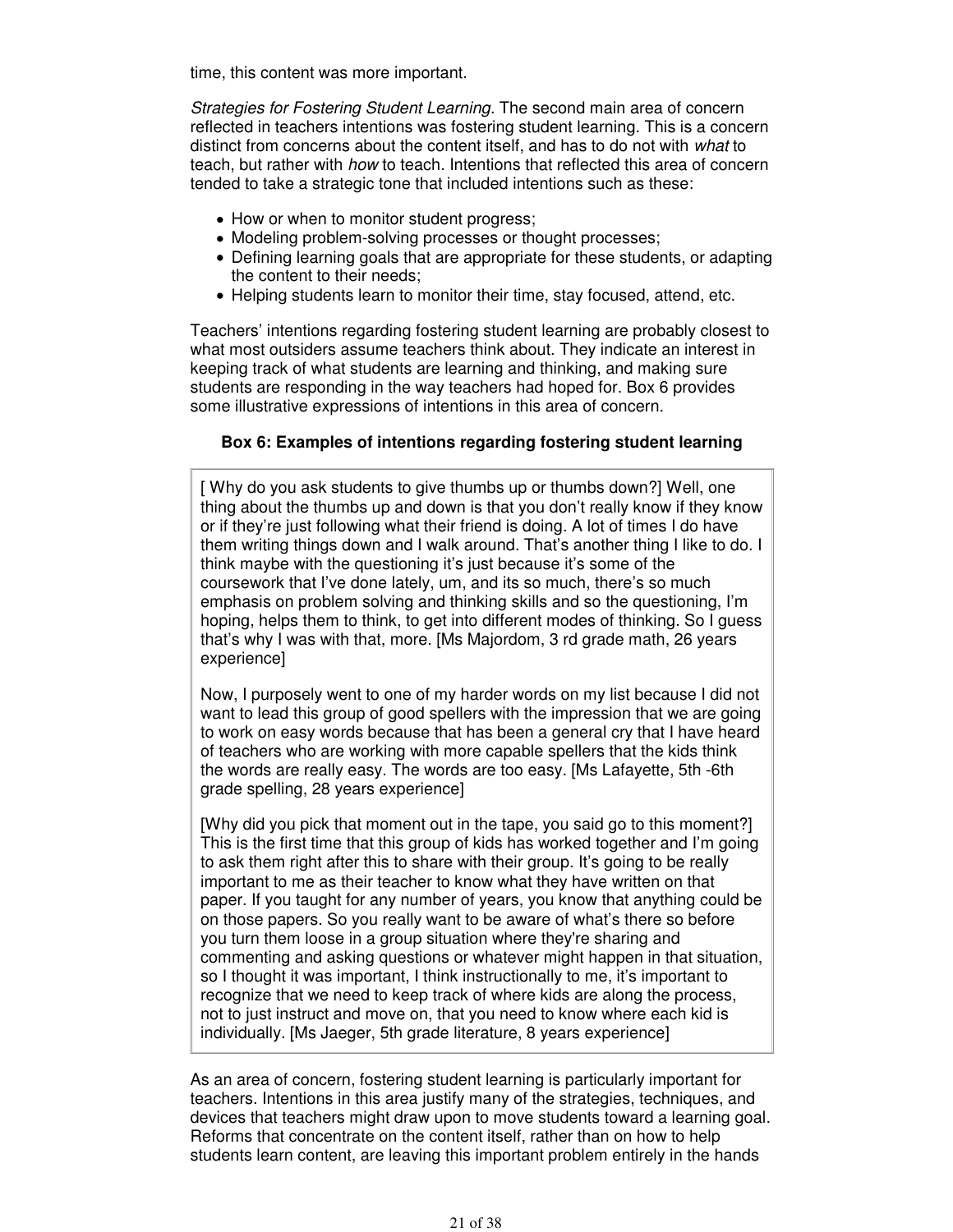#### of teachers.

Maintaining Lesson Momentum. As an area of concern, lesson momentum gets almost no attention from reformers. Yet in our conversations with teachers, we found numerous references to the importance of keeping things moving along, avoiding distractions, making sure everyone was on the same page, and so forth. Maintaining momentum was clearly a very important area of concern for teachers and included such diverse intentions as these:

- Making sure materials were ready and available;
- Making sure students understood what they were supposed to be doing;
- Monitoring student behavior and preventing disturbances;
- Adjusting procedures to accommodate student readiness and understanding;
- Making sure everyone was on the same page.

The most prominent specific intention within this area was *avoiding distractions*. Almost to a person, teachers indicated a strong desire to avoid distractions while they were teaching. They said that small distractions tended to escalate into larger ones, that escalation could cause them to lose control of the lesson, lose the momentum of the lesson, or lose students' attention, and that these disruptions often meant that they needed to go back and start all over because students forgot everything that had happened prior to the distraction. They worried that the classroom would dissolve into chaos. Much of the discussion about maintaining momentum used the language of avoidance and included a strong sense of urgency that gives one the sense that the need to move through the planned events in an orderly and stable way was urgently important to teachers, not just because disruptions took time away from learning, but also because they created emotional distress for the teachers themselves.

It might be easy to assume that concerns of this sort plague mostly novice teachers, and that they would not appear in interviews with experienced teachers, but that was not the case. Almost all teachers seemed to believe that the *potential* for a major disruption was *always present*, and that they had to be ever-vigilant to avert these disruptions. Moreover, the fear of losing control was articulated even among teachers who *appeared* to be quite composed. Often, the things they saw that triggered this concern were so tiny that they were not even visible on the videotape. They were often not visible to me even on re-viewing the tape numerous times. Yet these small aberrations were signals to the teacher that a potentially disastrous situation could occur if action weren't taken immediately. Box 7 provides some examples of these concerns and intentions. Notice that these comments do not all come from novice teachers.

#### **Box 7: Intentions Regarding Lesson Momentum**

[What would it mean to lose a kid here?] Well, in the small group, it wouldn't be a big issue, because I'm in very close proximity to all of them, and all I have to do is reach over and touch somebody's hand, and I bring them back in immediately. But, in a large group, you lose somebody in row 2, pretty soon, they'd have their neighbor gone, and they're playing with pencils or something. And it's not a huge issue, because you lose kids all the time. All the time. I'm not going to be able to keep everybody's interest all the time. But there is a general thing where you don't want to go off on a tangent, just lose everybody. [Ms Dawes, 4th -5th reading, 13 yrs exp]

[So you said when you put them in groups they were out of control. What do you mean by "out of control?"] Very difficult to get them to listen, because they were sitting, you know, in groups of four at a table. Even like during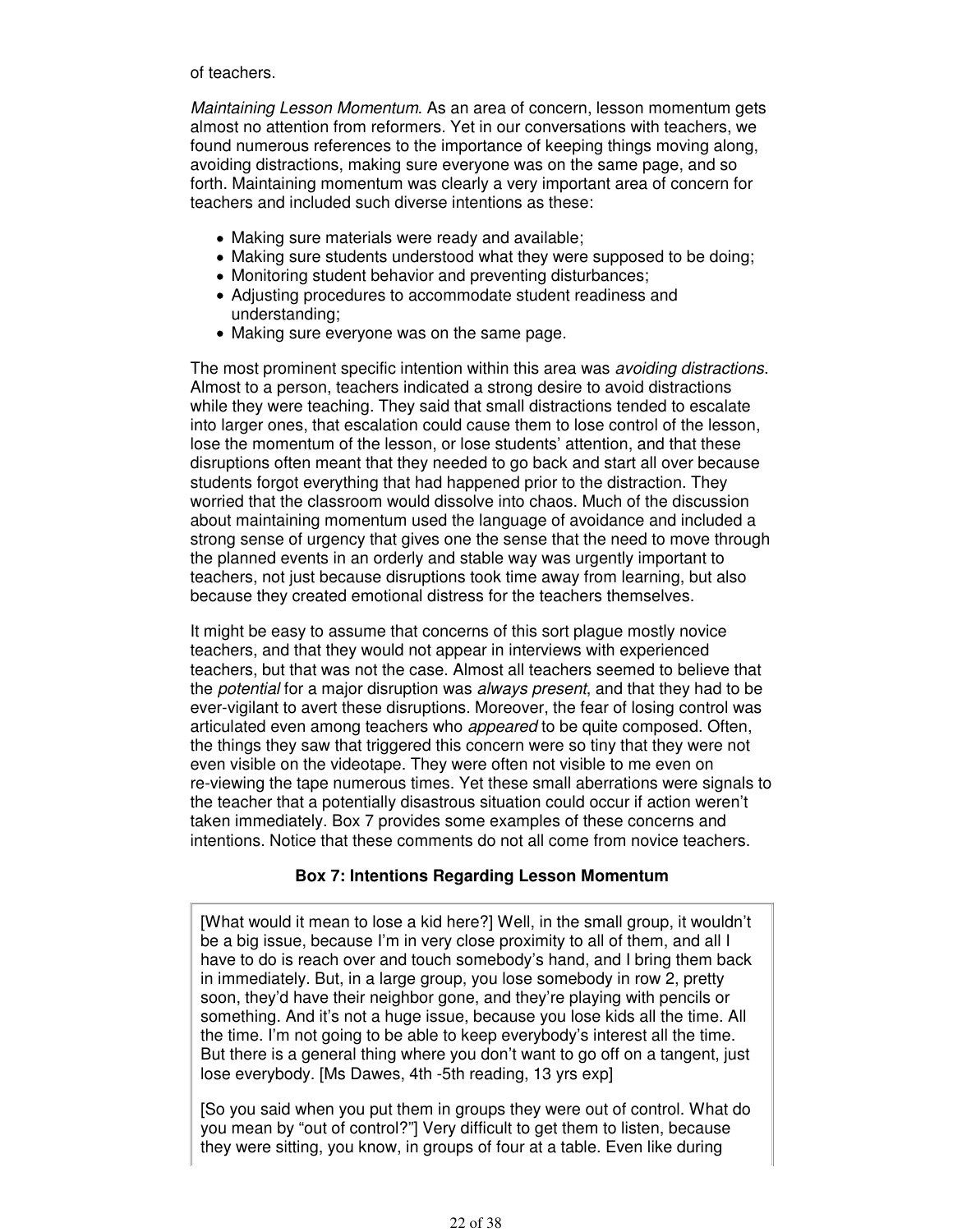times when they were supposed to be silent reading, then they're playing with one another and they're fiddling at each others desks and they're talking even when I was talking. It was just real difficult to stop. It was real difficult for them to stop talking and listen when they were in groups. They feed off one another, and if it gets started--. They would get rude and crude and nasty and mean and those were the kinds of things that were happening. [Ms Awkler, 5th grade math, 9 years experience]

[ So what's the trade off here between having them volunteer these things and not write them versus writing them up on a chart in front?] Well timing definitely is the trade off, and keeping them engaged because when I write, well the kids have to wait till I am done writing. When you are writing then the kids tend to goof off ,you know. They start losing their interest and um or what the conversation is. [Mr Awles, 3rd -4th grade science, 9 years experience]

We do have a lot of children that can't keep their hands off of someone else, rubbing up against someone, just touching them to see if they can start reactions. And they're not, they're just, they'll say to you, if you ask them why they have their hands on someone else, they'll say, "We're just playing." But to me that's, it's not safe. The kinds of behaviors that the, just touching, putting your hands on someone else or, that's just not safe. [What do you mean by "not safe?"] Well, then you have the potential for a fight, you have the potential for someone getting um…hit in the back of the head. Someone getting knocked around, falling out of their chair sort of things. [Ms Taswell, 6th grade science, 14 years experience]

[What would be the problem with them slouching down or bumping into each other's space?] It would cause problems, cause fights. Like today um I had a student, Keith socked Shane in the arm, and the reason was "he was on my desk" I guess he kept asking him to move over or whatever. So that's the problems we get. We get the swinging under the desk, but if everyone's sitting up straight and my feet are down, my legs aren't swinging. Then I get the "he kicked me from the side" but if their feet are this way. So it, it a lot of problems I could avoid if I had them to sit up correctly. [Ms Furth, 3rd grade language arts, 3 years experience]

Many teachers seemed to believe that maintaining momentum was an important step in achieving their learning goals. How can students learn, after all, if they don't get through the lesson? It is not simply a matter of covering the content; it is a matter of getting students through the learning activities, discussions, quizzes and so forth that are designed to foster learning of the content. Yet one criticism reformers often make of American lessons is that they cover too many details, that big ideas are lost in the details and that students don't have an opportunity to intellectually engage with any of it. Many of our discussions with teachers revealed a severe tension between the desire to foster student learning, on one hand, and the desire to maintain lesson momentum on the other.

Student Willingness to Participate. The fourth area of concern reflected in teachers' intentions was student willingness to participate. Teachers indicated the importance of student willingness through a number of specific intentions, including these:

- Keeping students focused;
- Encouraging and affirming students;
- Challenging and motivating students; and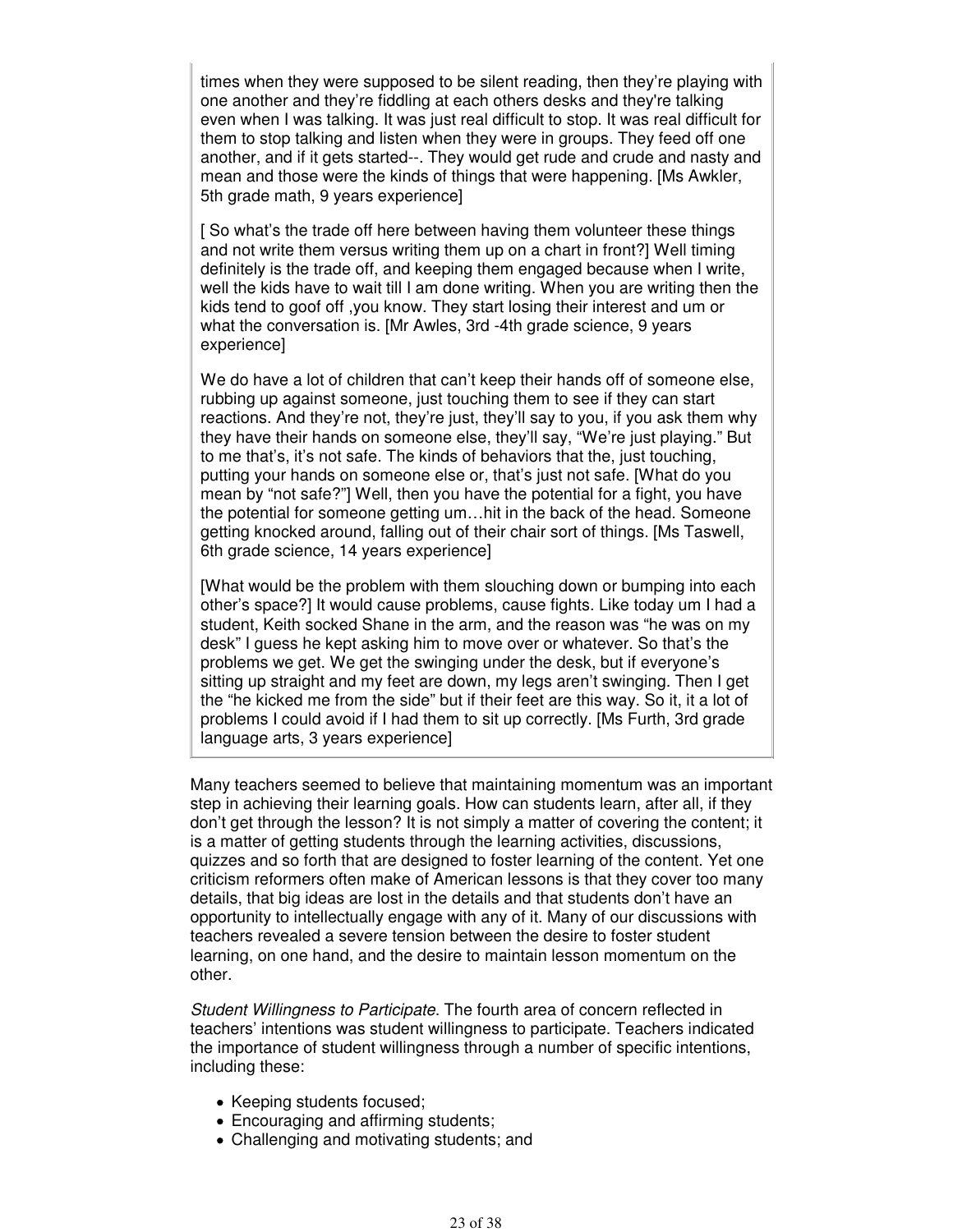Accommodating individual differences.

Teachers tended to care about student willingness to participate for two very different reasons. On one side, they understood that students could not learn if they didn't want to. On the other side they also knew that they could not entice 100% of their students 100% of the time to intellectually engage with the content. Children are too various in their interests and too easily distracted. So they frequently hoped for a lesser goal--that their students would at least cooperate with the lesson and learning activities and would not disrupt the rest of the class. The strongest desire for student willingness to participate extended well beyond the desire to avoid disturbances: Many intentions addressed students' attitude toward classroom life in general or toward their own ability to participate successfully. In fact, the most prevalent specific intention mentioned was that teachers wanted to respond positively to students. There was a widespread belief among these teachers that students would respond positively to the teacher if the teacher responded positively to them. Box 8 provides some examples of these intentions.

# **Box 8: Intentions Regarding Student Willingness to Participate**

I think every child needs to feel equally important in the classroom. And that's why I shake their hands at the end of the day. I want to make sure there's a connection. I greet them at the beginning of the day and make sure that I acknowledge all of them. [Ms Mines, 6th grade writing, 26 years experience]

. . . there's a lot of kids that, once they get shot down, they stay down. So I didn't want to just deflate anyone's bubble by saying "no, that's not what we were doing" because there was a group that was reading separately. [Mr Waffner, 4th grade history, 25 years experience]

I try not to do anything that would be critical, even when they make a suggestion or do something that's clearly not in the right direction. . . . If I say, "That's wrong," it's not OK. I don't think you should tell that to a child. I don't thin you should say, "That's wrong. That won't work." [Ms Buford, 5th grade math, 25 years experience]

[Why have you decided then to not correct it?] I wanted to make him feel that he was making a connection. . . . So I was hoping to kind of ease him and make him feel better about what he had done. [Why is that important?] I really feel like their confidence is going to be better and they're not going to be shy about answering questions. Every time they raise their hand in class they're taking a risk. And if they always take the risk and fail, I am afraid that starts to diminish their enthusiasm to participate. So, I always try, even if the child gives a wrong answer, I try to say "that's really close, but let's look at it this way." [Ms Mueller, 6th grade science, 3 years experience]

I take, whenever the opportunity arises, the chance to say to children that all of us have capabilities, but they may be in different areas. [Why do you think that is important?] Because there are so many kids that think they're stupid, and dumb, because they can't compute well in math. Or because they are a divergent thinker, and they just plain look at the world differently. And kids need to know, "Yeah, you have an important role to play, here and in society in general." [Ms Macciolino, 5th grade history, 35 years experience]

[And what is it that you hope to accomplish with this project as a whole?] That they have pride in their work. That when they put it up they can be proud of themselves that "Gee, I did that." You know, that they'll say to their mom, "Take a look at my five." So I think you have to do those polishing kinds of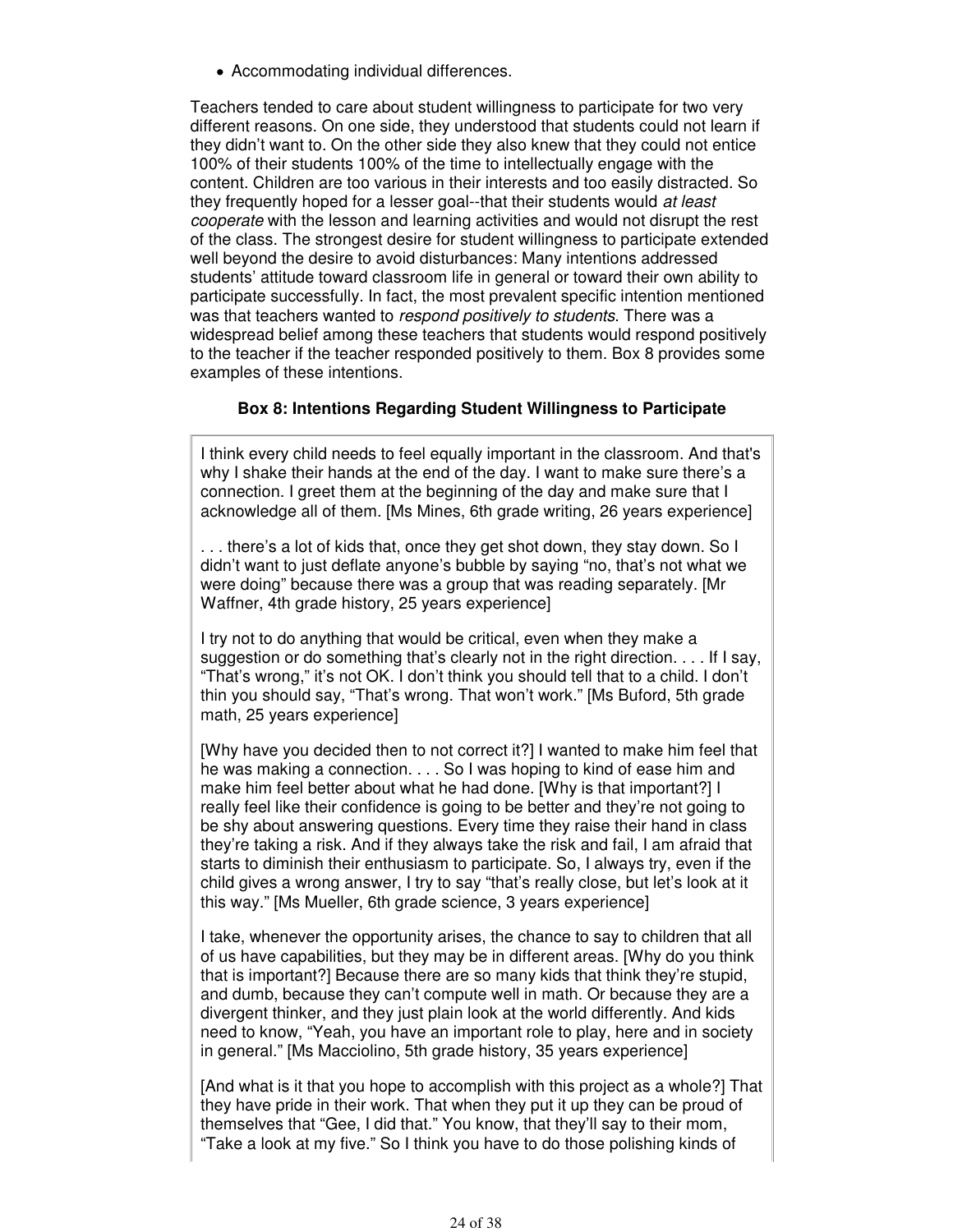things at the end to show that its nice and its important and that they can be proud of the work they accomplish. [Ms Pass, 3rd grade writing, 25 years experience]

Many teachers believed that if students did not feel confident in themselves and their ability to succeed, they would not participate in learning activities and consequently lesson momentum could be lost and the disengaged students would not learn. The notion that self confidence or self-esteem was a prerequisite to learning came up far more often than the notion that *interest in* the content or a desire to learn might be a prerequisite to learning.

Another theme running through these comments was that fostering students' self esteem was an independent educational goal apparently distinct from other learning goals. Teachers wanted to encourage students, to affirm them, and to make them feel good about themselves and about their capabilities. These passages also reveal an important tension between the desire to affirm students, on one side, and the desire to foster learning on the other. Several references to the importance of affirming students came up in the context of a wrong answer. That is, the teacher asks a question to Suzy and Suzy provides a wrong answer. This answer provokes an immediate dilemma for the teacher because she can't let this answer go, but at the same time she can't do or say anything that might suggest that Suzy has a problem or is inadequate in some way. Because of their desire to encourage students , teachers find wrong answers to be especially troublesome. Almost to a person, teachers abhorred the idea of telling a child that he or she was wrong. Yet, since students are novices at the subjects they are learning, they are likely to often be wrong, thus placing teachers on the horns of an often agonizing dilemma.

Classroom as a Community. The fifth area of concern has to do with the social atmosphere in the classroom. Teachers wanted to create a particular kind of social climate in their classroom, and wanted students to learn to interact with the teacher and with one another in particular ways. For instance, they wanted order, cooperation, politeness, turn-taking, deference, and so forth. To this end, teachers mentioned one group of intentions that had to do with their own persona, and importance of providing a role model for students, and another group of intentions that had to do with norms of behavior for students. The kinds of intentions they mentioned included these:

- Maintaining a particular persona
	- Modeling civility and decorum;
	- Being fair:
	- Being honest;
	- Maintaining personal integrity;
	- o Being likeable;
	- $\circ$  Facing up to and addressing political and social issues that arise in the classroom;
	- $\circ$  Maintaining their own authority; and
	- $\circ$  Reducing their own authority.
- Maintaining norms for students participation and interactions, including
	- $\circ$  Ensuring that everyone participates,
	- $\circ$  Ensuring equal opportunity to participate,
	- Taking turns speaking, cooperating,
	- Demonstrating mutual respect, etc.

Among these many ideas, the most frequently-mentioned intentions had to do with their own personae. A variety of intentions for persona were mentioned, and they were sometimes contradictory. One teacher wants students to respect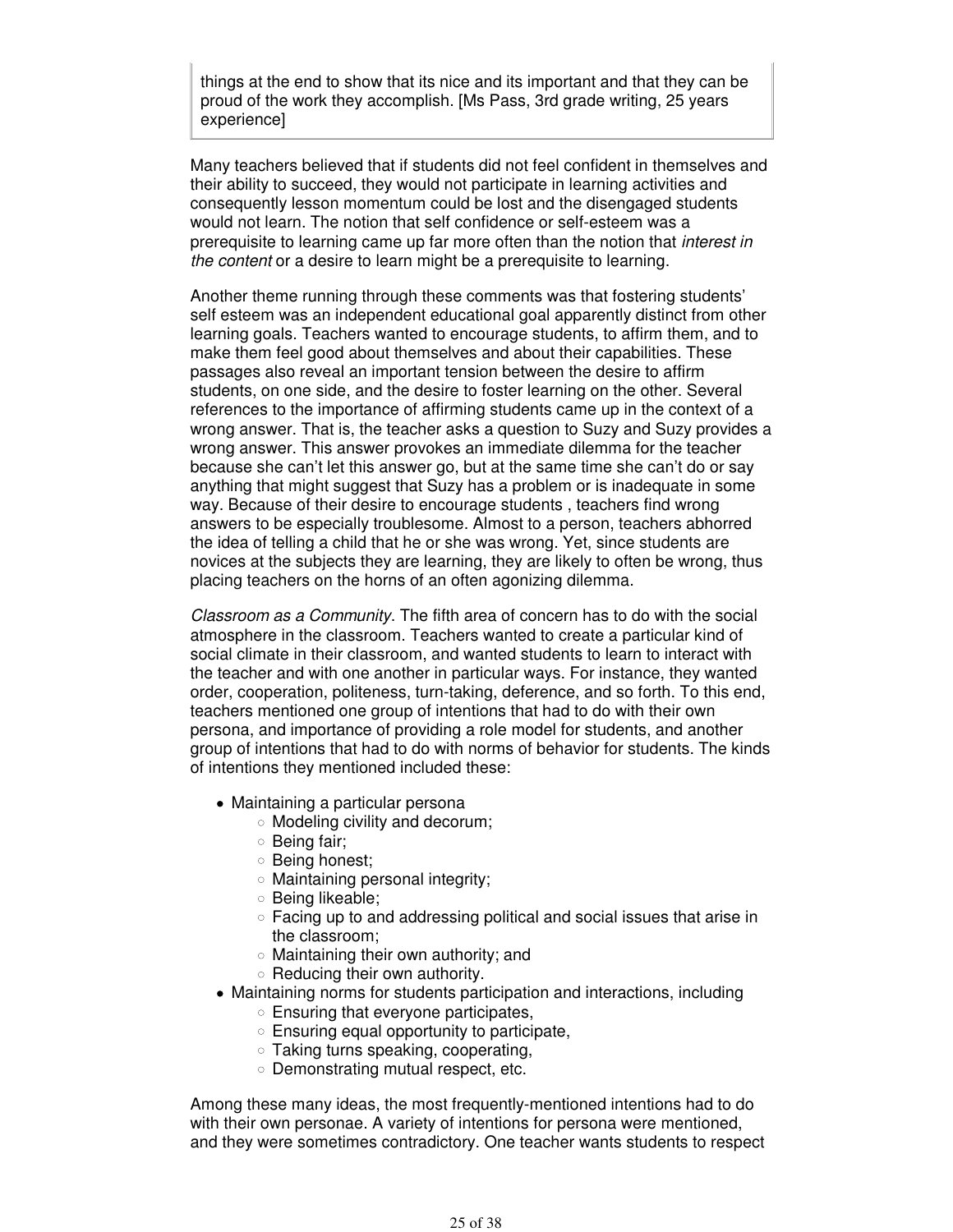her authority, another wants to befriend students and diminish the distance between teacher and student. One teacher wants to be calm and quiet, another to be enthusiastic and lively. Despite this variety, a common premise running through these intentions was the belief that the teacher's persona influenced student behavior and student willingness to participate. Consequently, teachers tried to control their own movements, voices, and interactions with students in ways they believed would promote a more civilized classroom and a more stable learning environment. Box 9 illustrates some of teachers' intentions regarding their classrooms as communities.

#### **Box 9: Intentions Regarding the Classroom as a Community**

One thing I try to do is be really open with them, and really tell them how I feel, and listen to them. [Ms Aires, 3rd grade language arts, 3 years experience]

If I tell William he can't, but I tell Marquise he can, they might not like it but those are--that's what I'm saying and I'm the person in charge. It's a self-confidence thing for me that I've grown to respect myself more, respect that I am the person in charge and that they in turn respect me. [Ms Ames, 4th grade math, 1 year experience]

I don't think respect is something that's taught. Well, it's something that's taught through seeing. Because respect comes in very many different shapes and forms. But if the students see you showing respect to someone, they know that it is a proper situation for a teacher to be addressing someone that way, and then they may do it that way next time. [Ms Damon, 3rd grade Spanish, 8 years experience]

As a first year teacher, I want them to know that I am in charge, and it's scary when you release them to work on their own because anything can happen. And if someone walks into my room, I want them to know I'm in charge. And when you let them go, it's hard to just sit back and let them go. [Mr Sadowski, 2nd grade math, ½ year experience]

I knew I had to accept it because again I can't value judge, and they bring what they bring to class. I can't expect them to bring to class what I want them to bring. They bring what they bring. So if that's one of their ideas, then I have to get it up there. Everything they bring. I guess if I start to say "No, I'm not going to let you share that;" or "Yep, I'll let you share that," then I become some judge of their thinking and then I'm really not teaching them how to think for themselves and decide whether things are reasonable or not. So I feel like I have to take everything they bring and they brought that. [Ms Toklisch, 6th grade math, 6 years experience]

That's not my style, to be authoritarian. I don't want to be the dictator, to say, "you, you, you, you." That's not my personal style. [Ms Eckhard, 4th grade language arts, 6 years experience]

Satisfying Personal Needs. The final area of concern that arose in these interviews had to do with teachers' own personal needs. This is another area of concern that is rarely discussed in reform literature, or even in hortatory literature, but it is important to teachers, for they are unlikely to remain in this line of work if they can't find ways to make classroom life agreeable. Among the many intentions mentioned in this area of concern were these:

- Reducing mental burden of attending to too many things
- Reducing emotional strain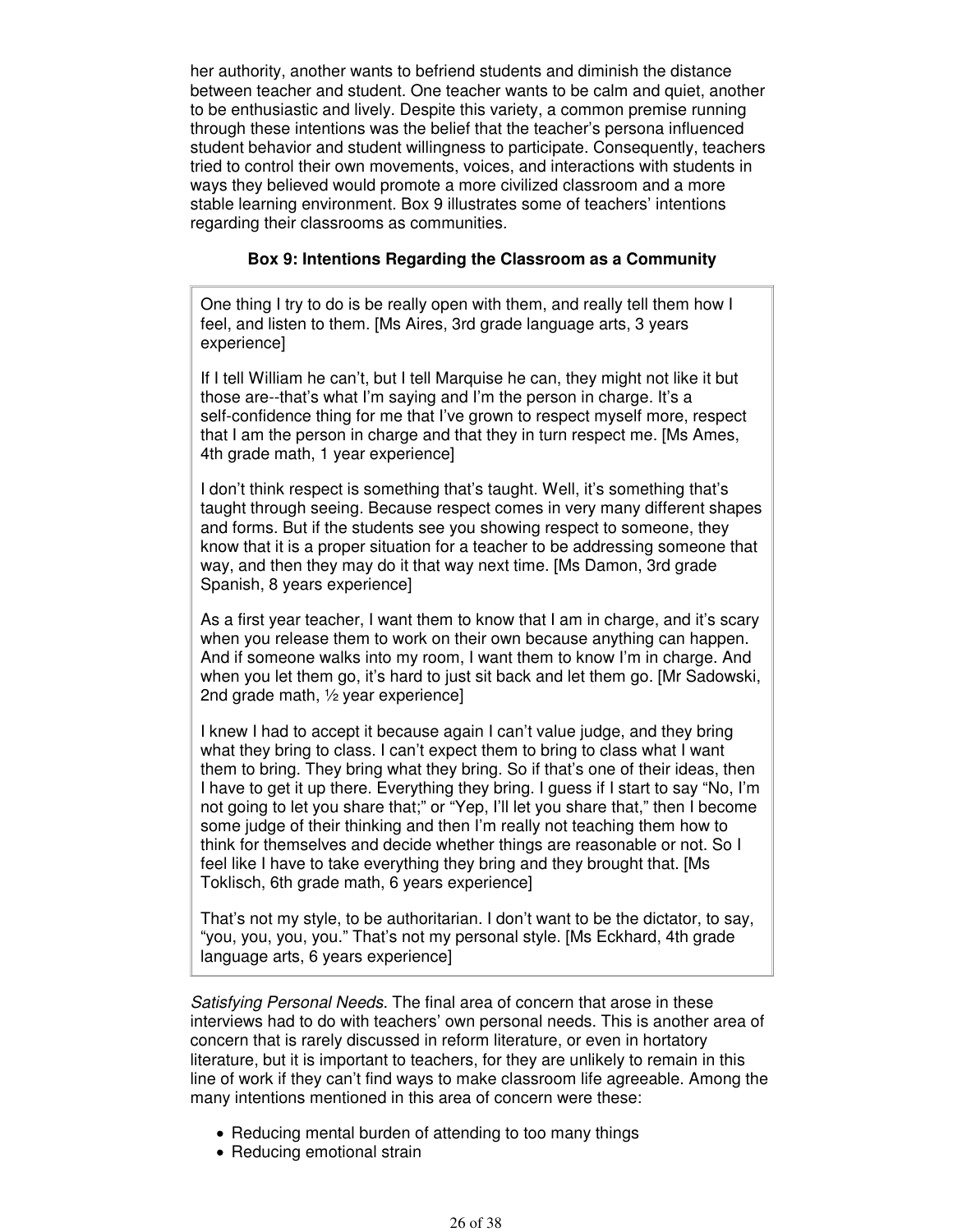- Holding students' attention
- Having some order and structure
- Being true to one's self
- Being interested in the work
- Having a sense of accomplishment
- Self improvement
- Being appreciated

Even though personal needs were mentioned less frequently than other areas of concern, they were nonetheless important to teachers. Half the teachers participating in this study mentioned at least one personal need associated with teaching. Most frequently, they mentioned a need to reduce either the cognitive or the emotional burden. Both of these personal needs appeared to derive from feeling overwhelmed or confused by the number of different things they were trying to monitor. Box 10 provides examples of these intentions.

#### **Box 10: Intentions regarding Personal Needs**

[Where did you get the idea of using a timer?] Well, I have a timer because we do timed tasks for arithmetic. But actually I'm using it for their work time because that way I don't have to pay attention to the clock. That way I can just focus on what they're doing and the clock is just running itself. [Ms Sesnerson, 3rd grade science, 5 years experience]

It's very hard [teaching in this school] because I've never had to go home holding things on my shoulders as I have here. It's a terrible weight to have on your shoulders all night wondering if that kid is going to come back to school tomorrow . [Ms Damon, 3rd grade Spanish, 8 years experience]

I like to have things ready because it just makes things easier for me, not running around finding, "Well, where's this, where's that?" I feel out of control if I don't have those things ready. . . That's not a good feeling, when I'm not organized, running around looking for something and not being able to find it is not a good feeling for me. And when I, when I get organized, that makes me feel good. It's something I don't have to worry about. It's just less stress with that. So that, that helps me a lot. I think it makes me a better teacher just because I'm not stressed, wondering where things are. I don't get rattled, and when I'm, you know, if I'm going to be rattled, it's going to make it easier for me to maybe say the wrong thing, or just come off the wrong way. [Mr Sadowski, 2nd grade math, ½ year experience]

Today they were helping each other with story problems. [One student asked] "Can I help" "Oh please go help! I'm one person! Please help them! [Ms Bowes, 5th grade math, 30 years experience]

In a sense, these references to personal needs follow from the number and variety of other things teachers were trying to do. It is not surprising that teachers felt overwhelmed, given the variety of intentions outlined above. Teachers want to cover important content, foster student learning, keep their lessons moving along, increase student willingness to participate, be ethical and even-handed with their students, and encourage their students to interact with one another in a civilized way and to participate equally in classroom activities.

# **Summary of Intentions**

Box 11 shows how frequently teachers mentioned intentions in each of these six areas of concern. The first thing that Box 11 reveals is that teachers mentioned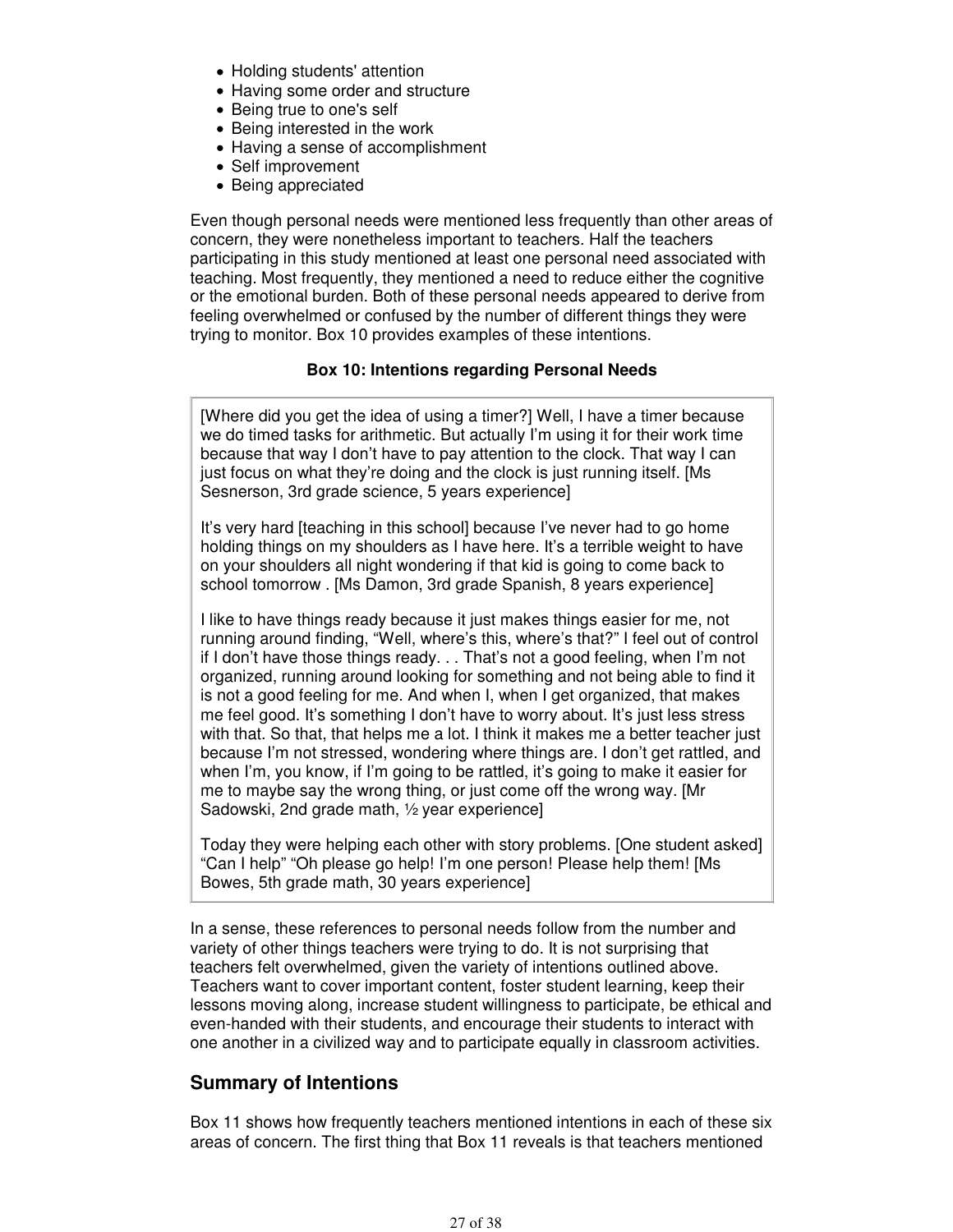more intentions having to do with *fostering student learning* and with *maintaining* momentum than with any other areas of concern. This preponderance could reflect, at least in part, the types of practices we tended to talk about, but it also indicates that these areas of concern are highly salient in teachers' moment-to-moment decisions. The third-most-frequently mentioned area was student willingness to participate. However, as teachers discussed this concern, it was clear that they believed student willingness to participate depended more on self-esteem than on interest in the content or in the learning goal. Notice, too, that first these three areas of concern all have to do, in one way or another, with manipulating students: how to maintain lesson momentum, how to get students to cooperate, and how to get them to actually learn.

#### **Box 11: Main Areas of Concern and Number of Intentions Mentioned within each Area**

**127** references to **Content Coverage and Learning Outcomes**, including

- Obligatory content coverage, specific required content or need to cover all chapters in the text; and
- Desirable learning outcomes such as acquiring factual content, learning to reason, or developing appropriate attitudes toward the material

# **215** references to **Fostering Student Learning**, including

- Specific teaching strategies such as selecting appropriate content for students, adapting content to student interests or capabilities, modeling thought processes and language usage, and monitoring and assessing student learning.
- Intermediate learning goals, such as helping students learn to manage their time, to focus, to write notes or use other study strategies, etc.

**204** references to**Maintaining Momentum**, including making sure materials were ready and available, making sure students understood what they were supposed to do; monitoring student behavior, preventing disturbances, adjusting procedures to accommodate student readiness and understanding, and making sure everyone was on the same page.

**165** references to**Student Willingness to Participate**, including keeping students focused; nurturing and affirming students, challenging and motivating students, and accommodating individual differences so that everyone is willing to participate.

**123** references to the**Classroom as a Community**, which includes concerns about

- The teachers' persona as kind, fair, receptive, encouraging, honest, strict, etc; and
- Students participation and interactions, including ensuring that everyone participates, ensuring equal opportunity to participate, taking turns speaking, cooperating, demonstrating mutual respect, etc.

**103** references to**Personal Needs**, including reducing emotional strain, reducing cognitive strain, need for order, quiet, sense of accomplishment, need to look good to colleagues, etc

**937** Intentions mentioned across all six areas of concern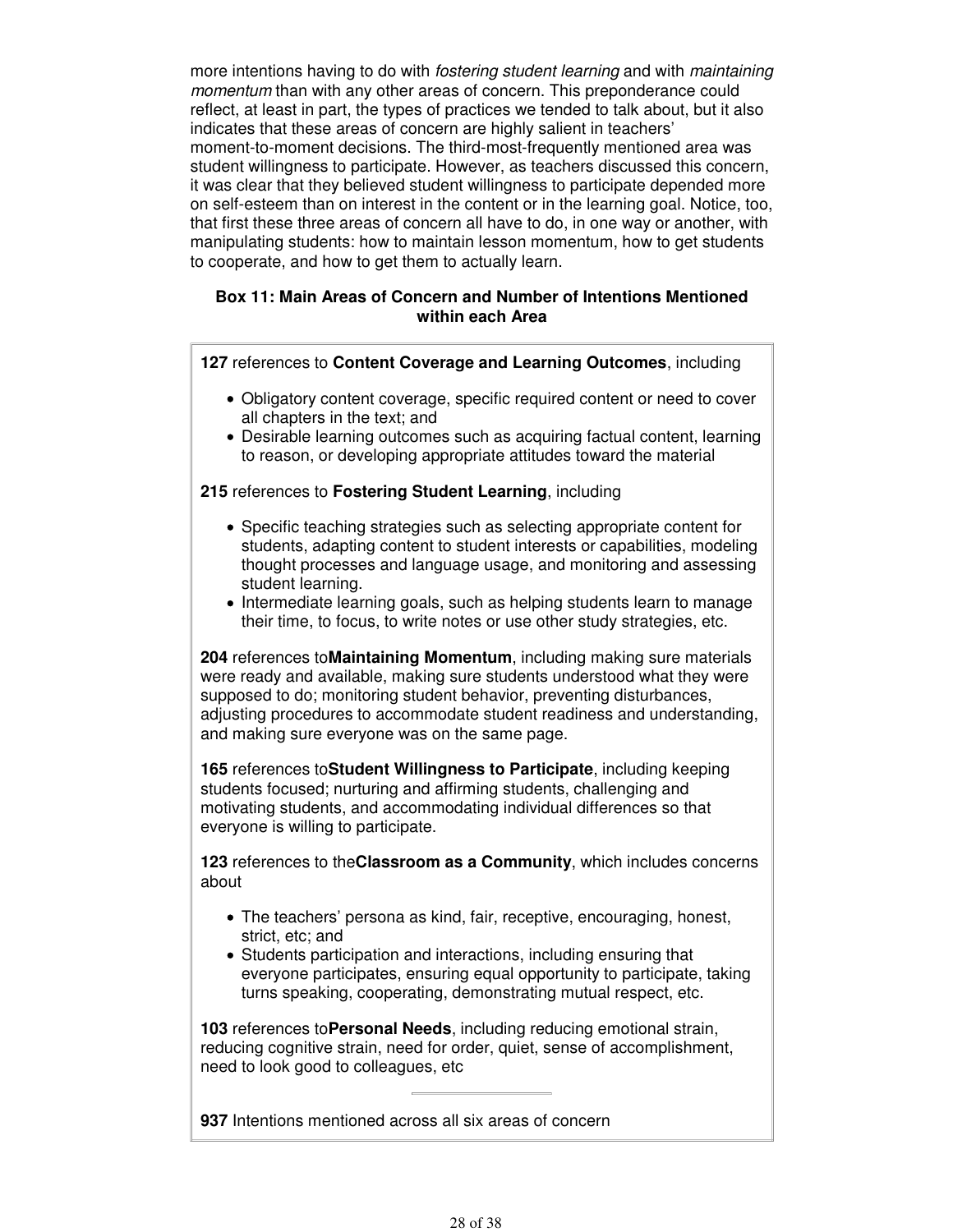Box 11 is also important for what it tells us about the reform ideals. Two differences between teachers' in-the-moment intentions and reform ideals are apparent. One is that teachers' intentions cover a much wider swath than reform ideals cover. Even if all three reform ideals were present exactly as reformers would express them, these ideals would still be a small fraction of all the things teachers aim to do. The second important difference, though, is that teachers did not express their intentions in the same way reformers express their ideals. The differences bear examination.

One difference is that no teacher indicated a specific intention to ensure that the ideas they taught were inherently important. Instead, for teachers, content was important because it would be on a test, because it was in curriculum guidelines, or because they knew the teacher at the next grade level would expect students to know this content. Teachers seemed very aware that their instruction fit into a larger system of instruction, so the importance of any given content was defined according to how well it fit into this larger system. This finding suggests that reform initiatives that focus on curriculum standards and student assessments might have more influence than those that focus on, say, professional development as their principal lever of influence.

Similarly, no teacher specifically mentioned intellectual engagement as an important intention, but many talked of the importance of engagement in general and of the importance of student willingness to participate. Numerous teachers recognized that they could not succeed if their students weren't willing to attend and to take the instructional event seriously. The difference may seem slight, but it means that teachers may sometimes seek learning activities that will be fun, rather than *intellectually stimulating*, for they may seek any kind of engagement without necessarily focusing on *intellectual* engagement. This is an issue that cannot be addressed solely through curriculum materials, for different teachers can present the same content in wildly different ways, ranging from dreary to fascinating to amusing, and many of their strategies may succeed at sustaining students cooperation even if they don't succeed at engaging students intellectually.

Finally, teachers did not discuss universal access to knowledge, but they frequently discussed universal participation in their lessons. Again, this difference is slight but could make a significant difference in how teaching decisions are made. Ensuring that all students are participating could be analogous to ensuring that they are all cooperating. That is, the practices that teachers devise to achieve this intention may not in fact ensure that students have equal access to knowledge.

# **Interactions among Intentions**

Because different intentions and different areas of concern can conflict with one another, teachers frequently had to make decisions about which intentions to pursue. Many of the practices teachers discussed with us were constructed after weighing tradeoffs or reconciling dilemmas among conflicting intentions, and teachers often described their thoughts using "on the one hand, on the other hand" terms to explain their reasoning in particular situations. The problem here is not the number of intentions, for even if they were cut by two-thirds, teachers would have difficulty balancing them if they all addressed different areas of concern. For example, imagine a teacher who focused only on the single most prevalent intention within each area of concern, thus reducing her cognitive burden from 20 intentions to six. This teacher would still be trying to do these six things simultaneously: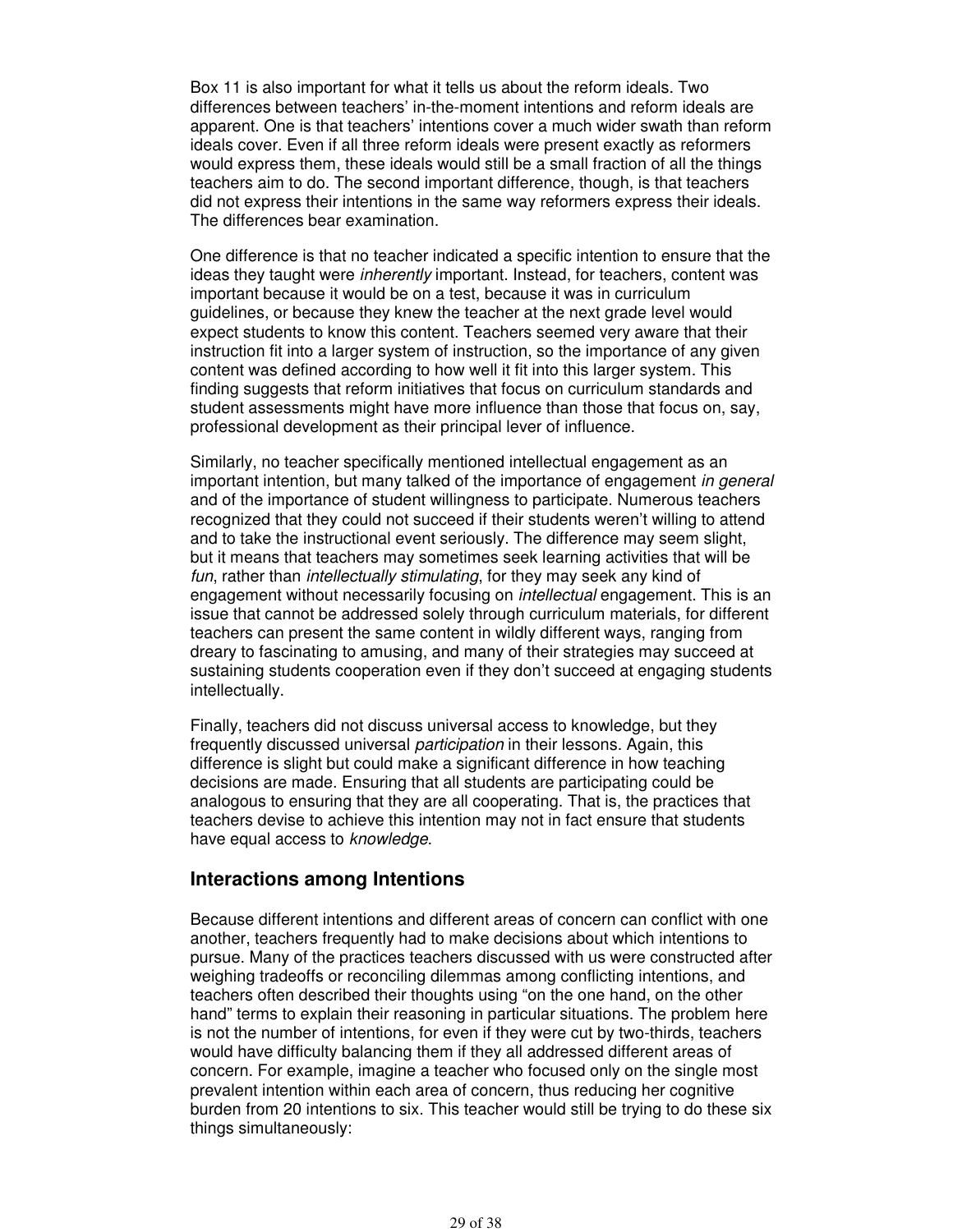- Avoid distractions and ensure lesson momentum;
- Cover content that prepares students for the next grade level;
- Use teaching strategies that foster student learning;
- Affirm all students at all times to ensure their willingness to participate;
- Maintain a persona that will promote an appropriate classroom community; and
- Reduce the personal emotional strain that results from trying to do all the above.

Even this abbreviated list of modal intentions would be difficult to manage, for they would not always yield the same decisions. Here is a particularly telling example: Ms Chalmers was teaching her students about light and shadow. At one point, she mentioned that we couldn't have a shadow unless we had have a source of light, at which point a student responded that indeed you could, because she had a kitten named Shadow. This comment created an instant conflict within Ms Chalmers because she wanted to respond positively to all of her students but she also wanted to maintain the momentum of the lesson and did not want the discussion derailed by this comment.

I was thinking, yeah, it was sort of off the topic, and I was trying to acknowledge the fact that a cat could be named Shadow, but what we were talking about was something else. Um, I guess I was trying to expand what she was saying, to move on to what we were actually talking about, rather than to have it digress into something else, and to see what the kid's knew. What their understanding was. . . . I guess my thought process was that I was acknowledging and thinking that Shadow was a good name for a cat, and that we were talking about shadow in a different context. To sort of move it to that and not say, "Oh, that was a silly thing to say, or that doesn't have anything to do with—. . . . At that time, we were in a little bit of a transition time there, and I did have a little bit of time, and I could give her that attention. But if it starts to be the kind of thing where everybody is telling a story. [Ms Chalmers, K-2 science]

It is by weighing the *momentary* importance of their many intentions that teachers construct their practices. At any given moment, one intention may become a more prominent concern in the teacher's reasoning. Across different situations, different patterns of intentions will emerge, and across time, different intentions may become more or less important in general. Teachers frequently face conflicting intentions, so that they are forced to choose which aim will take precedence in a given situation. The most frequently mentioned tradeoffs were these:

- Keeping the group on task vs responding to one student's confusion. Many teachers discussed the ambivalence they felt when it became clear that one student wasn't following the discussion. They feared that if they took the time to help that one student get back on track, they would lose the rest of the group. On the other side, they don't want to lose the one student either.
- Maintaining consistent rules versus responding to individual needs. Many teachers placed a high value on being fair and consistent in their application of rules, rewards and punishments. At the same time, they also valued accommodating individual differences and individual needs and allowing that there are often extenuating circumstances involved in a transgression.
- Disciplining students or correcting them versus affirming them.
- Allowing students to figure things out for themselves versus giving them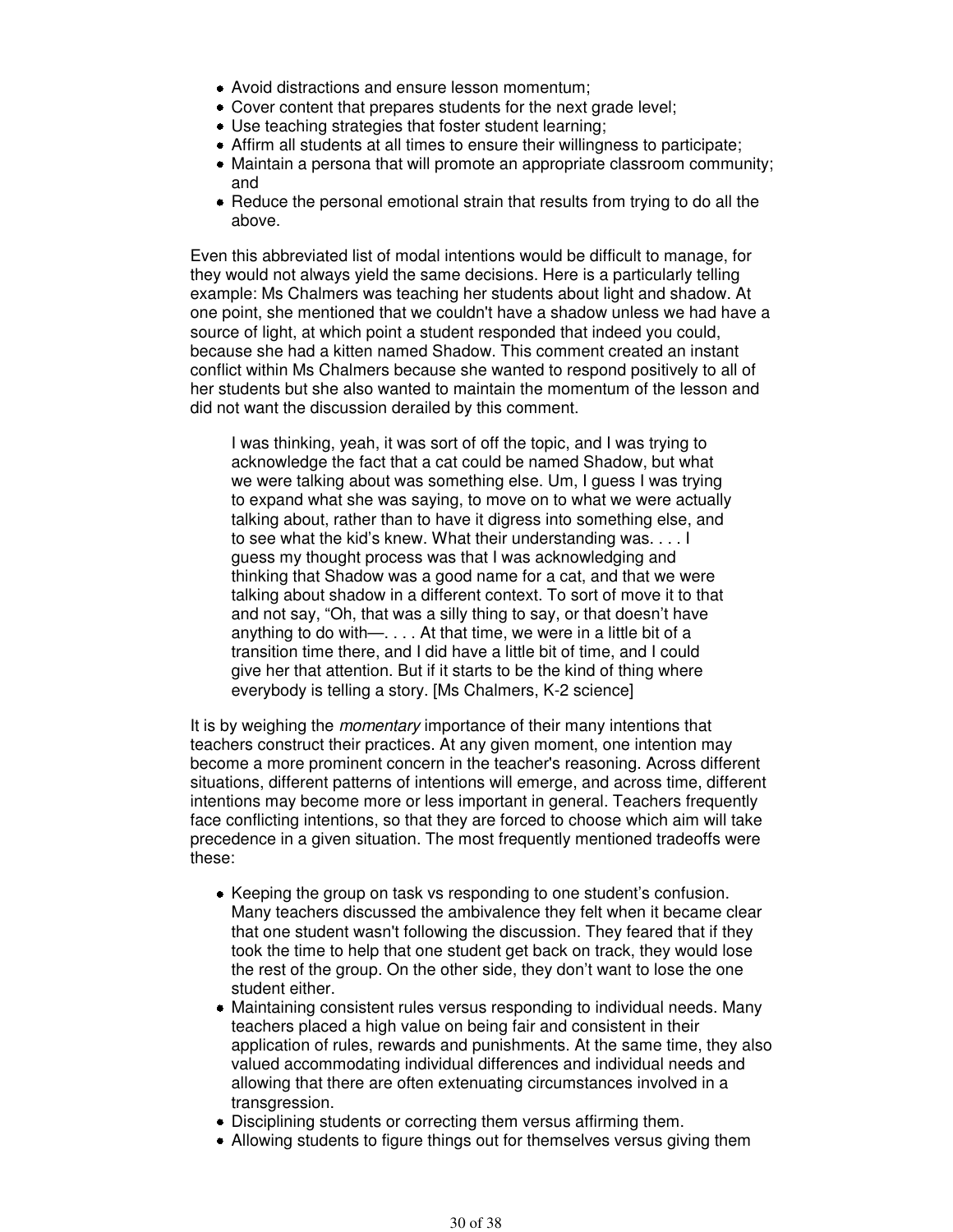an answer. The dilemma here is that teachers tended to believe that students need to work things through for themselves, but they often feared that if they allow the time needed to do that, the momentum of the lesson would be lost or some content would never be taught.

• Pursuing an idea that interests students versus moving on. Sometimes students become too interested in a particular idea and the teacher faces a trade-off between allowing students to pursue an idea versus maintaining lesson momentum.

A close examination of these tradeoffs also suggests that teachers tended to resolve their tradeoffs by focusing more on *lesson momentum* than on other areas of concern.

So teachers have numerous intentions, more than one for most of the things they do. Though these intentions can be grouped according to the area of concern they address, the groupings do not convey all of the relationships that exist among these intentions. Teachers have a variety of beliefs about how success in one area of concern promotes success in another, as well as how progress in one might create a setback in another. They also have different emotional commitments to different areas of concern and they have different ideas about how to weigh them all to derive at their ultimate courses of action. The landscape of teachers' intentions is both dense and complicated, and intentions sometimes conflict and sometimes complement one another. It should not be surprising that reformers have a hard time creating a prominent place in this landscape for their own intentions.

# **Discussion**

Many studies have tried to reveal the reasons why teachers do not implement reform ideals. My aim here was not to shed more light on why teachers *don't* engage in one set of practices, but instead to learn more about why they do engage in other practices. This examination of teachers' rationales for their practices suggests that there may be substantial merit in the hypothesis that teachers' interpretations of classroom situations, and the beliefs and values that contribute to those interpretations, could account for their long-recognized failure to adopt reform ideals. Whereas a reformer may interpret a classroom situation as presenting an opportunity for intellectual engagement, a teacher may interpret the same situation as threatening to disrupt lesson momentum. Whereas a reformer might interpret a particular student idea as intriguing or challenging, a teacher might perceive the same idea as presenting a conflict between responding to one student versus keeping the attention of all the rest. Whereas reformers' ideas could be summarized according to three areas of concern, teachers intentions reflect at least six areas of concern. Moreover, teachers hold numerous intentions within each of these general areas of concern and hold numerous intentions for most of their actions. Not only are teachers' intentions numerous and diverse, but they often contradict one another, so that it would not be logically possible for teachers to actually achieve all the things they intend to do.

Teachers' intentions also had strong emotional valences. Teachers need a living environment that is stable and pleasant for themselves, they are obligated to ensure that students learn the content that is assigned to them, they fear distractions and disruptions that will get their lessons off course and perhaps cause it to disintegrate altogether, and they *hope* to enlist students' willingness to participate and ultimately to foster student learning. These emotional attachments to intentions suggest that different intentions carry different senses of urgency. For example, the fear of distractions was strongly expressed by almost all teachers and appeared to dominate whenever there were two or more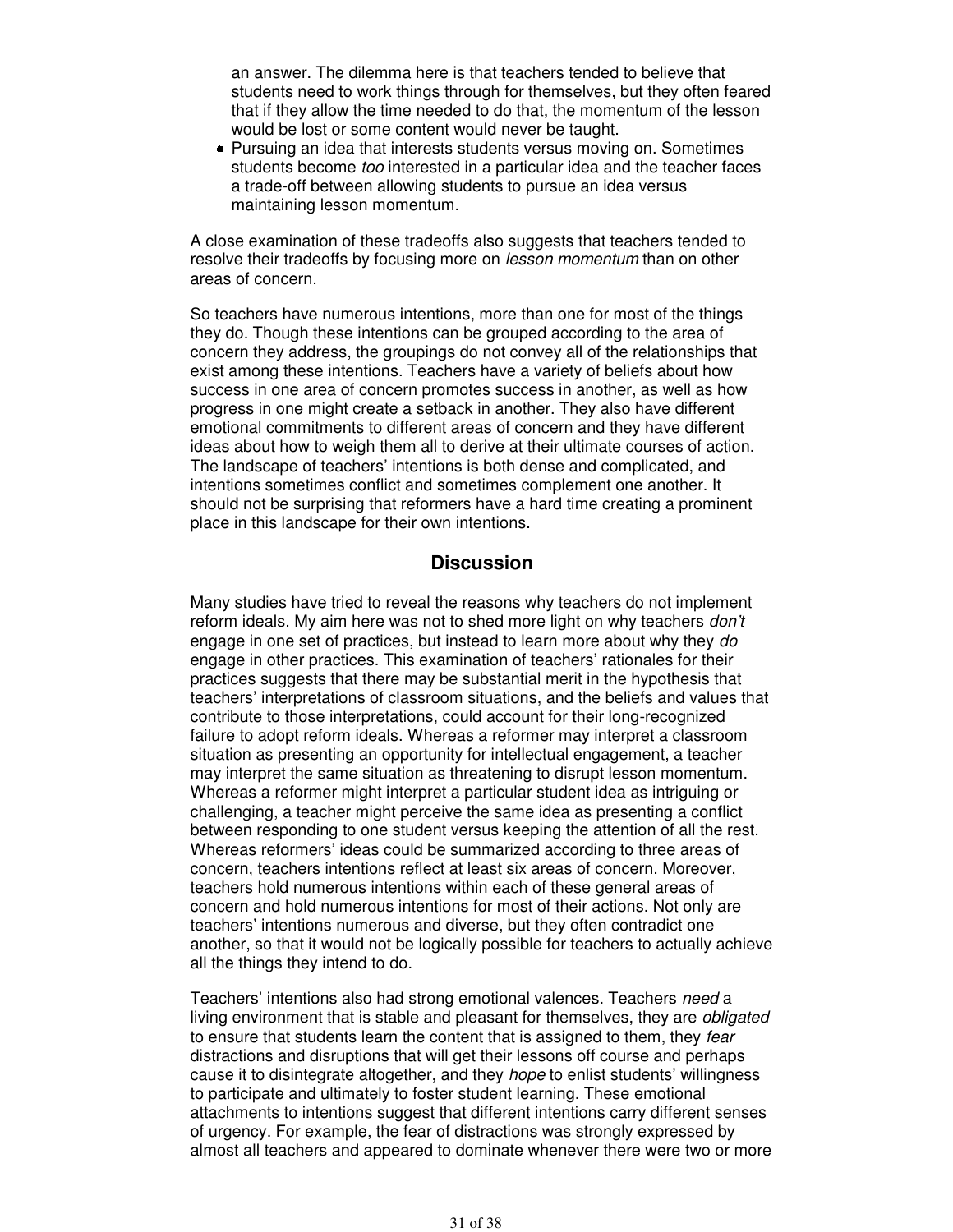conflicting concerns within a given situation.

The three reform ideals were also present in teachers thoughts, but they were barely visible in the complex landscape of competing intentions and the multiple areas of concerns that were important to teachers. Moreover, even when teachers intentions appeared to be very similar to reformers' ideals, teachers' intentions were expressed slightly differently than reformers' are. For example, teachers were often unable to reject alternative content, and instead responded to our queries by saying that all content was important, and that the content they chose to teach just happened to be most important at this particular moment. Their acceptance of all potential content may suggest that they have little or no basis for sorting out content or for ascertaining which is relatively more or less important. Instead, for teachers, important content was content that fit within the larger system of instruction.

Similarly, teachers embraced the idea of engagement, though virtually none of them used the phrase *intellectual* engagement. Moreover, even as they sought engagement, they also feared that too much engagement could hinder lesson momentum and could prevent them from finishing lessons on time. This tension between intellectual engagement, on one side, and the pressure of time and momentum on the other, is something that reformers rarely address but that teachers must address. Teachers also indicated that engagement was not an easy thing to manage in a classroom with 25 children, any one of whom may derail a conversation by misinterpreting an idea or getting confused– or by, conversely, "getting it" immediately and thus losing interest while waiting for others to get it. As these dilemmas arise, the clock is ticking, and teachers feel pressure to move along. And when teachers faced tradeoffs among competing intentions, lesson momentum was most likely to be the dominant concern.

The reform ideal that was most widely mentioned in teachers' rationales was the ideal of universal access to knowledge, expressed by teachers in terms of universal participation in classroom activities. Virtually all teachers in this study expressed intentions to include all their students, to encourage all their students, and to be fair in their treatment of all their students. Even still, as we saw in the case of Ms Buford, this intention did not translate unilaterally into a practice that reformers would necessarily admire. For Ms Buford, universal participation meant that intellectual engagement had to be sacrificed, and that classroom discourse had to be staid and dull so that a particularly volatile student would remain in the classroom. Few reformers have likely envisioned a situation such as Buford's, nor have they thought about how to resolve problems that arise when their own ideals conflict with one another.

This examination suggests that reform ideals are indeed present in teachers' thinking, though in somewhat different forms, but it also suggests that reform ideals compete with numerous other ideas, large and small, that teachers care about. Teachers interpret classroom situations in terms of six different areas of concern, and rely on their own prior beliefs, values and accumulated principles of practice to decide how to respond to situations as they arise. The problem reformers face may not be one of persuading teachers of their ideals, but instead one of persuading teachers to weigh different areas of concern differently as they make moment-by-moment tradeoffs.

#### **Notes**

1. My colleagues in this study were Paula Lane, Brenda Neumann, and Rachel Lander, all former graduate students at Michigan State.

2. Since the focus on this study is on the pedagogical practices teachers use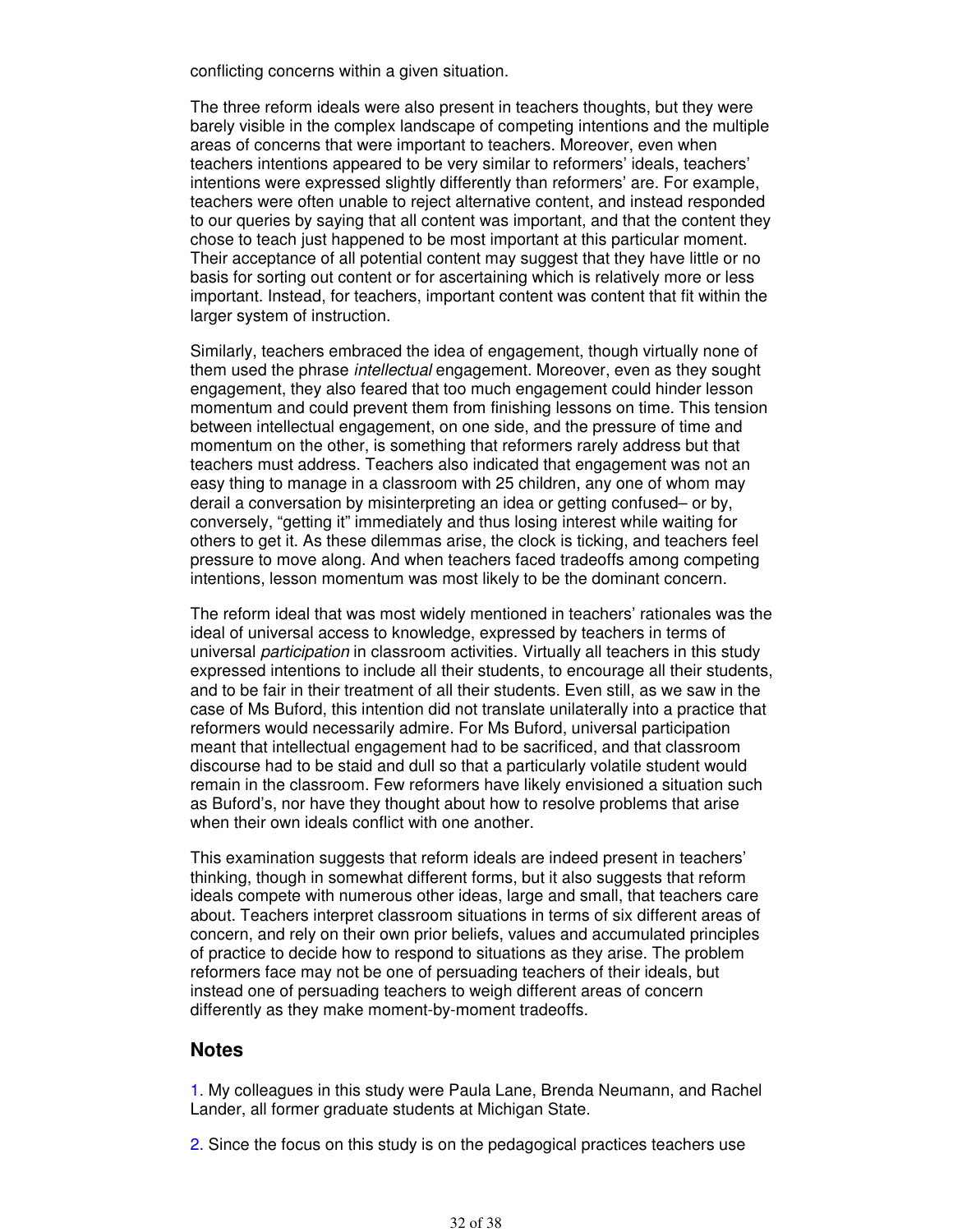within their classrooms, I do not address the plethora of reform proposals that address textbooks or course offerings, school organization, market incentives and the like.

3. Note that, even though we selected teachers who might have been exposed to different reform initiatives, the study is qualitative and the numbers within each group too small to enable us to make systematic comparisons across these groups. The sampling frame was intended to ensure a variety of reform contexts, not to make direct comparisons of them.

4. Because most teachers in this sample are females, I refer to teachers in general as "she."

5. Ms Buford, 5th grade math, 25 years experience.

6. All of the ideas mentioned in the line of reasoning come directly from the interview. They are paraphrased in the chart, for brevity, but nothing is imputed. Every idea mentioned here was explicitly stated at some point in the interview.

7. Throughout this paper, I tend to refer to the number of times an idea was mentioned by teachers. To arrive at these tallies I did not include single-line or single-sentence references but instead tallied ideas only when the teacher provided a relatively lengthier passage. That is, if a teacher mentioned a goal or a constraint in passing I did not include it. The tallies I refer to here include only those places in the interviews where teachers provided a relatively well-developed passage discussing a particular goal or constraint or concern that was important to them.

# **References**

Aguirre, J., & Speer, N. M. (1999). Examining the relationship between beliefs and goals in teacher practice. Journal of mathematical behavior, 18(3), 327-356.

American Association for the Advancement of Science. (1989). Science for all Americans: A Project 2061 report on literacy goals in science, mathematics, and technology. Washington, D. C.: Author.

Applebee, A. N. (1991). Informal reasoning and writing instruction. In J. F. Voss & D. N. Perkins & J. W. Segal (Eds.), Informal reasoning and education (pp. 225-246). Hillsdale, NJ: Erlbaum.

Argyris, C. and D. A. Schön (1996). Organizational Learning II. New York: Addison Wesley.

Artiles, A. J., Mostert, M. P., & Tankersley, M. (1994). Assessing the links between teacher cognitions, teacher behaviors, and pupil responses to lessons. Teaching and Teacher Education, 10(5), 465-481.

Berlak, A., & Berlak, H. (1981). Dilemmas of schooling: Teaching and social change. London: Methuen.

Brickhouse, N. W. (1990). Teachers' beliefs about the nature of science and their relationship to classroom practice. Journal of Teacher Education, 41(3), 53-62.

Brophy, J. (1989). Conclusion. In J. Brophy (Ed.), Advances in Research on Teaching (Vol. 1, pp. 345-355). Greenwich, CN: JAI Press.

Bruner, J. (1996). The Culture of Education. Cambridge MA: Harvard University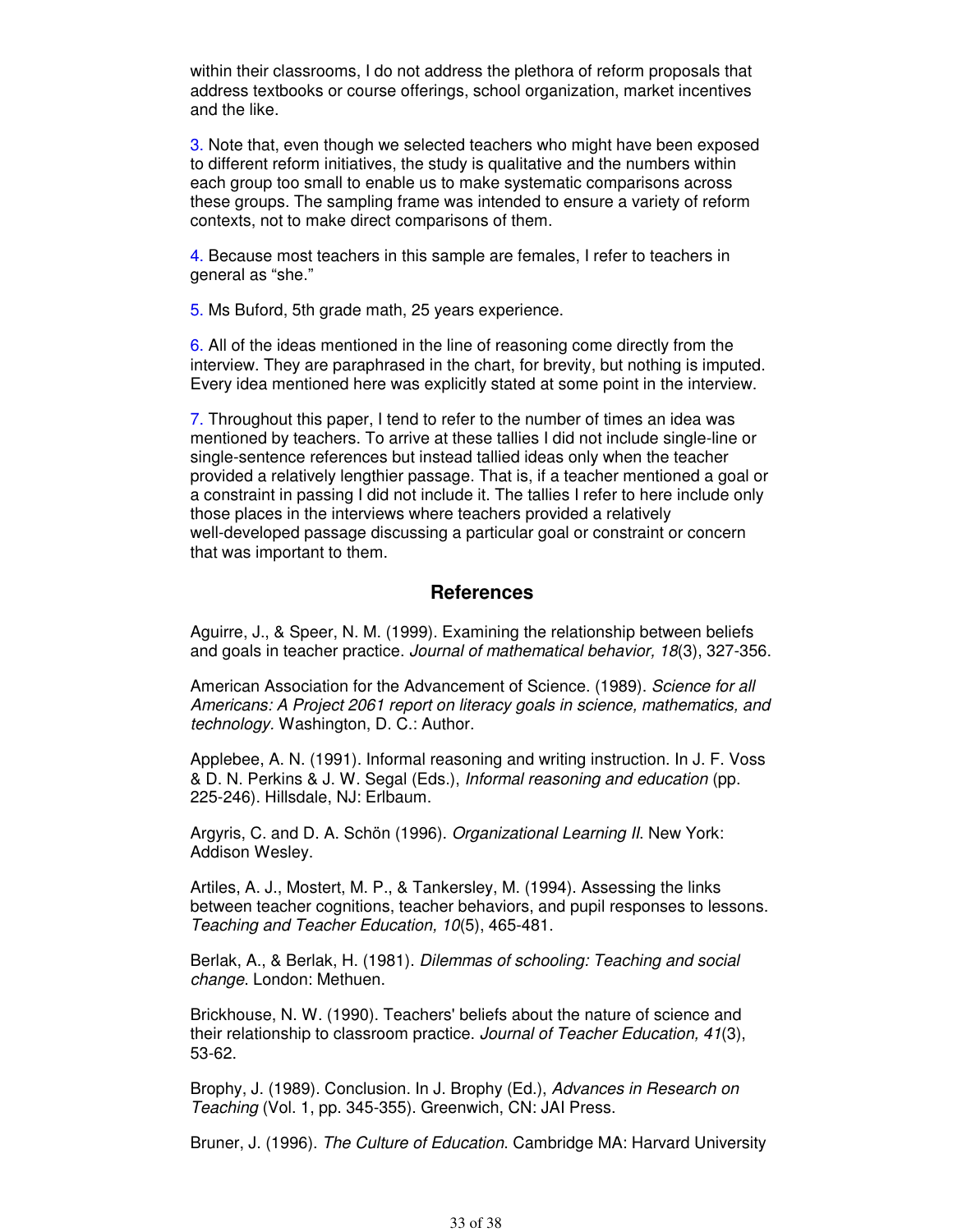Press.

Bussis, A., Chittenden, E., & Amarel, M. (1976). Beyond Surface Curriculum. Boulder, CO: Westview Press.

Chall, J. S. (2000). The academic achievement challenge: What really works in the classroom? New York: The Guildford Press.

Cohen, D. K. (1990). A revolution in one classroom: The case of Mrs. Oublier. Educational Evaluation and Policy Analysis, 12(3), 311-329.

Cuban, L. (1984). How Teachers Taught: Constancy and change in American Classrooms, 1890 - 1980. White Plains, NY: Longman.

Cuban, L. (1990). Reforming again, again, and again. Educational Researcher, 19(1), 3-13.

Cremin, L. (1990). Popular education and its discontents. New York: Harper and Row.

Cronbach, L. J., & Suppes, P. (Eds.). (1969). Research for tomorrow's schools: Disciplined Inquiry for education. New York: National Academy of Education and Macmilan.

Doyle, W. (1986). Content representation in teachers' definitions of academic work. Journal of Curriculum Studies, 18(4), 365-379.

Egan, K. (1997). The educated mind: How cognitive tools shape our understanding. Chicago: University of Chicago Press.

Egan, K. (2001). Why education is so difficult and contentious. Teachers College Record, 103(6), 923-941.

Fenwick, D. T. (1998). Managing space, energy, and self: Junior high teachers' experiences of classroom management. Teaching and Teacher Education, 14(6), 619-631.

Gall, M. D. (1970). The use of questioning in teaching. Review of Educational Research, 40, 707-721.

Gallagher, M. C. (2001). Lessons from the Sputnik-era curriculum reform movement: The Institutions we need for educational reform. In S. Stotsky (Ed.), What's at stake in the K-12 standards wars (pp. 281-312). New York: Peter Lang.

Gold, B. A. (1999). Punctuated legitimacy: A theory of educational change. Teachers College Record, 101(2): 192-219.

Hammer, D. (1997). Discovery learning and discovery teaching. Cognition and Instruction, 15(4), 485-529.

Hoetker, J. and W. P. Ahlbrand Jr. (1969). The persistence of the recitation. American Educational Research Journal 6: 145-167.

Hunt, T. C. (2003) The Impossible Dream: Education and the search for panaceas. New York: Peter Lang

Kahneman, D., & Tversky, A. (1986). Choices, values and frames. In H. R. Arkes & K. R. Hammond (Eds.), Judgment and decision making: An interdisciplinary reader (pp. 194-210). New York: Cambridge University press.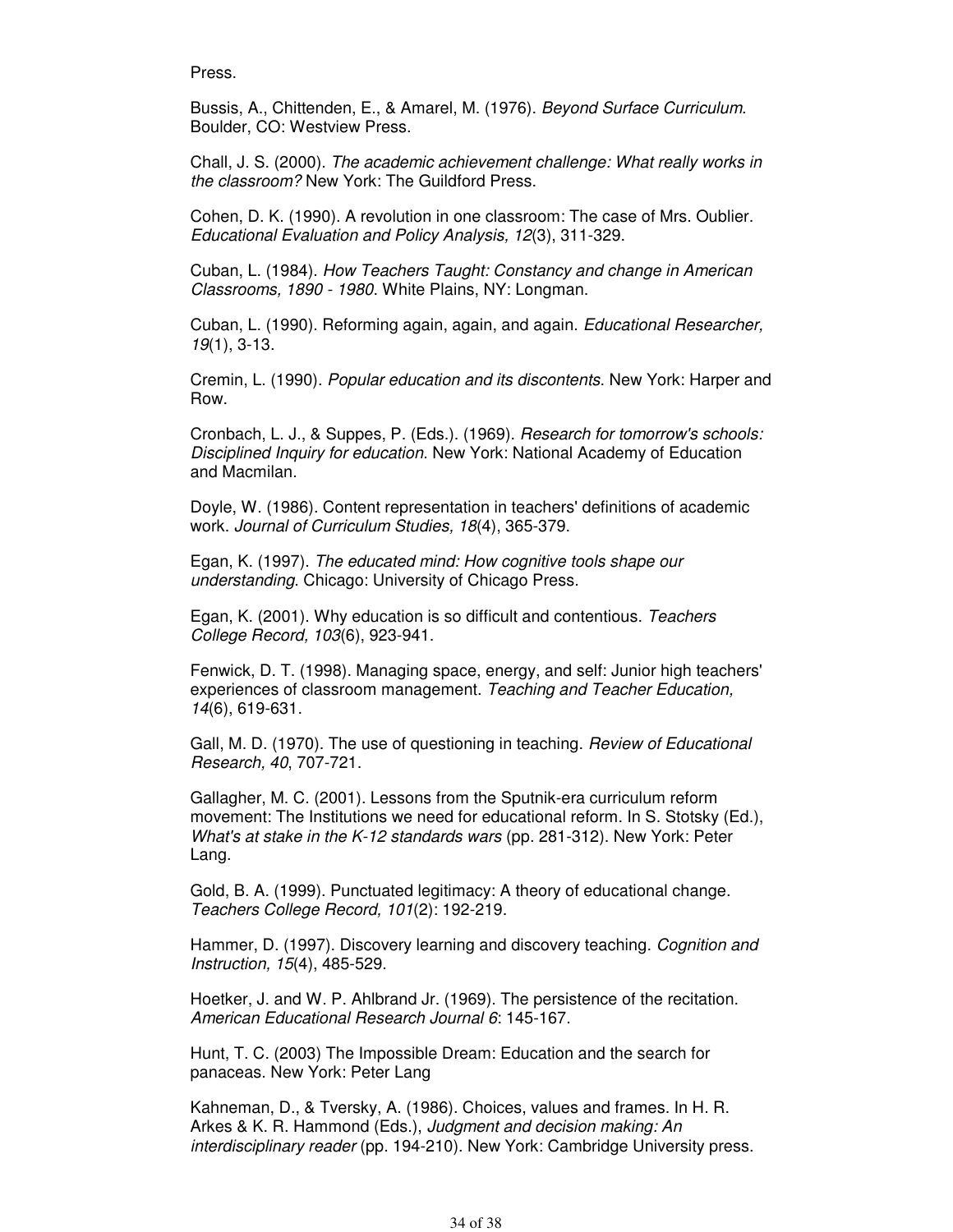Kennedy, M. M. (2002). Knowledge and Teaching. Teachers and Teaching: Theory and Practice, 8(3/4), 355-370/

Kilpatrick, W. H. (1918). The Project Method. Teachers College Record.

Lampert, M. (1985). How do teachers manage to teach? Perspectives on the problems of practice. Harvard Educational Review, 55, 178-194.

Lortie, D. C. (1975). Schoolteacher: A sociological study. Chicago: University of Chicago Press.

Labaree, D. F. (2000). On the nature of teaching and teacher education: Difficult practices that look easy. Journal of Teacher Education, 51(3), 228-233.

Lumpe, A. T., Haney, J. J., & Czerniak, C. M. (1998). Science teachers' beliefs and intentions regarding the use of cooperative learning. School Science and Mathematics, 98(3), 123-135.

McNeil, L. M. (1985). Contradictions of Control. London: Routledge and Kegan Paul.

National Commission on Excellence in Education. (1983). A Nation at Risk: The Imperative for Educational Reform. Washington, D.C.: United States Department of Education.

National Council of Teachers of Mathematics. (2000). Principles and Standards for School Mathematics. Reston VA: National Council of Teachers of **Mathematics** 

Oliver, W. A. (1953). Teachers' educational beliefs versus their classroom practices. Journal of Educational Research, 48(1), 47-55.

Pearson, J. (1985). Are teachers' beliefs incongruent with their observed classroom behavior? The Urban Review, 17(2), 128-146.

Porter, A. C., Floden, R. E., Freeman, D. J., Schmidt, W. H., & Schwille, J. R. (1989). Content Determinants in elementary school mathematics, Effective mathematics teaching (pp. 96-113).

Pressley, M., Rankin, J., & Yokoi, L. (1996). A survey of instructional practices of primary teachers nominated as effective in promoting literacy. Elementary School Journal, 96(4), 363-384.

Richardson, V. A. (1996). The role of attitudes and beliefs in learning to teach. In J. Sikula & T. Buttery & E. Guyton (Eds.), Handbook of Research on Teacher Education (pp. 102-119). New York: Macmillan.

Ravitch, D. (2000). Left Back: A century of battles over school reform. New York: Touchstone.

Schmidt, W. H., McKnight, C. C., & Raizen, S. A. (1997). A Splintered Vision: An Investigation of U. S. Science and Mathematics Education. East Lansing MI: Michigan State University TIMSS.

Schoenfeld, A. (1999a). Toward a theory of teaching-in-context. Berkeley CA: University of California at Berkeley.

Schoenfeld, A. H. (1999b). Models of the Teaching Process. Journal of Mathematical Behavior, 18(3), 243-261.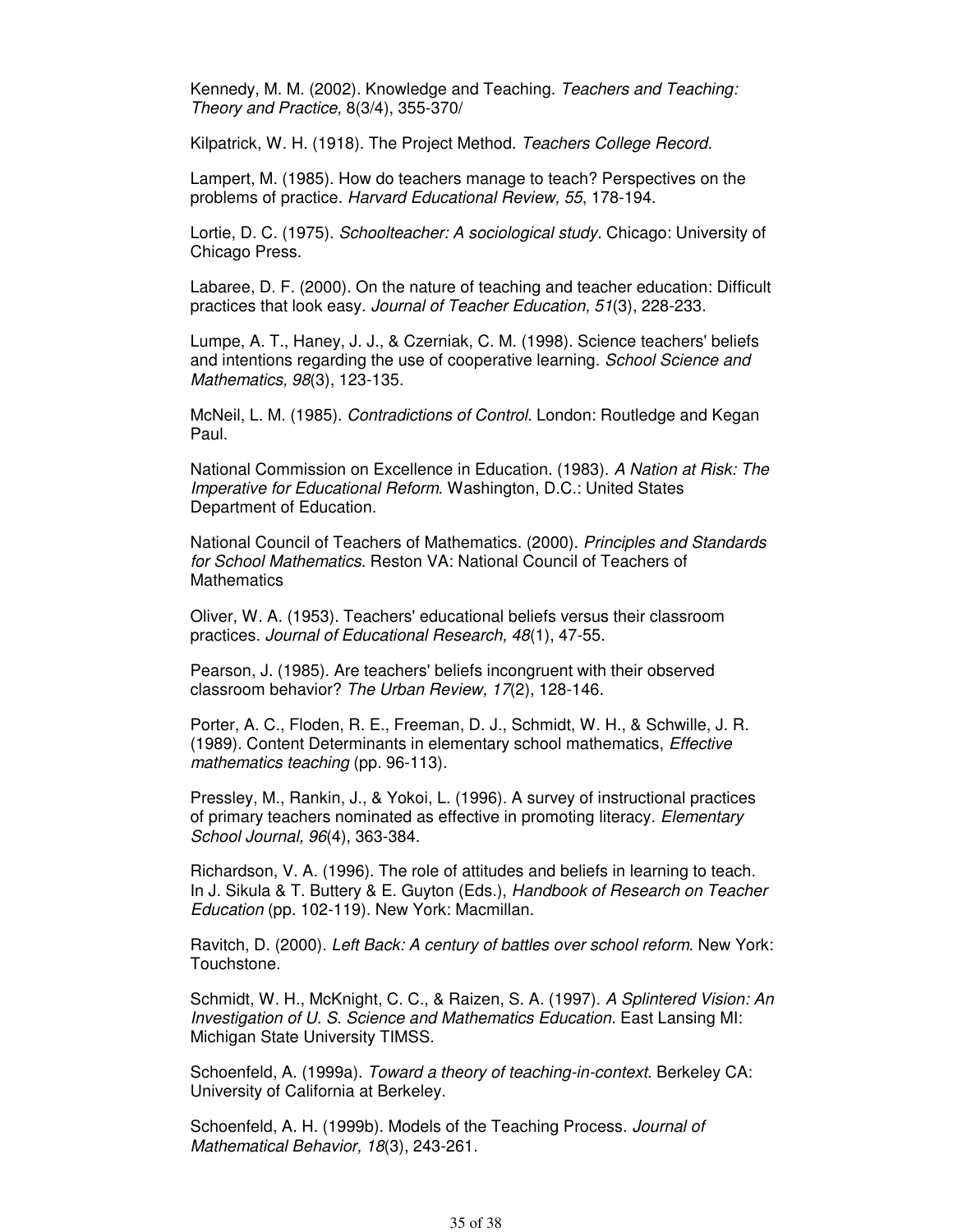Schwab, J. J. (1978). The "impossible" role of the teacher in progressive education. In I. Westbury & N. J. Wilkoff (Eds.), Science, curriculum and liberal education: Selected essays (pp. 167-183). Chicago: University of Chicago Press.

Stigler, J. W., & Hiebert, J. (1999). The teaching gap: best ideas from the world's teachers for improving education in the classroom. New York: The Free Press.

Tyack, D., & Cuban, L. (1995). Tinkering toward Utopia: A century of public school reform. Cambridge, MA: Harvard University Press.

van den Berg, B. (2002). Teachers' meanings regarding educational practice. Review of Educational Research, 72(4), 577-625.

Wagner, A. C. (1987). "Knots" in teachers' thinking. In J. Calderhead (Ed.), Exploring teacher thinking (pp. 161-178). London: Cassell.

Waller, W. (1932/1961). The sociology of teaching. New York: Russell and Russell.

# **About the Author**

# **Mary M. Kennedy**

116 Erickson Hall Michigan State University East Lansing MI 48824 (517) 432-5549 Email: mkennedy@msu.edu

Mary Kennedy is a Professor in the Department of Teacher Education at Michigan State University. Her research centers on the nature of teaching and on how it is influenced by external forces such as research, policy, or professional development. She has published two books and numerous articles on these issues and has won four awards for her work.

The World Wide Web address for the Education Policy Analysis Archives is **epaa.asu.edu**

# **Editor: Gene V Glass, Arizona State University**

#### **Production Assistant: Chris Murrell, Arizona State University**

General questions about appropriateness of topics or particular articles may be addressed to the Editor, Gene V Glass, glass@asu.edu or reach him at College of Education, Arizona State University, Tempe, AZ 85287-2411. The Commentary Editor is Casey D. Cobb: casey.cobb@unh.edu.

# **EPAA Editorial Board**

Michael W. Apple University of Wisconsin

Greg Camilli Rutgers University

David C. Berliner Arizona State University Linda Darling-Hammond Stanford University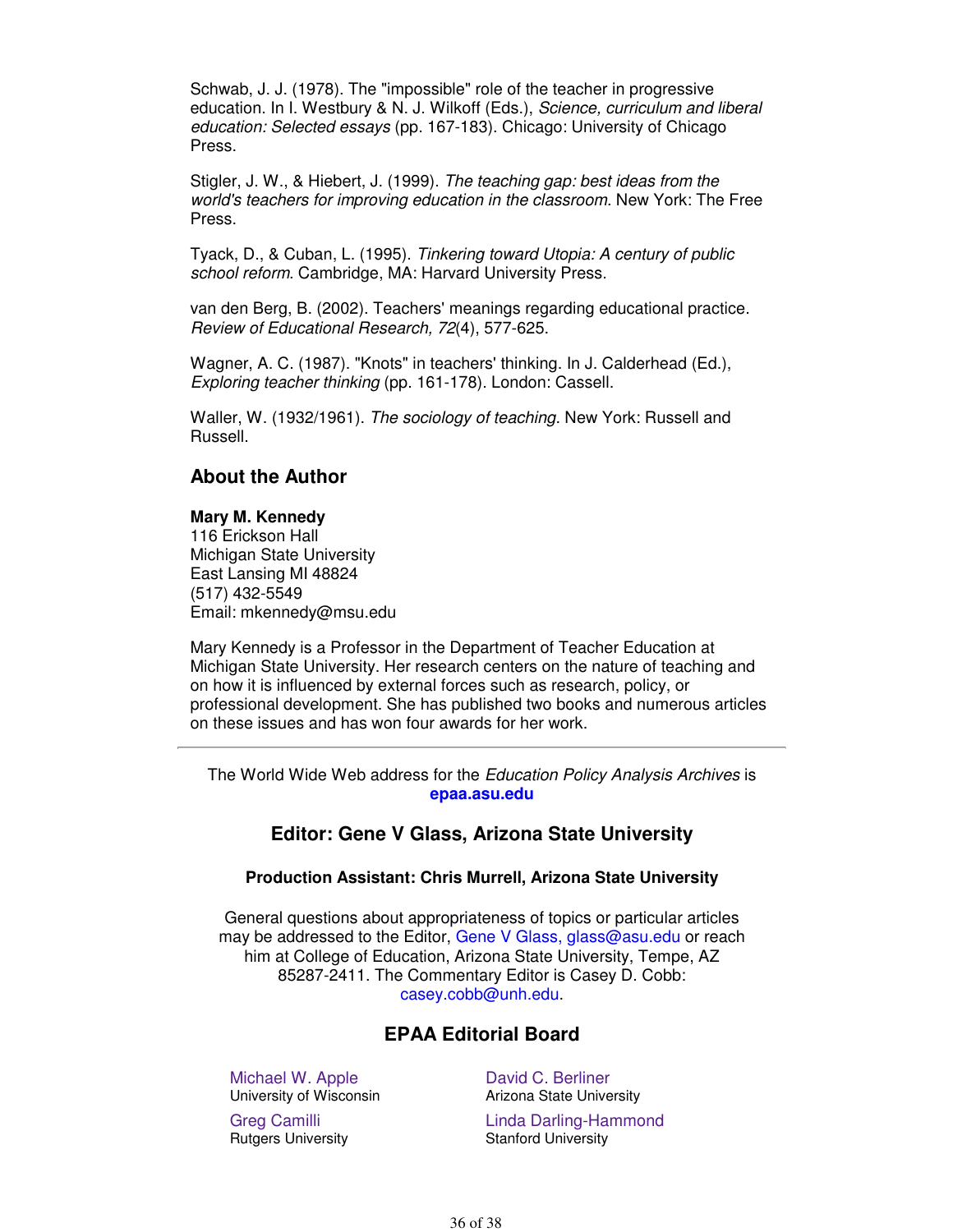Sherman Dorn University of South Florida

Gustavo E. Fischman Arizona State Univeristy

Thomas F. Green Syracuse University

Craig B. Howley Appalachia Educational Laboratory

Patricia Fey Jarvis Seattle, Washington

Benjamin Levin University of Manitoba

Les McLean University of Toronto

Michele Moses Arizona State University

Anthony G. Rud Jr. Purdue University

Michael Scriven University of Auckland

Robert E. Stake University of Illinois—UC

Terrence G. Wiley Arizona State University Mark E. Fetler California Commission on Teacher Credentialing

Richard Garlikov Birmingham, Alabama

Aimee Howley Ohio University

William Hunter University of Ontario Institute of **Technology** 

Daniel Kallós Umeå University

Thomas Mauhs-Pugh Green Mountain College

Heinrich Mintrop University of California, Los Angeles

Gary Orfield Harvard University

Jay Paredes Scribner University of Missouri

Lorrie A. Shepard University of Colorado, Boulder

Kevin Welner University of Colorado, Boulder

John Willinsky University of British Columbia

# **EPAA Spanish and Portuguese Language Editorial Board**

**Associate Editors for Spanish & Portuguese**

**Gustavo E. Fischman Arizona State University fischman@asu.edu**

**Pablo Gentili Laboratório de Políticas Públicas Universidade do Estado do Rio de Janeiro pablo@lpp-uerj.net**

**Founding Associate Editor for Spanish Language (1998-2003) Roberto Rodríguez Gómez Universidad Nacional Autónoma de México**

Adrián Acosta (México) Universidad de Guadalajara adrianacosta@compuserve.com

Teresa Bracho (México) Centro de Investigación y Docencia Económica-CIDE bracho dis1.cide.mx

J. Félix Angulo Rasco (Spain) Universidad de Cádiz felix.angulo@uca.es

Alejandro Canales (México) Universidad Nacional Autónoma de México canalesa@servidor.unam.mx

37 of 38